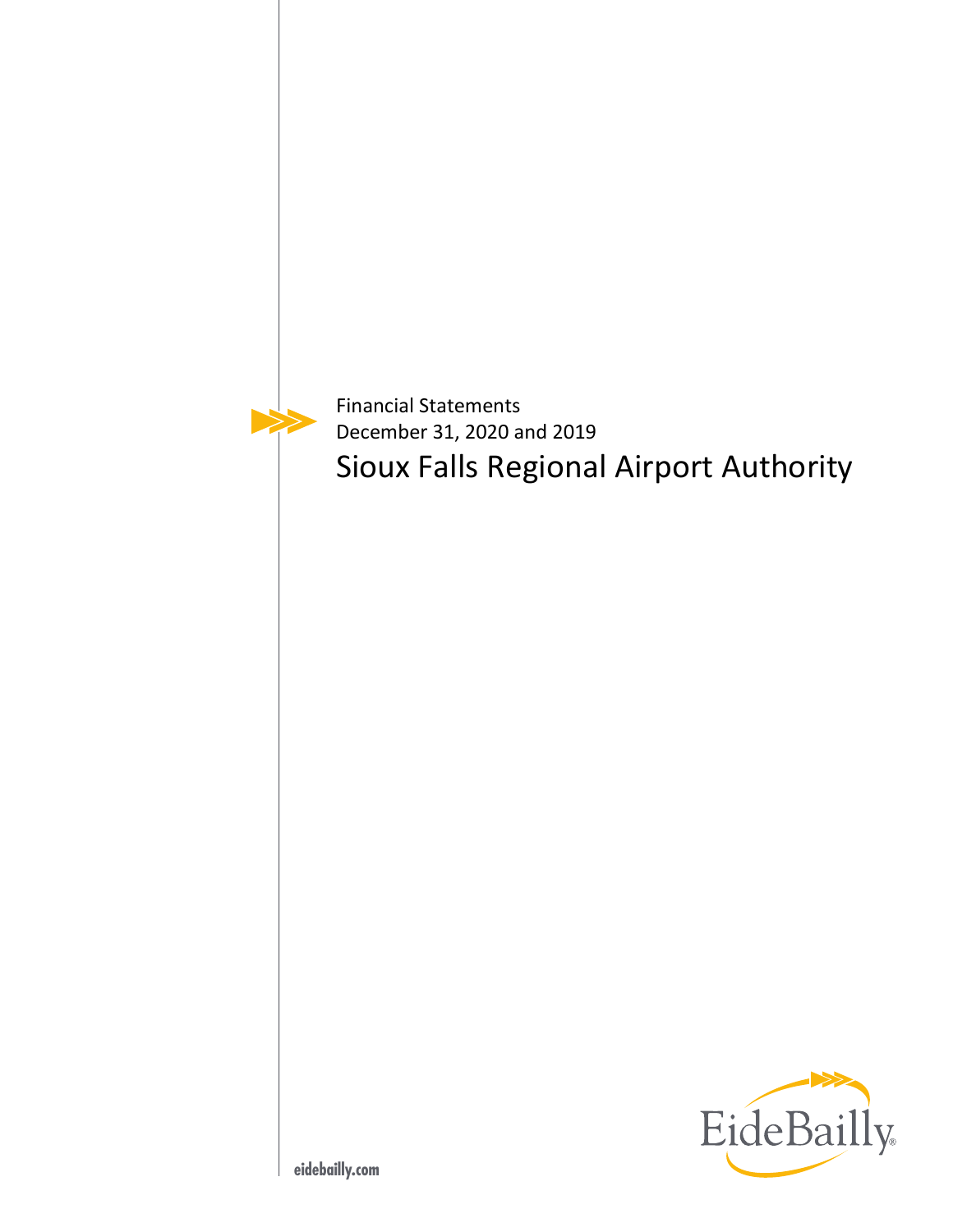| <b>Financial Statements</b>                                                                                                                                                                                 |
|-------------------------------------------------------------------------------------------------------------------------------------------------------------------------------------------------------------|
|                                                                                                                                                                                                             |
| Required Supplementary Information                                                                                                                                                                          |
|                                                                                                                                                                                                             |
| Independent Auditor's Report on Internal Control over Financial Reporting and on Compliance and Other<br>Matters Based on an Audit of Financial Statements Performed in Accordance with Government Auditing |
| Independent Auditor's Report on Compliance for Its Major Federal Program and Report on Internal Control                                                                                                     |
| Supplemental Information                                                                                                                                                                                    |
|                                                                                                                                                                                                             |
|                                                                                                                                                                                                             |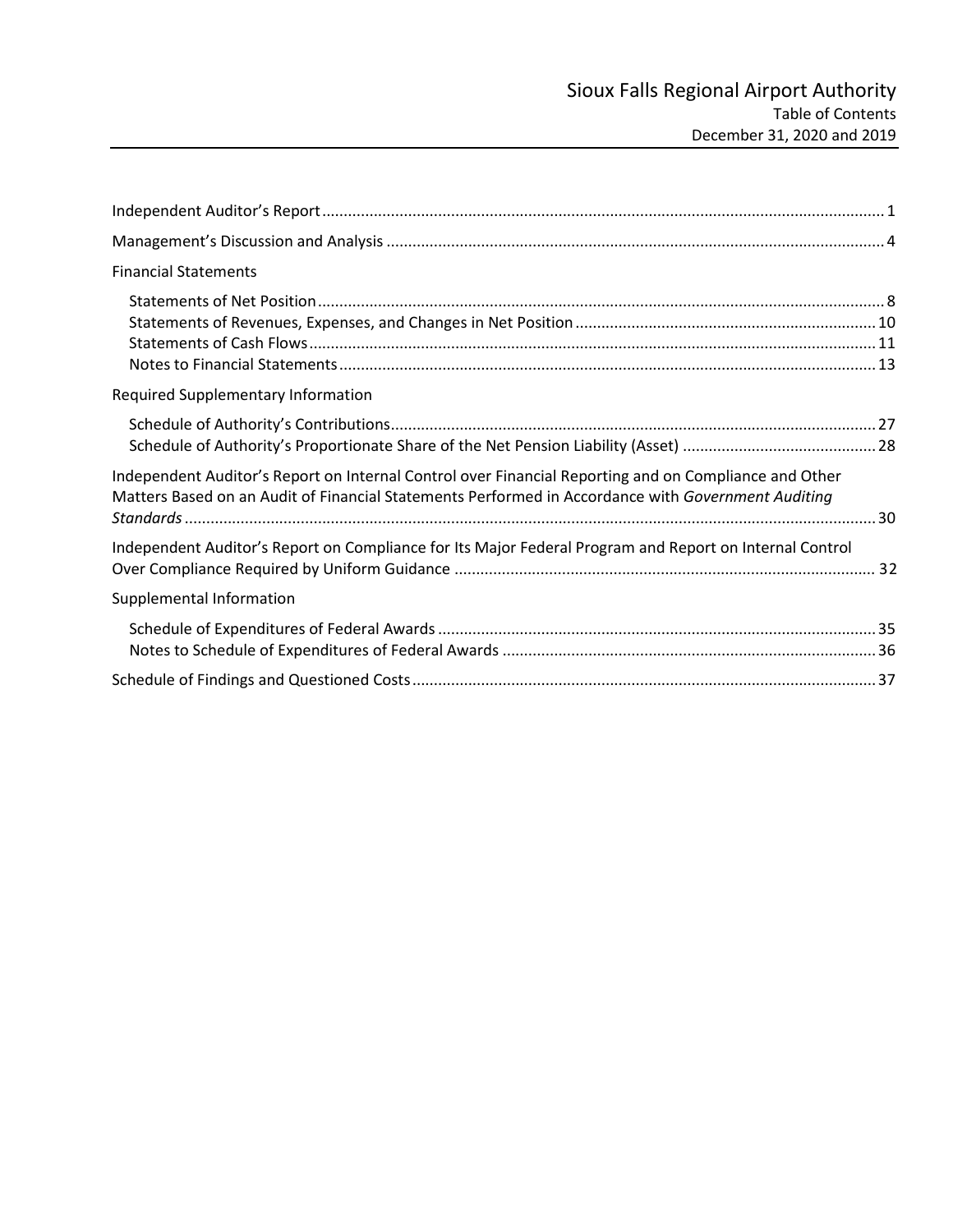

**CPAs & BUSINESS ADVISORS** 

#### **Independent Auditor's Report**

<span id="page-2-0"></span>The Board of Commissioners Sioux Falls Regional Airport Authority Sioux Falls, South Dakota

#### **Report on the Financial Statements**

We have audited the accompanying financial statements of Sioux Falls Regional Airport Authority, which comprise the statements of net position as of December 31, 2020 and 2019, and the related statements of revenues, expenses, and changes in net position and cash flows for the years then ended, and the related notes to the financial statements, which collectively comprise the Sioux Falls Regional Airport Authority's basic financial statements.

#### **Management's Responsibility for the Financial Statements**

Management is responsible for the preparation and fair presentation of these financial statements in accordance with accounting principles generally accepted in the United States of America; this includes the design, implementation, and maintenance of internal control relevant to the preparation and fair presentation of financial statements that are free from material misstatement, whether due to fraud or error.

#### **Auditor's Responsibility**

Our responsibility is to express an opinion on these financial statements based on our audits. We conducted our audits in accordance with auditing standards generally accepted in the United States of America and the standards applicable to financial audits contained in *Government Auditing Standards*, issued by the Comptroller General of the United States. Those standards require that we plan and perform the audit to obtain reasonable assurance about whether the financial statements are free from material misstatement.

An audit involves performing procedures to obtain audit evidence about the amounts and disclosures in the financial statements. The procedures selected depend on the auditor's judgment, including the assessment of the risks of material misstatement of the financial statements, whether due to fraud or error. In making those risk assessments, the auditor considers internal control relevant to the entity's preparation and fair presentation of the financial statements in order to design audit procedures that are appropriate in the circumstances, but not for the purpose of expressing an opinion on the effectiveness of the entity's internal control. Accordingly, we express no such opinion. An audit also includes evaluating the appropriateness of accounting policies used and the reasonableness of significant accounting estimates made by management, as well as evaluating the overall presentation of the financial statements.

We believe that the audit evidence we have obtained is sufficient and appropriate to provide a basis for our audit opinion.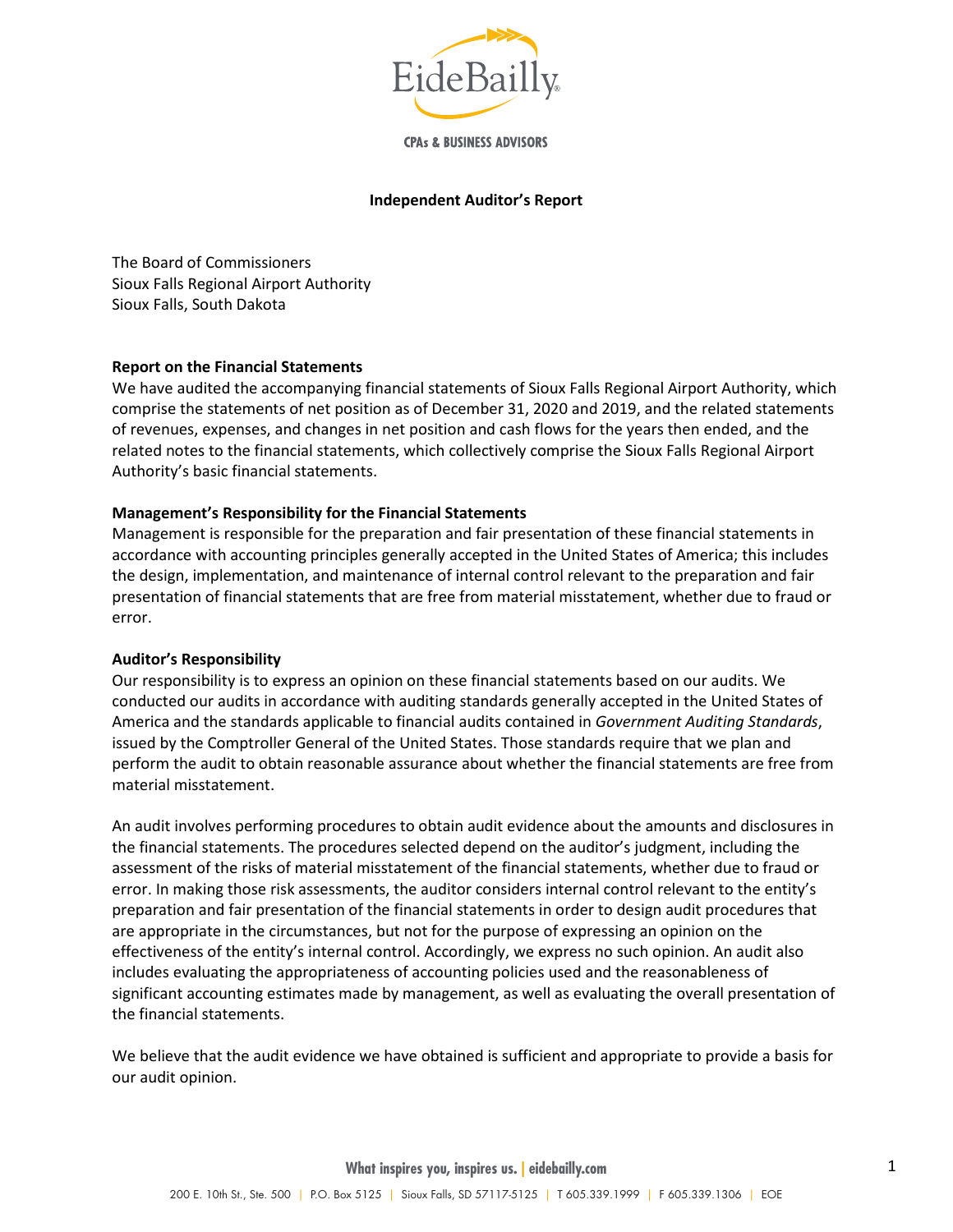### **Opinion**

In our opinion, the financial statements referred to above present fairly, in all material respects, the respective financial position of Sioux Falls Regional Airport Authority as of December 31, 2020 and 2019, and the changes in its financial position and cash flows for the years then ended in accordance with accounting principles generally accepted in the United States of America.

#### **Emphasis of Matter**

As discussed in Note 8 to the financial statements, the Authority has been impacted by the effects of the world-wide COVID-19 pandemic. Our opinion is not modified with respect to this matter.

#### **Other Matters**

#### *Required Supplementary Information*

Accounting principles generally accepted in the United States of America require that the management's discussion and analysis on pages 4 to 7 and the Schedule of Authority's Contributions and Schedule of Authority's Proportionate Share of Net Pension Liability (Asset) on pages 27 to 29 be presented to supplement the basic financial statements. Such information, although not a part of the basic financial statements, is required by the Governmental Accounting Standards Board, who considers it to be an essential part of financial reporting for placing the basic financial statements in an appropriate operational, economic, or historical context. We have applied certain limited procedures to the required supplementary information in accordance with auditing standards generally accepted in the United States of America, which consisted of inquires of management about the methods of preparing the information and comparing the information for consistency with management's responses to our inquires, the basic financial statements, and other knowledge we obtained during our audit of the basic financial statements. We do not express an opinion or provide any assurance on the information because the limited procedures do not provide us with sufficient evidence to express an opinion or provide any assurance.

### *Other Information*

Our audit was conducted for the purpose of forming an opinion on the financial statements of the Sioux Falls Regional Airport Authority. The accompanying schedule of expenditures of federal awards is presented for purposes of additional analysis as required by Title 2 U.S. *Code of Federal Regulations Part 200*, Uniform Administrative Requirements, *Cost Principles, and Audit Requirements for Federal Awards* (Uniform Guidance) and is not a required part of the financial statements.

The schedule of expenditures of federal awards is the responsibility of management and was derived from and relate directly to the underlying accounting and other records used to prepare the basic financial statements. Such information has been subjected to the auditing procedures applied in the audit of the financial statements and certain additional procedures, including comparing and reconciling such information directly to the underlying accounting and other records used to prepare the basic financial statements or to the basic financial statements themselves, and other additional procedures in accordance with auditing standards generally accepted in the United States of America. In our opinion, the schedule of expenditures of federal awards is fairly stated, in all material respects, in relation to the basic financial statements as a whole.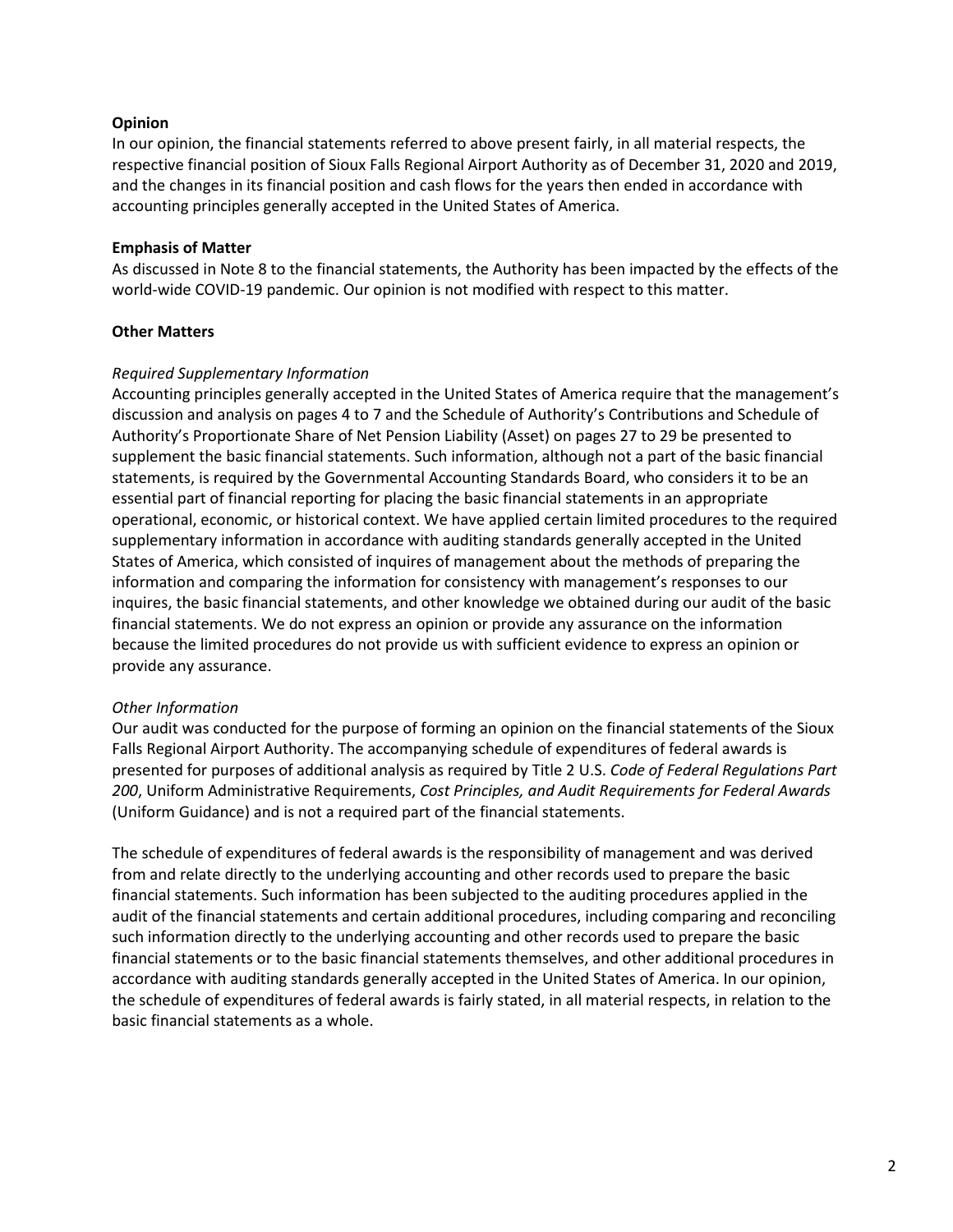#### **Other Reporting Required by** *Government Auditing Standards*

In accordance with *Government Auditing Standards*, we have also issued a report dated May 21, 2021, our consideration of Sioux Falls Regional Airport Authority's internal control over financial reporting and on our tests of its compliance with certain provisions of laws, regulations, contracts, grant agreements, and other matters. The purpose of that report is solely to describe the scope of our testing of internal control over financial reporting and compliance and the results of that testing, and not to provide an opinion on the effectiveness of Sioux Falls Regional Airport Authority's internal control over financial reporting or on compliance. That report is an integral part of an audit performed in accordance with *Government Auditing Standards* in considering the Sioux Falls Regional Airport Authority's internal control over financial reporting and compliance.

Ede Sailly LLP

Sioux Falls, South Dakota May 21, 2021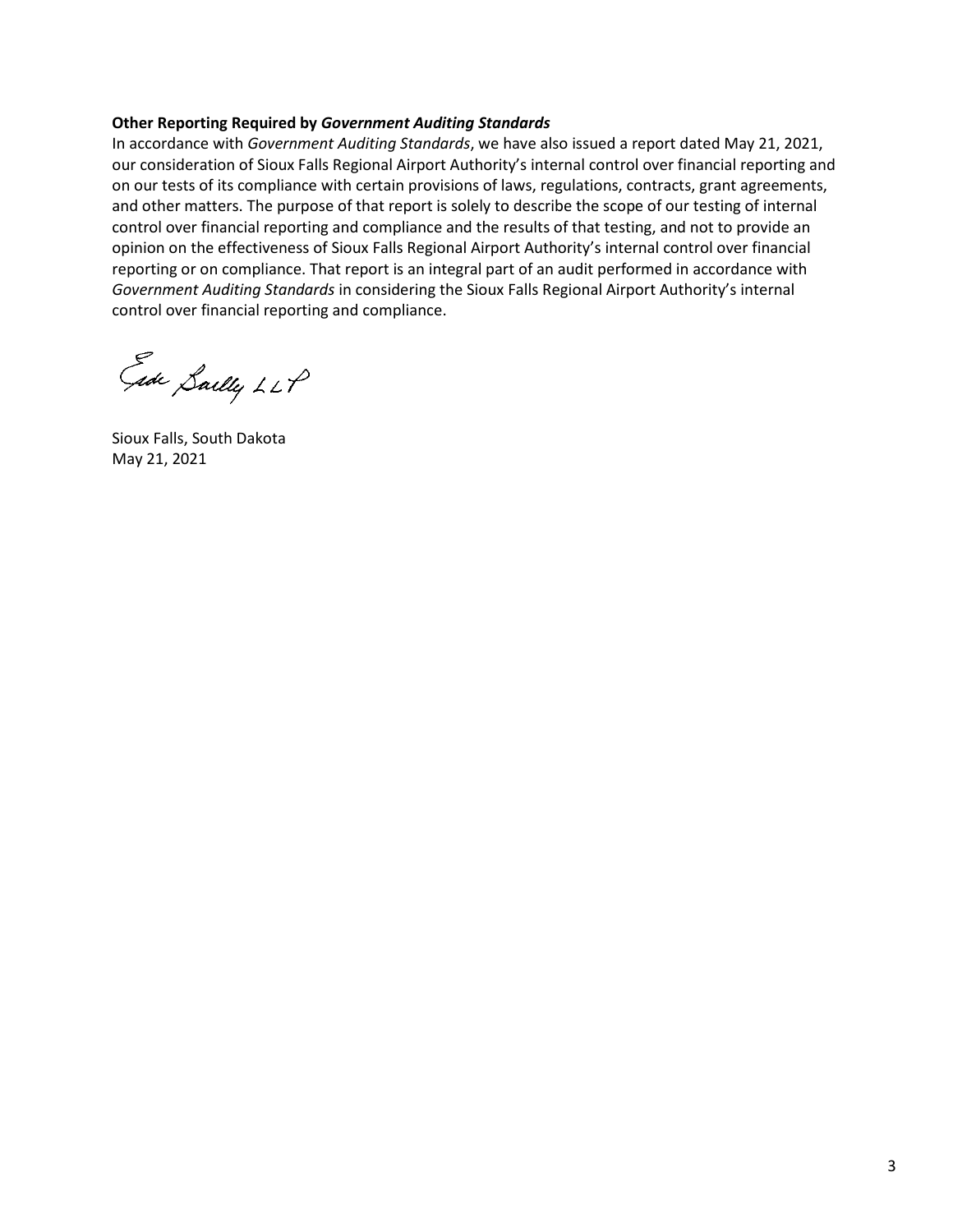#### **MANAGEMENT'S DISCUSSION AND ANALYSIS**

<span id="page-5-0"></span>This discussion and analysis is intended to serve as an introduction to the Authority's basic financial statements. These financial statements include three required statements and the accompany notes to the financial statements.

The Statements of Net Position provides information about the liquidity and solvency of the Authority by indicating the nature and the amounts of investments in resources (assets), its deferred outflows of resources, obligations to Authority creditors (liabilities), its deferred inflows of resources and its resulting net position. Net position represents the amount of total assets, plus deferred outflows of resources, less total liabilities, less deferred inflows of resources. The organization of the statement separates assets and liabilities into current and non-current components.

The Statements of Revenues, Expenses, and Changes in Net Position provides information for all of the revenues and expenses in order to measure the success of the Authority's operations over the past year. This statement is organized by separating operating revenues and expenses from nonoperating revenues and expenses. Transactions which are reported as capital and related financing activities, noncapital financing activities, or investing activities are reported as components of nonoperating revenues.

The Statements of Cash Flows provides information about the net change in the Authority's cash and cash equivalents and is presented using the direct method of reporting. It provides information about the Authority's cash receipts, cash payments and net changes in cash resulting from operating, investing, and financing activities. Cash receipts and payments are presented in this statement to arrive at the net increase or decrease in cash and cash equivalents for each year.

These statements provide long-term and short-term information about the Authority's financial status. These statements are accompanied by a complete set of Notes to the Financial Statements that communicate information essential for fair presentation of the basic financial statements. As such, the Notes form an integral part of the basic financial statements.

### FINANCIAL HIGHLIGHTS

The Sioux Falls Regional Airport began 2020 with record passenger traffic in January and February, only to be hit with one of the most significant events in the past twenty years to impact aviation. Beginning in mid-March the pandemic dramatically impacted travel all across the world including Sioux Falls. Passenger traffic fell 95% in April and recovered in the summer and the remainder of the year at 50% of normal levels. Total passenger traffic was 588,881, down 49.5% compared to the year prior. Enplanements also fell 49.5% for a total of 293,892. The decline in traffic impacted all passenger driven concession revenue accounts from rental car use, parking, food/beverage, hotel and retail which were down 50-60% compared to 2019.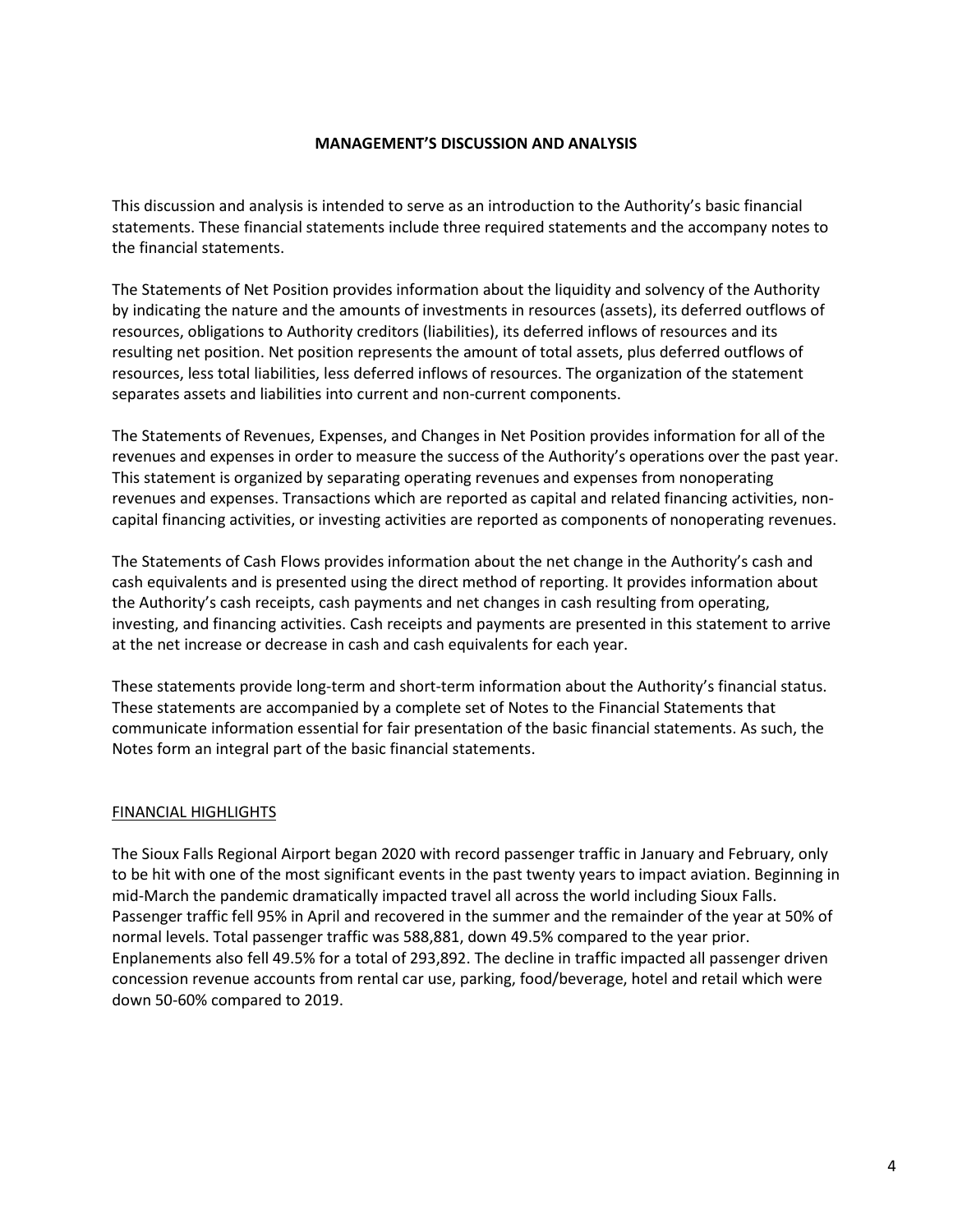The following tables show the significant changes that have taken place over the past three fiscal years ended December 31, 2020, 2019 and 2018.

### **Changes in Assets, Deferred Outflows, Liabilities, Deferred Inflows and Net Position**

|                                                     | 2020          | 2019          | 2018          |
|-----------------------------------------------------|---------------|---------------|---------------|
| <b>Total Assets</b>                                 |               |               |               |
| Capital                                             | \$135,343,922 | \$127,752,099 | \$119,527,845 |
| Other                                               | 26,659,222    | 26,390,562    | 25,266,344    |
|                                                     | 162,003,144   | 154,142,661   | 144,794,189   |
| Deferred Outflow of Resources<br>Related to pension | 491,306       | 349,045       | 516,951       |
| Total assets and deferred outflows                  | \$162,494,450 | \$154,491,706 | \$145,311,140 |
| <b>Total Liabilities</b>                            |               |               |               |
| Long-term                                           | \$<br>19,004  | \$<br>17,915  | \$<br>17,142  |
| Other                                               | 590,804       | 2,137,150     | 1,182,371     |
|                                                     | 609,808       | 2,155,065     | 1,199,513     |
| Deferred Inflow of Resources                        |               |               |               |
| Related to pension                                  | 476,070       | 203,183       | 161,847       |
| Total liabilities and deferred inflows              | 1,085,878     | 2,358,248     | 1,361,360     |
| <b>Total Net Position</b>                           |               |               |               |
| Invested in capital assets                          | \$135,343,922 | \$127,752,099 | \$119,527,845 |
| Restricted for capital projects                     | 496,924       | 1,712,213     | 754,050       |
| Restricted for pension benefits                     | 18,632        | 153,688       | 356,717       |
| Unrestricted                                        | 25,549,094    | 22,515,458    | 23,311,168    |
|                                                     | \$161,408,572 | \$152,133,458 | \$143,949,780 |

#### **Changes in Statement of Revenues, Expenses, and Net Position**

|                                                                       | 2020<br>2019      |     |                   | 2018 |                   |
|-----------------------------------------------------------------------|-------------------|-----|-------------------|------|-------------------|
| <b>Operating Revenues</b><br>Rentals and commissions, net             | \$<br>5,790,691   | \$. | 9,140,887         | \$   | 8,105,429         |
| Landing fees                                                          | 884,217           |     | 1,055,511         |      | 961,431           |
| State security reimbursements<br>Fines, forfeitures and other revenue | 118,400<br>36,008 |     | 128,205<br>76,294 |      | 127,840<br>68,063 |
|                                                                       | 6,829,316         |     | 10,400,897        |      | 9,262,763         |
| <b>Operating Expenses</b>                                             |                   |     |                   |      |                   |
| Depreciation                                                          | 5,823,363         |     | 5,472,787         |      | 5,141,276         |
| Personnel                                                             | 2,582,910         |     | 2,580,644         |      | 2,272,155         |
| <b>Professional services</b>                                          | 790,674           |     | 840,379           |      | 794,186           |
| Utilities and bulk energy                                             | 654,703           |     | 628,726           |      | 624,012           |
| Repairs and maintenance                                               | 370,000           |     | 456,347           |      | 339,612           |
| Supplies and materials                                                | 277,756           |     | 148,896           |      | 92,244            |
| Insurance                                                             | 187,599           |     | 174,663           |      | 152,365           |
| Other expenses                                                        | 336,930           |     | 553,769           |      | 404,569           |
|                                                                       | 11,023,935        |     | 10,856,211        |      | 9,820,419         |
| <b>Operating Loss</b>                                                 | (4, 194, 619)     |     | (455,314)         |      | (557, 656)        |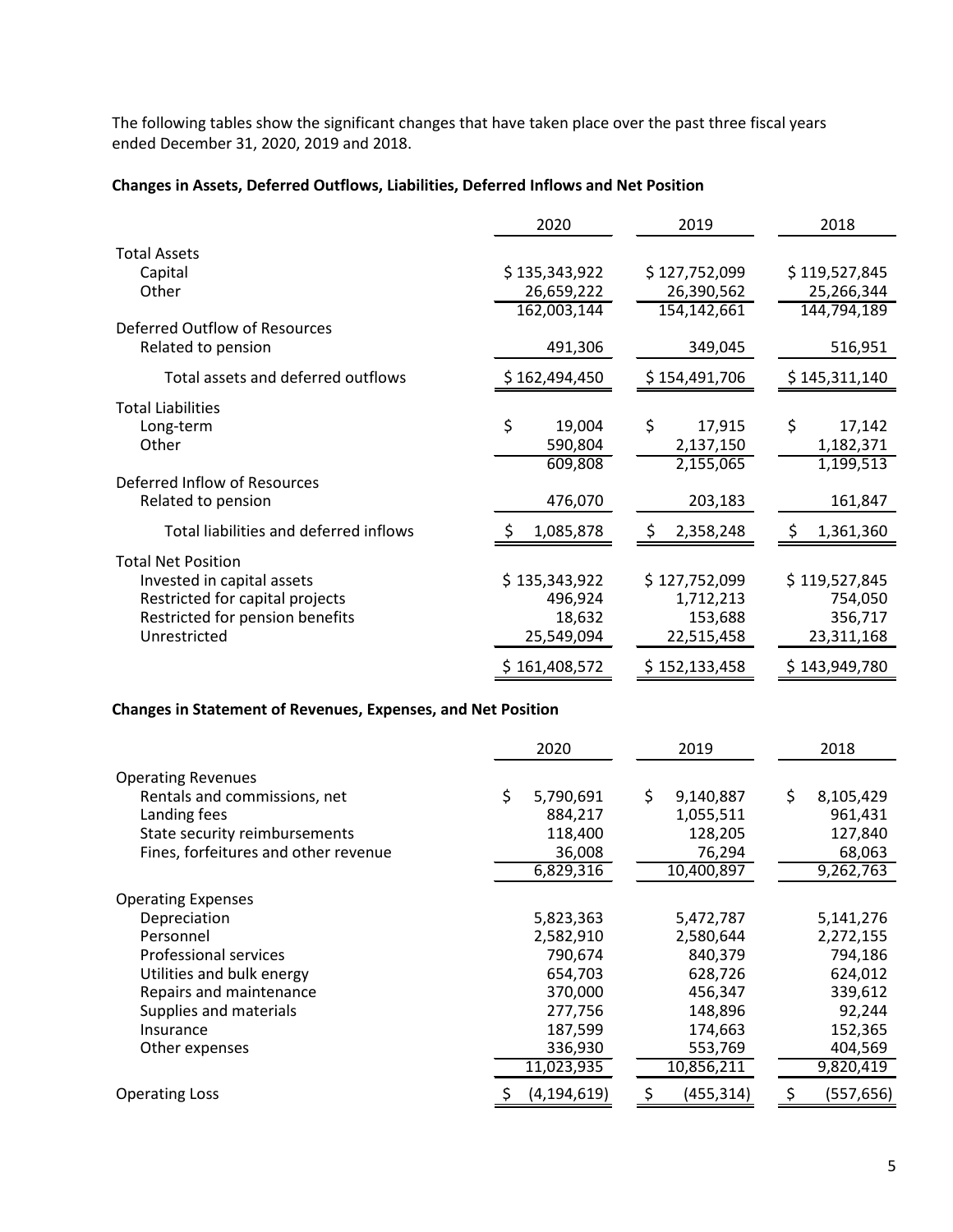|                                                     | 2020<br>2019 |           | 2018            |    |            |
|-----------------------------------------------------|--------------|-----------|-----------------|----|------------|
| Nonoperating Revenues (Expenses)                    |              |           |                 |    |            |
| Passenger facility charges                          | \$           | 1,218,919 | \$<br>2,453,168 | \$ | 2,295,124  |
| <b>Customer facility charges</b>                    |              | 527,211   | 957,264         |    | 822,210    |
| Federal and state grants                            |              | 4,953,305 |                 |    |            |
| Taxes, air flight, net                              |              | 333,195   | 394,832         |    | 362,885    |
| Interest and investment income                      |              | 173,407   | 566,128         |    | 365,668    |
| Loss on disposal or retirement of                   |              |           |                 |    |            |
| property and equipment                              |              | 2,500     | 8,095           |    |            |
| Miscellaneous                                       |              | 8,180     | 3,080           |    | 47         |
|                                                     |              | 7,216,717 | 4,382,567       |    | 3,845,934  |
| Change in Net Position Before Capital Contributions |              | 3,022,098 | 3,927,253       |    | 3,288,278  |
| <b>Capital Contributions</b>                        |              | 6,253,016 | 4,256,425       |    | 12,663,574 |
| Change in Net Position                              |              | 9,275,114 | 8,183,678       |    | 15,951,852 |

The Authority's total net position increased \$9,275,114 or 6% over the course of this year's operations.

### FINANCIAL HIGHLIGHTS - 2020

The Sioux Falls Regional Airport was significantly impacted with sharp drops in revenue as a result of traffic declines related to the pandemic. Projects planned for 2020 and bid early in the year or in 2019 moved forward, however. Work continued on a \$11 million deicing apron and glycol collection system which was completed in August. The new apron provides for a dedicated area for aircraft deicing of commercial aircraft reducing congestion on the terminal apron. It also allows for improved handling of glycol collected prior to being sent to the water treatment plant. This project was funded up to 90% with an FAA Airport Improvement Program grant and 5% from the State DOT. A project to expand the Economy lot began in early summer and completed in September. The \$1.2 million expansion allows for increased parking capacity to handle the high parking demand in February and March. A project to develop future private hangars on the west side of the airfield was also completed during the summer which provided a new taxiway connection for future hangars. Billion Automotive was the first business to construct a hangar in this area. The \$1.8 million project was funded with airport reserves.

Plans to reconstruct the final phase of Runway 3-21 moved forward with a bid opening in August of 2020 and work slated in 2021. The \$11.2 million project is funded with an FAA-AIP grant up to 90% with the State DOT contributing 5%. This is the last phase of reconstruction of the primary airport for FSD which began in 2012. Total cost of reconstruction has totaled over \$45 million in the past ten years.

While FSD saw operating revenue drop over 34% in 2020, Congress passed legislation in April of 2020 for the CARES Act providing a financial life-line to airports and airlines across the country. FSD was awarded a grant in the amount of \$22,454,505 to offset operation and maintenance expenses to minimize the loss of income expected over the next 2-3 years. This critical funding has allowed the airport to maintain employee staffing and operate the airport without resorting to significant cuts in spending. In 2020, the largest operating revenue source was parking lot revenue at \$2,501,471 which was down 51.1% from 2019. The Authority's second largest operating revenue source was airline fees and they are negotiated based on actual costs. The Authority's third largest operating revenue source was car rental commissions, down 44% versus the prior year. In 2020, on site-car rental agency revenue reported to the Authority totaled \$9,742,661 resulting in commissions paid to the Authority of \$1,028,085.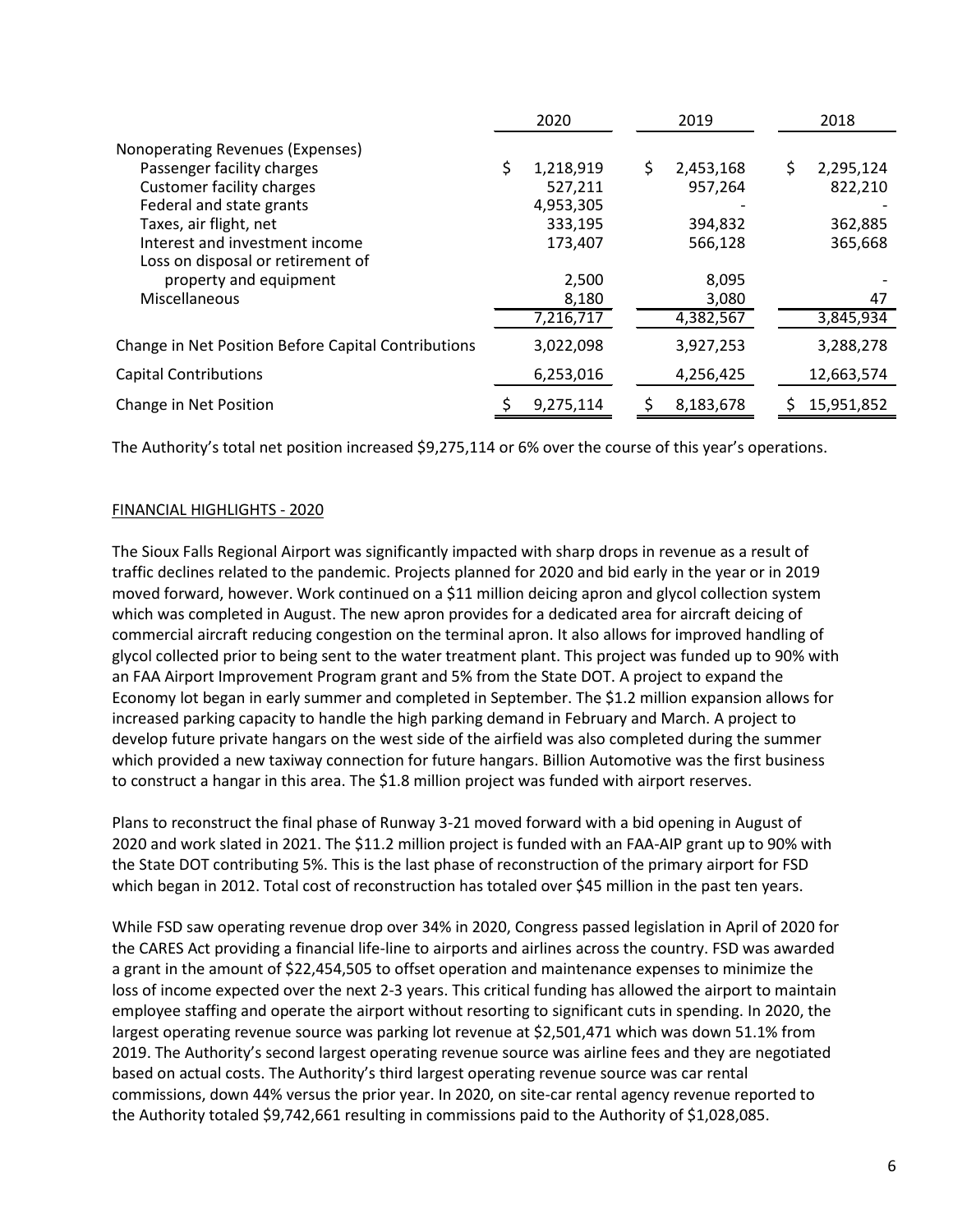The Sioux Falls Regional Airport Authority continues on firm footing as a result of a strong net position and a healthy economy which has weathered the pandemic fairly well. Passenger traffic has rebounded over the past few months in 2021 and FSD is expecting to reach passenger levels of 70-75% of 2019 levels and a more normal year in 2022. Federal grants provided to airports across the country have mitigated the impacts due to Covid-19 and allowed us to move forward with many projects in the current and near term. Formal design has started for a 4-level parking structure planned for construction in 2023. The \$35 million project will be one of the largest for the airport with funding coming from airport reserves.

### FINANCIAL HIGHLIGHTS – 2019

The Sioux Falls Regional Airport continues to make improvements to both the airfield and terminal facility. A project to expand the Baggage Claim area was completed in October that doubled the square footage in the baggage claim and replaced three luggage claim devices with new, large, slope plate carousels. The project cost totaled \$6.2 million and is a very positive enhancement to the customer experience. Work also began on a project to replace the rental car operator's car wash and detail bay facilities. A new Quick Turn-Around (QTA) building started construction in August with completion of the building scheduled for April of 2020. The combined \$5 million project will also demolish the old buildings and provide a new secured storage lot for the car rental companies.

A significant airfield project was started in August that will expand our terminal ramp and provide a dedicated area for aircraft deicing and overnight parking. The \$11 million project began in August and is expected to be completed in August of 2020. The project is funded at 90% with a Federal Airport Improvement grant and 5% from the State of South Dakota. The project will reclaim the deicing fluid and meter it to the water treatment facility in a controlled flow. In addition, the Airport Authority purchased a new high-speed runway broom to assist with snow removal efforts at the cost of \$577,959 funded with airport reserves. The unit replaces an older runway broom that was over 35 years old.

In 2019, the largest operating revenue source was parking lot revenue at \$5,120,458 up 6.5% from 2018. The Authority's second largest operating revenue source was airline fees and they are negotiated based on actual costs. The Authority's third largest operating revenue source was car rental commissions, up 20.8% versus the prior year. In 2019, on site-car rental agency revenue reported to the Authority totaled \$17,333,896 resulting in commissions paid to the Authority of \$1,816,752. The dramatic increase in revenue was associated to high rental volume tied to FEMA inspectors assigned to eastern South Dakota's flood recovery.

Parking revenue continued to be impacted in 2019 with the growth in Lyft and now Uber into the ground transportation system. Parking revenue per enplaned passenger was down 2.9% vs. the year prior and 5.3% compared to 2017, the year prior to the introduction of Lyft/Uber. We believe the use of Transportation Network Companies (TNC) is beginning to mature and level out but has impacted parking revenue by at least 2-3% compared to what would have been expected prior to their entry into the market. The Airport Authority is collecting a \$2.00 trip charge for every pick-up and drop-off which is expected to generate over \$120,000 in fees to the airport for 2020.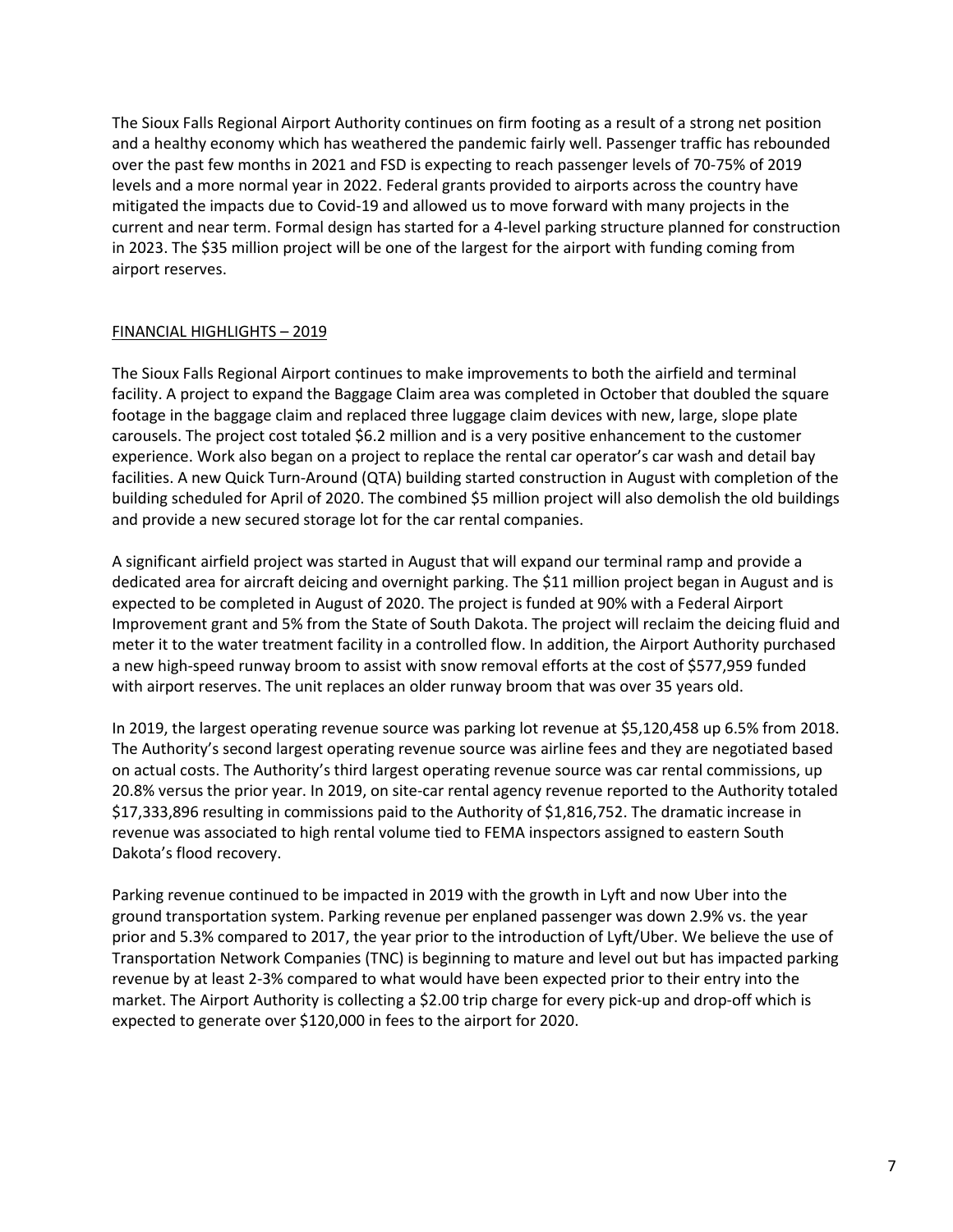# Sioux Falls Regional Airport Authority Statements of Net Position December 31, 2020 and 2019

<span id="page-9-1"></span><span id="page-9-0"></span>

|                                                | 2020             | 2019             |
|------------------------------------------------|------------------|------------------|
| Assets                                         |                  |                  |
| <b>Current Assets</b>                          |                  |                  |
| Cash and cash equivalents                      | \$<br>19,007,648 | \$<br>17,784,723 |
| Restricted cash                                | 496,924          | 1,712,213        |
| Accounts receivable                            | 309,965          | 690,852          |
| Grants receivable                              | 1,820,451        | 1,257,540        |
| Interest receivable                            | 11,083           | 17,453           |
| Passenger facility charges receivable          | 185,075          | 403,420          |
| Customer facility charges receivable           | 33,962           | 97,608           |
| Inventories                                    | 102,608          | 101,428          |
| Prepaid expenses                               | 183,906          | 52,752           |
| Total current assets                           | 22,151,622       | 22,117,989       |
| Investments                                    |                  |                  |
| Certificates of deposit                        | 4,504,204        | 4,264,747        |
| <b>Other Assets</b>                            |                  |                  |
| Pension asset                                  | 3,396            | 7,826            |
| <b>Capital Assets</b>                          |                  |                  |
| Land                                           | 1,152,384        | 1,152,384        |
| <b>Buildings</b>                               | 64,367,949       | 62,263,861       |
| Improvements other than buildings              | 133,759,511      | 120,187,517      |
| Machinery and equipment                        | 9,952,532        | 9,477,214        |
| Construction in progress                       | 936,178          | 9,277,463        |
|                                                | 210,168,554      | 202,358,439      |
| Less accumulated depreciation                  | (74, 824, 632)   | (74, 606, 340)   |
| Total capital assets                           | 135, 343, 922    | 127,752,099      |
| <b>Total assets</b>                            | 162,003,144      | 154,142,661      |
|                                                |                  |                  |
| Deferred Outflow of Resources                  |                  |                  |
| Related to pension                             | 491,306          | 349,045          |
| Total assets and deferred outflow of resources | \$162,494,450    | \$154,491,706    |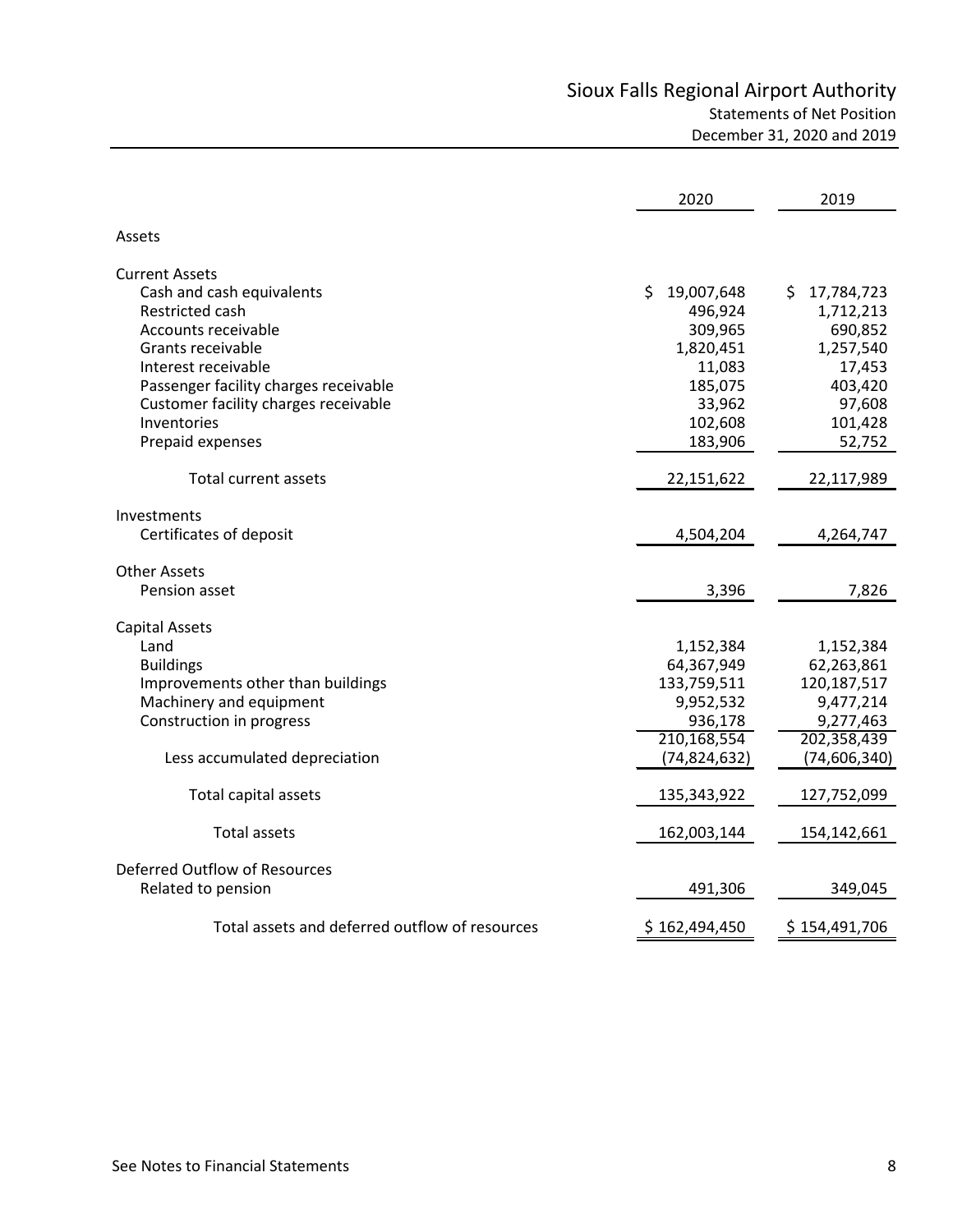|                                                                                                                                         | 2020                                           | 2019                                              |
|-----------------------------------------------------------------------------------------------------------------------------------------|------------------------------------------------|---------------------------------------------------|
| Liabilities                                                                                                                             |                                                |                                                   |
| <b>Current Liabilities</b><br>Accounts payable<br><b>Accrued salaries</b><br>Compensated absences                                       | \$<br>462,728<br>24,323<br>103,753             | \$<br>1,944,123<br>93,022<br>100,005              |
| <b>Total current liabilities</b>                                                                                                        | 590,804                                        | 2,137,150                                         |
| Long-Term Liabilities<br>Compensated absences - long-term<br><b>Total liabilities</b>                                                   | 19,004<br>609,808                              | 17,915<br>2,155,065                               |
|                                                                                                                                         |                                                |                                                   |
| Deferred Inflow of Resources<br>Related to pension                                                                                      | 476,070                                        | 203,183                                           |
| Total liabilities and deferred inflow of resources                                                                                      | 1,085,878                                      | 2,358,248                                         |
| <b>Net Position</b><br>Invested in capital assets<br>Restricted for capital projects<br>Restricted for pension benefits<br>Unrestricted | 135,343,922<br>496,924<br>18,632<br>25,549,094 | 127,752,099<br>1,712,213<br>153,688<br>22,515,458 |
| Total net position                                                                                                                      | 161,408,572                                    | 152,133,458                                       |
| Total liabilities, deferred inflow of resources,<br>and net position                                                                    | \$162,494,450                                  | \$154,491,706                                     |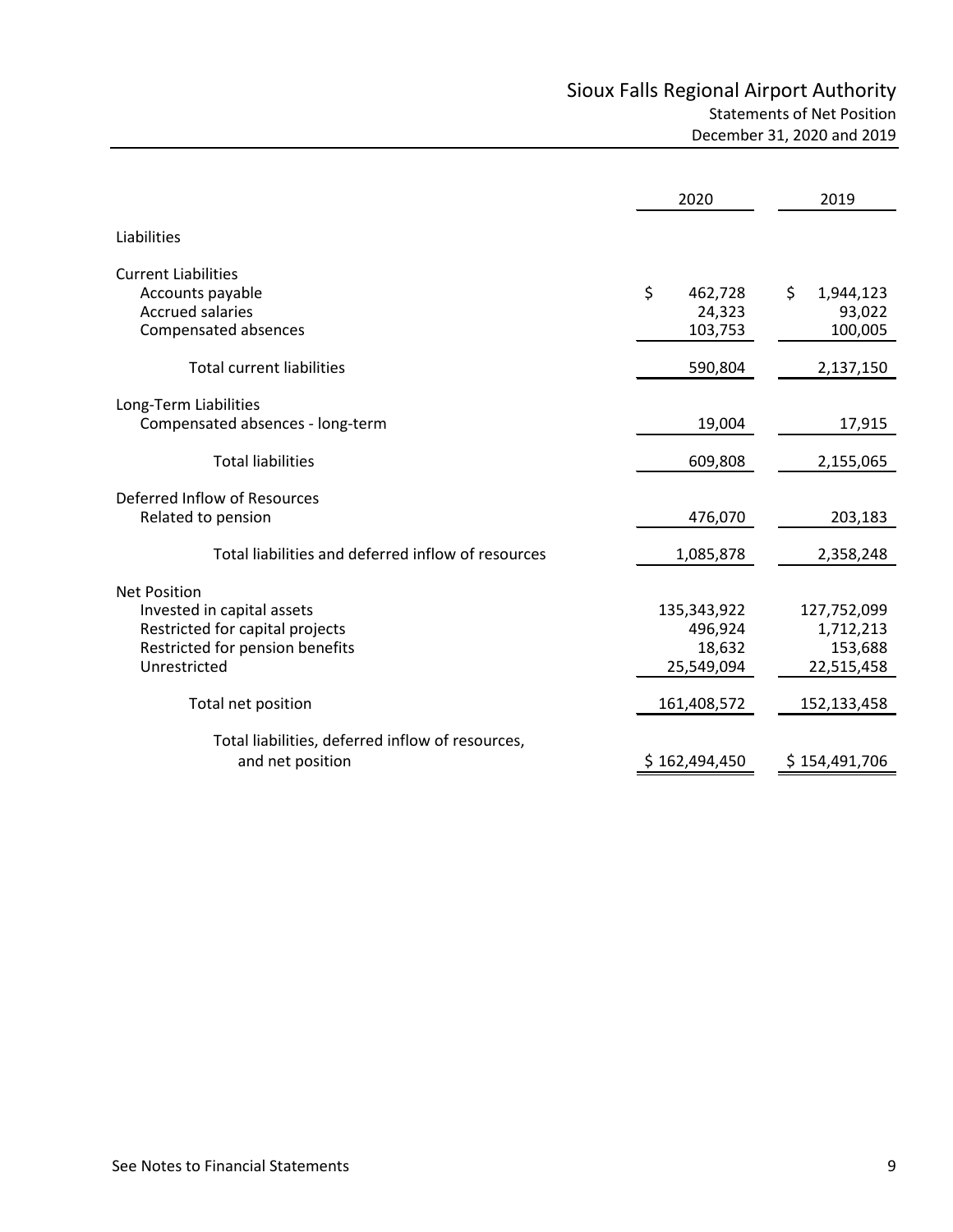# Sioux Falls Regional Airport Authority

# Statements of Revenues, Expenses, and Changes in Net Position

| Years Ended December 31, 2020 and 2019 |  |
|----------------------------------------|--|
|----------------------------------------|--|

<span id="page-11-0"></span>

|                                       | 2020              | 2019              |    | Dollar<br>Change | Percentage<br>Change |
|---------------------------------------|-------------------|-------------------|----|------------------|----------------------|
| <b>Operating Revenues</b>             |                   |                   |    |                  |                      |
| Rentals and commissions, net          | \$<br>5,790,691   | \$<br>9,140,887   | \$ | (3,350,196)      | $-36.7%$             |
| Landing fees                          | 884,217           | 1,055,511         |    | (171, 294)       | $-16.2%$             |
| State security reimbursements         | 118,400           | 128,205           |    | (9,805)          | $-7.6%$              |
| Fines, forfeitures and other revenue  | 36,008            | 76,294            |    | (40, 286)        | $-52.8%$             |
| Total operating revenues              | 6,829,316         | 10,400,897        |    | (3,571,581)      | $-34.3%$             |
| <b>Operating Expenses</b>             |                   |                   |    |                  |                      |
| Depreciation                          | 5,823,363         | 5,472,787         |    | 350,576          | 6.4%                 |
| Personnel                             | 2,582,910         | 2,580,644         |    | 2,266            | 0.1%                 |
| <b>Professional services</b>          | 790,674           | 840,379           |    | (49, 705)        | $-5.9%$              |
| Utilities and bulk energy             | 654,703           | 628,726           |    | 25,977           | 4.1%                 |
| Repairs and maintenance               | 370,000           | 456,347           |    | (86, 347)        | $-18.9%$             |
| Supplies and materials                | 277,756           | 148,896           |    | 128,860          | 86.5%                |
| Insurance                             | 187,599           | 174,663           |    | 12,936           | 7.4%                 |
| Other expenses                        | 336,930           | 553,769           |    | (216, 839)       | $-39.2%$             |
| Total operating expenses              | 11,023,935        | 10,856,211        |    | 167,724          | 1.5%                 |
| <b>Operating Loss</b>                 | (4, 194, 619)     | (455, 314)        |    | (3,739,305)      | 821.3%               |
| Nonoperating Revenues (Expenses)      |                   |                   |    |                  |                      |
| Passenger facility charges            | 1,218,919         | 2,453,168         |    | (1, 234, 249)    | $-50.3%$             |
| <b>Customer facility charges</b>      | 527,211           | 957,264           |    | (430, 053)       | $-44.9%$             |
| Federal and state grants              | 4,953,305         |                   |    | 4,953,305        | 100.0%               |
| Taxes - air flight, net               | 333,195           | 394,832           |    | (61, 637)        | $-15.6%$             |
| Interest and investment income        | 173,407           | 566,128           |    | (392, 721)       | $-69.4%$             |
| Miscellaneous                         | 8,180             | 3,080             |    | 5,100            | 165.6%               |
| Gain on disposal or                   |                   |                   |    |                  |                      |
| retirement of property                |                   |                   |    |                  |                      |
| and equipment                         | 2,500             | 8,095             |    | (5, 595)         | $-69.1%$             |
| Total nonoperating revenues           | 7,216,717         | 4,382,567         |    | 2,834,150        | 64.7%                |
| Change in Net Position Before         |                   |                   |    |                  |                      |
| <b>Capital Contributions</b>          | 3,022,098         | 3,927,253         |    | (905, 155)       | $-23.0%$             |
| <b>Capital Contributions</b>          | 6,253,016         | 4,256,425         |    | 1,996,591        | 46.9%                |
| Change in Net Position                | 9,275,114         | 8,183,678         | S. | 1,091,436        | 13.3%                |
| Total Net Position, Beginning of Year | 152,133,458       | 143,949,780       |    |                  |                      |
| Total Net Position, End of Year       | \$<br>161,408,572 | \$<br>152,133,458 |    |                  |                      |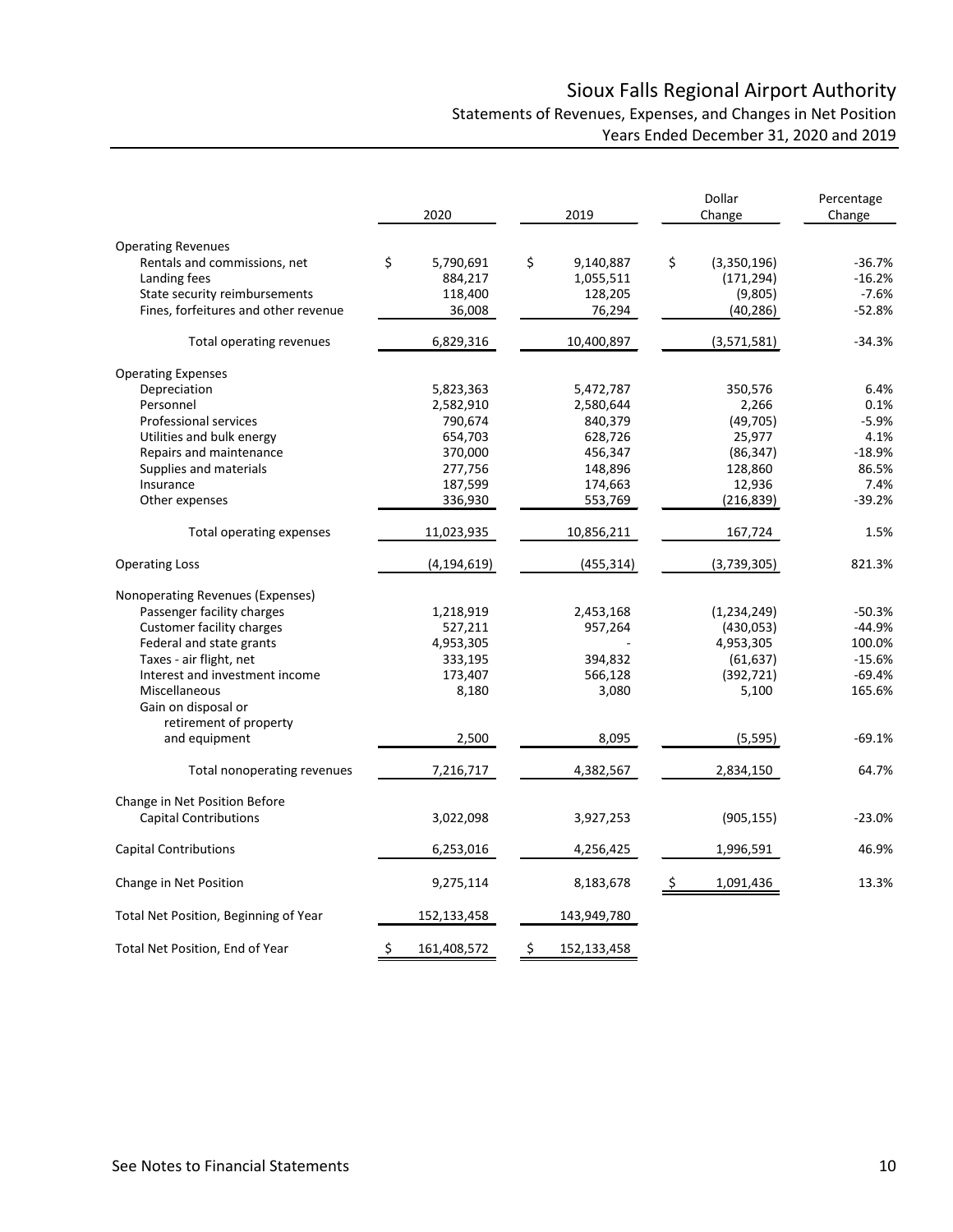# Sioux Falls Regional Airport Authority Statements of Cash Flows Years Ended December 31, 2020 and 2019

<span id="page-12-0"></span>

|                                                                                                                                                                                                                                                                                                                         | 2020                                                                       | 2019                                                                   |
|-------------------------------------------------------------------------------------------------------------------------------------------------------------------------------------------------------------------------------------------------------------------------------------------------------------------------|----------------------------------------------------------------------------|------------------------------------------------------------------------|
| <b>Operating Activities</b><br>Cash received by providing services<br>Cash received from parking lot customers<br>Cash received for reimbursements<br>Payments to personnel<br>Payments to suppliers                                                                                                                    | \$<br>4,864,542<br>2,209,941<br>118,050<br>(2,511,716)<br>(2,620,871)      | \$.<br>5,664,550<br>4,569,662<br>143,215<br>(2,338,972)<br>(2,866,280) |
| Net Cash from Operating Activities                                                                                                                                                                                                                                                                                      | 2,059,946                                                                  | 5,172,175                                                              |
| <b>Non-Capital Financing Activities</b><br>Taxes - air flight<br>Adjacent property - runway safety area<br>Other contributions                                                                                                                                                                                          | 333,195<br>4,180,475                                                       | 394,832<br>169,110<br>3,080                                            |
| Net Cash from Non-Capital Financing Activities                                                                                                                                                                                                                                                                          | 4,513,670                                                                  | 567,022                                                                |
| <b>Capital and Related Financing Activities</b><br>Proceeds from contributions<br>Proceeds from passenger facility charges<br>Proceeds from customer facility charges<br>Proceeds from sale of property and equipment<br>Prepaid engineering services relating to capital assets<br>Purchases of property and equipment | 6,471,115<br>1,437,264<br>590,857<br>2,500<br>(131, 545)<br>(14, 876, 491) | 3,784,171<br>2,388,913<br>933,717<br>10,650<br>(12, 715, 011)          |
| Net Cash (used for) from Capital and Related Financing Activities                                                                                                                                                                                                                                                       | (6,506,300)                                                                | (5,597,560)                                                            |
| <b>Investing Activities</b><br>Redemptions of certificates of deposit<br>Purchases of certificates of deposit<br>Interest received                                                                                                                                                                                      | 3,250,543<br>(3,490,000)<br>179,777                                        | 3,477,188<br>(3,500,000)<br>567,760                                    |
| Net Cash from Investing Activities                                                                                                                                                                                                                                                                                      | (59, 680)                                                                  | 544,948                                                                |
| Net Change in Cash and Cash Equivalents                                                                                                                                                                                                                                                                                 | 7,636                                                                      | 686,585                                                                |
| Cash and Cash Equivalents at Beginning of Year                                                                                                                                                                                                                                                                          | 19,496,936                                                                 | 18,810,351                                                             |
| Cash and Cash Equivalents at End of Year                                                                                                                                                                                                                                                                                | 19,504,572                                                                 | 19,496,936<br>Ş.                                                       |
| Supplemental Disclosure of Cash Flow Information<br>Cash and cash equivalents consist of the following<br>Cash and cash equivalents<br>Restricted cash                                                                                                                                                                  | 19,007,648<br>\$<br>496,924<br>19,504,572<br>\$.                           | 17,784,723<br>\$<br>1,712,213<br>19,496,936<br>\$.                     |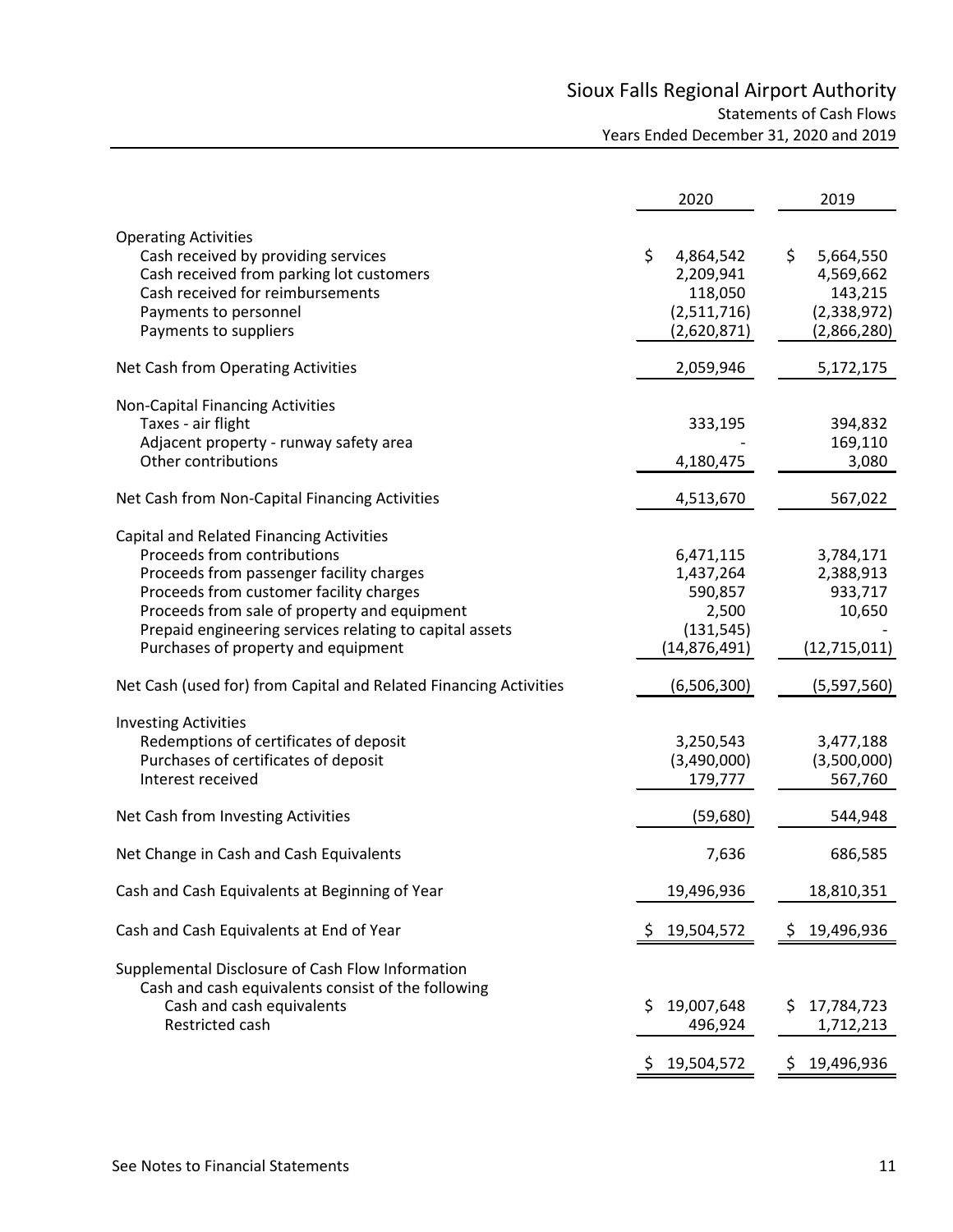# Sioux Falls Regional Airport Authority Statements of Cash Flows Years Ended December 31, 2020 and 2019

|                                                         |    | 2020          |    | 2019       |
|---------------------------------------------------------|----|---------------|----|------------|
| Reconciliation of Operating Loss to Net Cash from       |    |               |    |            |
| <b>Operating Activities</b>                             |    |               |    |            |
| <b>Operating Loss</b>                                   | S. | (4, 194, 619) | \$ | (455, 314) |
| Adjustments to Reconcile Operating Loss to Net          |    |               |    |            |
| <b>Cash from Operating Activities</b>                   |    |               |    |            |
| Depreciation                                            |    | 5,823,363     |    | 5,472,787  |
| Changes in Assets and Liabilities                       |    |               |    |            |
| Accounts receivable                                     |    | 380,887       |    | (2,882)    |
| <b>Inventories</b>                                      |    | (1,180)       |    | 18,233     |
| Prepaid expenses                                        |    | 391           |    | (34, 645)  |
| Accounts payable                                        |    | (20,090)      |    | (67, 676)  |
| Related to pension                                      |    | 135,056       |    | 203,029    |
| Accrued expenses                                        |    | (63, 862)     |    | 38,643     |
|                                                         |    |               |    |            |
| Net Cash from Operating Activities                      |    | 2,059,946     | S. | 5,172,175  |
|                                                         |    |               |    |            |
| Supplemental Disclosure of Noncash Financing Activities |    |               |    |            |
| Capital asset additions included in accounts payable    | \$ | 270,460       | \$ | 1,731,765  |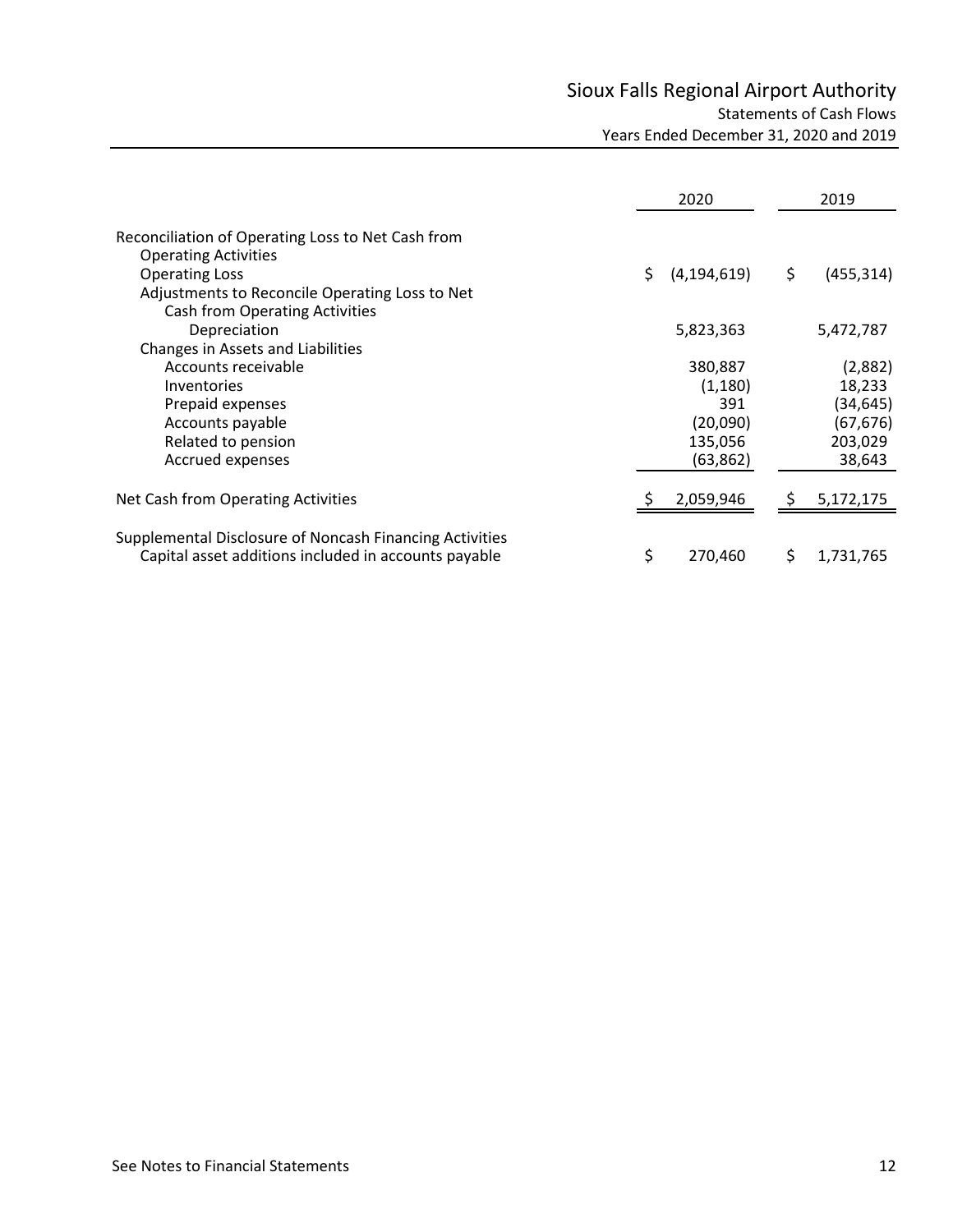### <span id="page-14-0"></span>**Note 1 - Principal Business Activity and Significant Accounting Policies**

#### **Principal Business Activity**

The Sioux Falls Regional Airport Authority (the Authority) was created June 10, 1986, pursuant to South Dakota State law, to operate the affairs of the airport located in Sioux Falls, South Dakota. The Authority is managed by a Board of Commissioners whose members are appointed by the City Council of the City of Sioux Falls. The Authority is not financially accountable for any other organization, nor is the Authority a component unit of any other primary governmental entity.

#### **Basis of Accounting**

The financial statements of the Sioux Falls Regional Airport Authority have been prepared using the economic resources measurement focus and the accrual basis of accounting. The accounting policies of the Authority conform to accounting principles generally accepted in the United States of America as applicable to a governmental entity proprietary fund. The Governmental Accounting Standards Board (GASB) is the accepted standard-setting body for establishing governmental accounting and financial reporting principles. The Authority's financial statements contain a statement of net position, a statement of revenue, expenses, and changes in net position, and a statement of cash flows.

The Authority's policy is to first apply unrestricted resources when an expense is incurred for purposes for which both restricted and unrestricted resources are available. Also, transactions for which cash flows are reported as capital and related financing activities, non-capital financing activities, or investing activities are reported as components of nonoperating revenues. The Authority reports all other revenues received as operating revenues.

### **Estimates**

The preparation of financial statements in conformity with generally accepted accounting principles requires management to make estimates and assumptions that affect the reported amounts of assets and liabilities and disclosure of contingent assets and liabilities at the date of the financial statements and the reported amounts of revenue and expenses during the reporting period. Actual results could differ from those estimates.

#### **Cash and Cash Equivalents**

For purposes of the statements of cash flows, the Authority considers all highly liquid investments with a term to maturity of three months or less when purchased to be cash equivalents.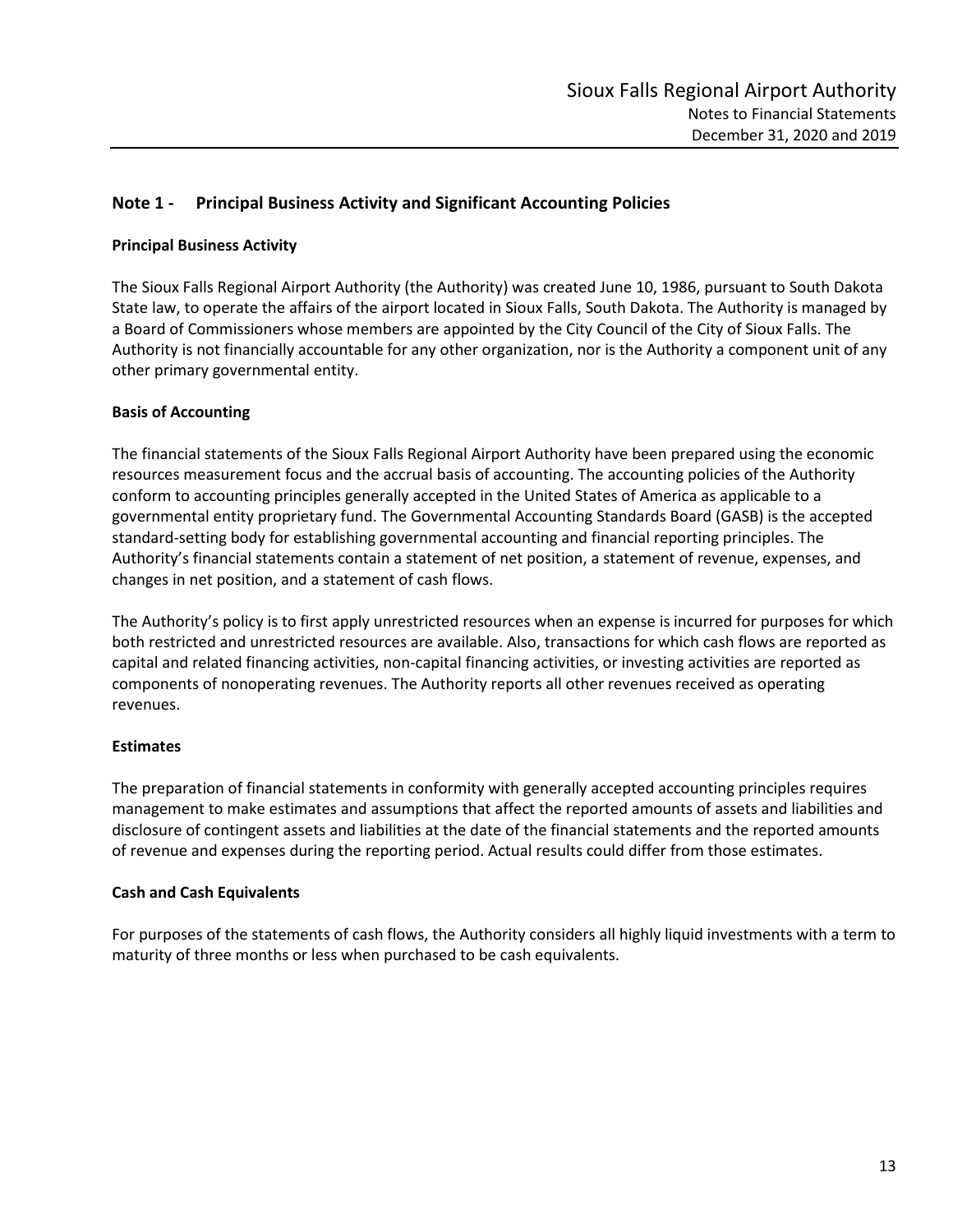### **Receivables and Credit Policies**

Accounts receivable are uncollateralized customer obligations due under normal trade terms requiring payment within 30 days from the invoice date. At December 31, 2020 and 2019, accounts receivable were generally due from lessees in the airline and car rental industries. Unpaid accounts receivable over 30 days do not bear interest. Accounts receivable are stated at the amount billed to the customer. Payments of accounts receivable are allocated to the specific invoices identified on the customer's remittance advice or, if unspecified, are applied to the earliest unpaid invoices. The Authority performs periodic credit evaluations of its lessees' financial condition and generally does not require collateral. The carrying amount of accounts receivable is reduced by a valuation allowance that reflects management's best estimate of the amounts that will not be collected. If accounts become uncollectible, they are charged to operations when that determination is made. At December 31, 2020 and 2019, all accounts were considered collectible and therefore an allowance for doubtful accounts is not provided.

#### **Inventories**

Inventories are valued at the lower of cost, (first-in, first-out method) or net realizable value and consist of supplies, fuel and deicer fluid.

#### **Investments**

The Authority invests in certificates of deposits. Investments are valued at their fair value on the statements of net position. Realized and unrealized gains and losses are included in interest and investment income on the statements of revenues, expenses, and changes in net position.

### **Property and Equipment**

Property and equipment is stated at cost. The Authority capitalizes all expenditures for land, buildings and equipment over \$2,500. Maintenance and repairs are charged to expenses as incurred. Depreciation is computed on the straight-line method over the following estimated useful lives:

| <b>Buildings</b>                   | 20 - 50 years |
|------------------------------------|---------------|
| Improvements, other than buildings | 5 - 50 years  |
| Machinery and equipment            | 5 - 30 years  |

#### **Accrued Absences and Sick Leave**

Annual leave is earned by the employees based on years of service. Generally, employees earn two weeks for one to five years of service, 15 days for six to ten years, and one day per year thereafter to a maximum of twenty-five days. The vacation year is a calendar year and starts on January 1 of each year based on the vacation earned from the previous year. Upon termination, employees are entitled to receive compensation for their accrued annual leave balance. Employees who have been continuously employed by the Authority for at least 20 years, accumulated 1,000 hours of sick leave prior to their retirement or death will receive payment for onefourth of their accrued sick leave hours paid at their regular base hourly rate of pay at the date of retirement or death.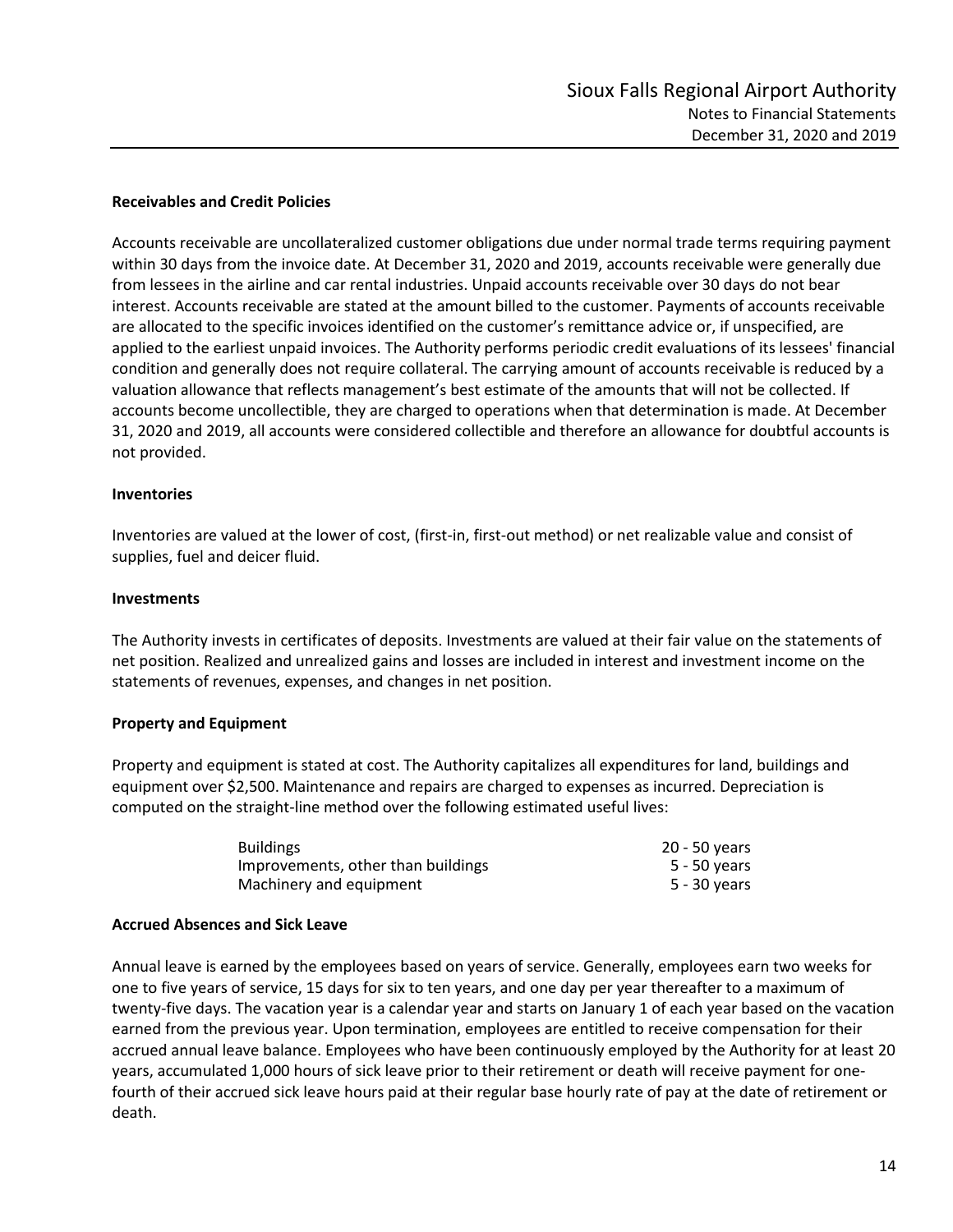### **Operating Revenue and Expenses**

The Authority recognizes operating revenue and expenses when persuasive evidence of an arrangement exists, services have been provided, the fee is fixed or determinable and collectability is reasonably assured. All other revenue is considered non-operating.

### **Air Flight Property Taxes**

Air flight property taxes are assessed by the State of South Dakota and certified to the respective County Auditor no later than the fourth Monday in August of each year. The air flight taxes are due and payable on January 1 of the following year, at which time the tax lien on the property attaches as an enforceable lien. The County bills and collects the taxes and remits them to the Authority.

### **Federal and State Grants**

The Authority receives federal financial assistance from the U. S. Department of Transportation Security Administration and state financial assistance from the South Dakota Department of Transportation. The funds are provided to finance capital improvements and are not intended to finance current operations. Accordingly, these federal and state grant funds are recorded as capital contributions.

The Authority also received federal assistance from the federal government under the CARES Act. These funds may be used to finance current operations. Accordingly, these federal funds are recorded as non-operating revenues.

### **Passenger Facility Charges**

The Authority has received approval from the Federal Aviation Administration (FAA) to impose a passenger facility charge (PFC) up to \$4.50 for each enplaned passenger that utilizes the Sioux Falls Regional Airport. The charge is collected by all carriers and remitted to the Authority, less a \$0.11 per passenger handling fee. The proceeds from the PFC's are restricted for use by the Authority for certain FAA approved projects per Code of Federal Regulations (C.F.R.) 158.13. PFC proceeds are recorded as non-operating revenues.

### **Customer Facility Charges**

The Authority began assessing a customer facility charge (CFC) to rental car concessionaires. Current charges are \$3.00 per day with a limit of 14 days. The proceeds from the CFC's are restricted for rental car facilities construction projects. CFC proceeds are recorded as non-operating revenues.

### **Income Taxes**

On June 15, 1988, the Authority received a ruling from the Internal Revenue Service determining that the Authority is a political subdivision and is not required to file a federal tax return.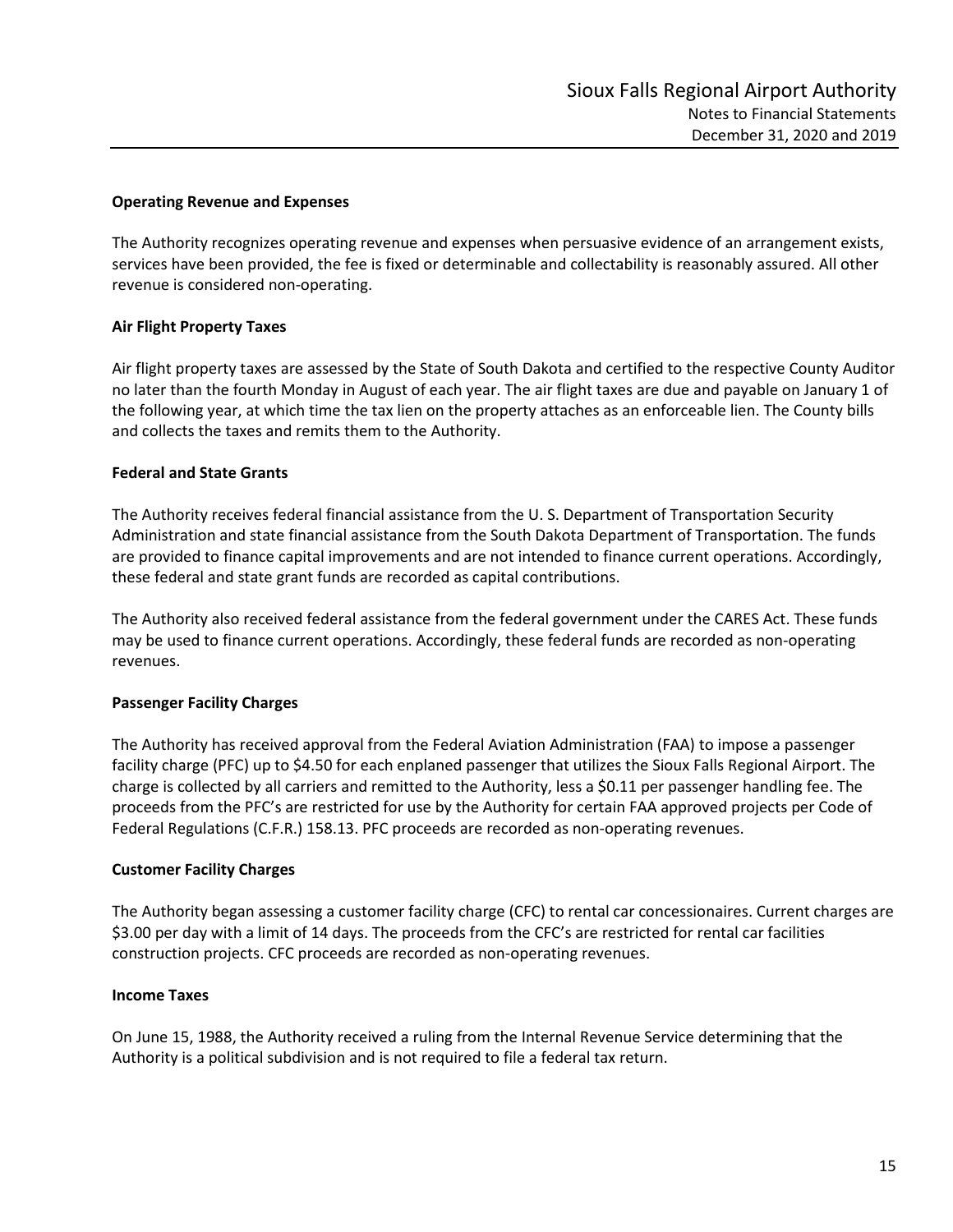### **Pensions**

For purposes of measuring the net pension asset, deferred outflows of resources and deferred inflows of resources related to pensions, and pension revenue, information about the fiduciary net position of the South Dakota Retirement System (SDRS) and additions to/deletions from SDRS's fiduciary net position have been determined on the same basis as they are reported by SDRS. The Authority contributions and net pension asset are recognized on an accrual basis of accounting. Investments are reported at fair value.

#### **Deferred Outflows of Resources**

Deferred outflows of resources represent a consumption of net position that applies to future periods and will not be recognized as an outflow of resources (expense/expenditure) until then. Deferred outflows of resources consist of unrecognized items not yet charged to pension expense and contributions from the Authority after the measurement date but before the end of the Authority's reporting period.

#### **Deferred Inflows of Resources**

Deferred inflows of resources represent an acquisition of net position that applies to a future periods(s) and so will not be recognized as an inflow of resources (revenue) until that time. Deferred inflows of resources consist of the unamortized portion of the net difference between projected and actual earnings on pension plan investments, and other unrecognized items not yet credited to pension expense.

#### **Annual Budgets**

On a discretionary basis, the Board of Commissioners annually adopt a budget as submitted by management, but greater emphasis is placed on complying with the grant budget, terms and conditions on a grant-by-grant basis. These terms and conditions usually specify the period during which costs may be incurred and outline budget restrictions or allowances. Any material changes to the annual budget are subsequently approved by the Board of Commissioners. Budgetary comparison information is not presented and is not required to be disclosed.

#### **Recent Accounting Pronouncements**

In June 2017, the GASB issued Statement No. 87, *Leases*. The statement is meant to better meet the information needs of financial statement users by improving accounting and financial reporting for leases by governments. This statement increases the usefulness of governments' financial statements by requiring recognition of certain lease assets and liabilities for leases that previously were classified as operating leases and recognized as inflows of resources or outflows of resources based on the payment provisions of the contract. It establishes a single model for lease accounting based on the foundational principle that leases are financings of the right to use an underlying asset. Under this statement, a lessee is required to recognize a lease liability and an intangible rightto-use lease asset, and a lessor is required to recognize a lease receivable and a deferred inflow resources, thereby enhancing the relevance and consistency of information about governments' leasing activities. Statement 87 is effective for fiscal years beginning after December 15, 2019, however a delay in the implementation date was moved back to fiscal years beginning after June 15, 2021. The Authority is currently evaluating the impact of this statement on the financial statements when implemented.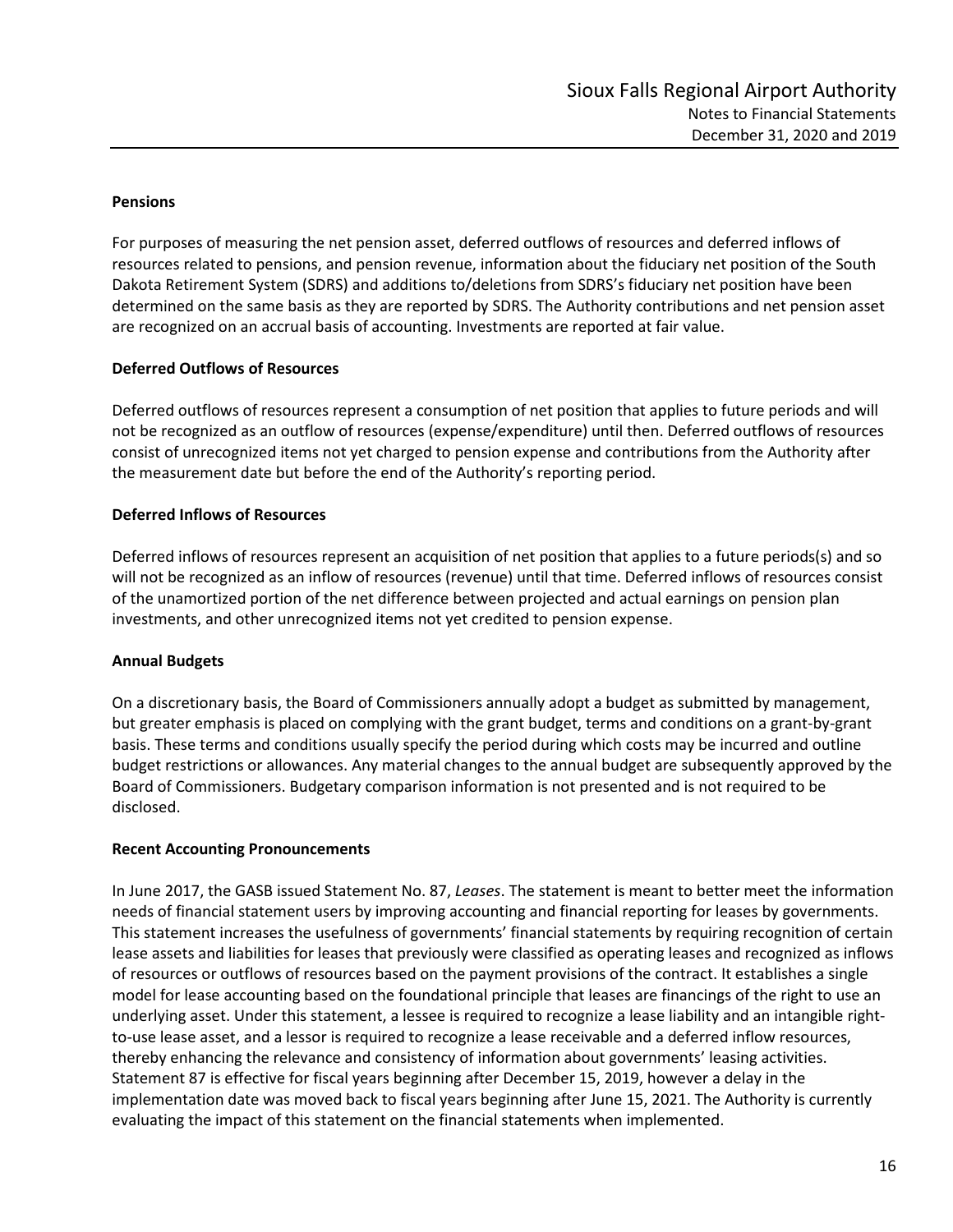## **Note 2 - Bank Deposits and Investments**

The Authority's deposits are made and held in qualified public depositories. In South Dakota, qualified depositories are required by SDCL 4-6A-3 to maintain at all times, segregated from their other assets, eligible collateral having a value equal to at least 100% of the public deposit accounts which exceed deposit insurance such as the FDIC and NCUA. In lieu of pledging eligible securities, a qualified public depository may furnish irrevocable standby letters of credit issued by Federal Home Loan Banks accompanied by written evidence of that bank's public debt rating which may not be less than "AA" or a qualified public depository may furnish a corporate surety bond of a corporation authorized to do business in South Dakota. The Authority has entered into a general depository agreement in which deposits in excess of the amounts insured by the FDIC shall be fully and continually secured by the bank by the deposit or setting aside of collateral of the types and in the manner as is prescribed by State law for the security of public funds.

The Authority follows an investment policy to maintain an investment portfolio consisting of government backed securities, securities issued by government-sponsored enterprises or federally related institutions that are guaranteed directly or indirectly by the U.S. government (U.S. Agencies), and certificates of deposit.

SDCL 4-5-6 permits public funds to be invested in (a) securities of the United States and securities guaranteed by the United States government either directly or indirectly; (b) repurchase agreements fully collateralized by securities described in (a); or in shares of an open-end; no-load fund administered by an investment company whose investments are in securities described in (a) and repurchase agreements described in (b). Also, SDCL 4-5- 9 requires that investments shall be in the physical custody of the Authority or may be deposited in a safekeeping account with any bank or trust company designated by the Authority as its fiscal agent.

Credit Risk - The credit risk is the risk that an issuer or other counterparty to an investment will not fulfill its obligations. The Authority's investments in certificates of deposit were fully insured by the Federal Deposit Insurance Company (FDIC). Insured deposits are backed by the full faith and credit of the U.S. Government.

Custodial Credit Risk – The custodial credit risk is the risk that, in the event of a depository failure, the Authority will not be able to recover deposits. Authority deposits in excess of depository insurance must be 100 percent collateralized. As of December 31, 2020, \$19,148,540 of the Authority's bank balance of \$19,398,540 was exposed to custodial credit risk as follows:

| Uninsured and collateral held by pledging bank                                                       |         | \$19,148,540 |
|------------------------------------------------------------------------------------------------------|---------|--------------|
| Uninsured and collateral held by the pledging bank's<br>trust department not in the Authority's name | 232.414 |              |
|                                                                                                      |         | \$19,380,954 |

Concentration of Credit Risk - The risk of loss attributed to the magnitude of an investment in a single issuer. The Authority does not have a policy regarding concentration of credit risk.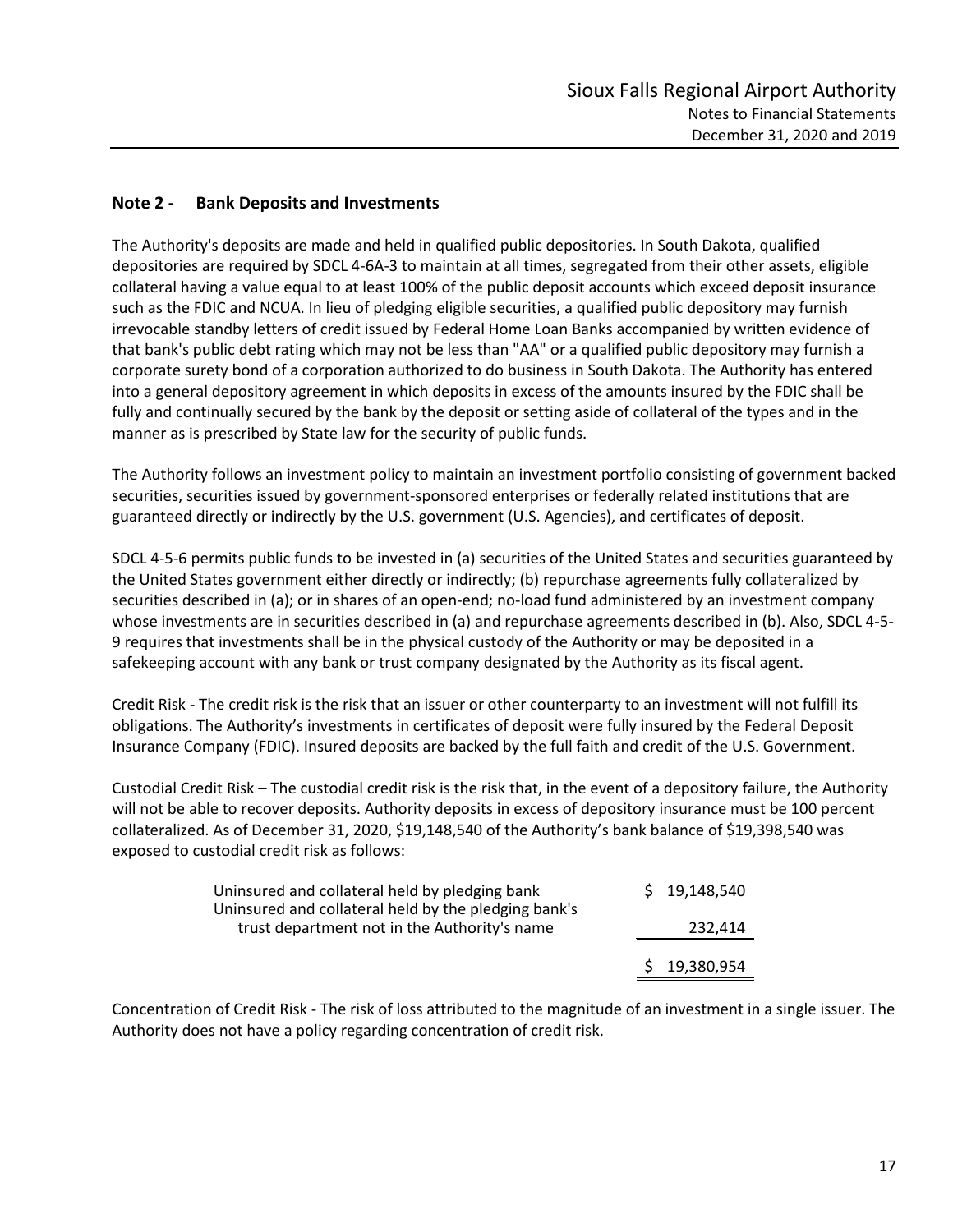Interest Rate Risk – The interest rate risk is the risk that changes in market interest rates will adversely affect the fair value of an investment. Generally, the longer the maturity of an investment, then the greater the sensitivity of its fair value to changes in market interest rates. In accordance with the Authority's investment policy, the Authority minimizes the market value risk of investments in the portfolio by structuring its investment portfolio so that securities mature to meet cash requirements for operations, thereby avoiding the need to sell securities in the open market prior to maturity.

As of December 31, 2020, \$496,924 of CFC contributions are considered restricted cash for rental car construction projects at the Authority under the CFC program requirements.

### **Note 3 - Fair Value Measurements**

The Authority's investments are measured at fair value and are classified according to the following hierarchy:

- Level 1 Investments reflect prices quoted in active markets.
- Level 2 Investments reflect prices that are based on a similar observable asset either directly or indirectly, which may include inputs in markets that are not considered active.
- Level 3 Investments reflect prices based upon unobservable sources.

First Premier Bank in Sioux Falls uses a pricing service to value investments. This service uses market approach pricing which utilizes models and pricing systems as well as mathematical tools and pricing analyst judgment. All investments are priced by this service, which is not quoted prices in an active market, but rather significant other observable inputs; therefore, the investments in certificates of deposit are categorized as level 2.

The fair value of investments are as follows:

|                         | 2020                      | 2019 |  |  |
|-------------------------|---------------------------|------|--|--|
| Certificates of deposit | $$4,504,204$ $$4,264,747$ |      |  |  |

### **Note 4 - Retirement Plan**

### *Plan Information*

All employees, working more than 20 hours per week, participate in the South Dakota Retirement System (SDRS), a cost-sharing, multiple hybrid defined benefit plan administered by SDRS to provide retirement benefits for employees of the State of South Dakota and its political subdivisions. The SDRS provides retirement, disability, and survivor benefits. The right to receive retirement benefits vests after three years of credited service. Authority for establishing, administering and amending plan provisions are found in South Dakota Codified Law 3-12. The SDRS issues a publicly available report that includes financial statements and required supplementary information. That report may be obtained at https://sdrs.sd.gov/publications.aspx, by writing to the South Dakota Retirement System, P.O. Box 1098, Pierre, SD 57501-1098, or by calling (605) 773-3731.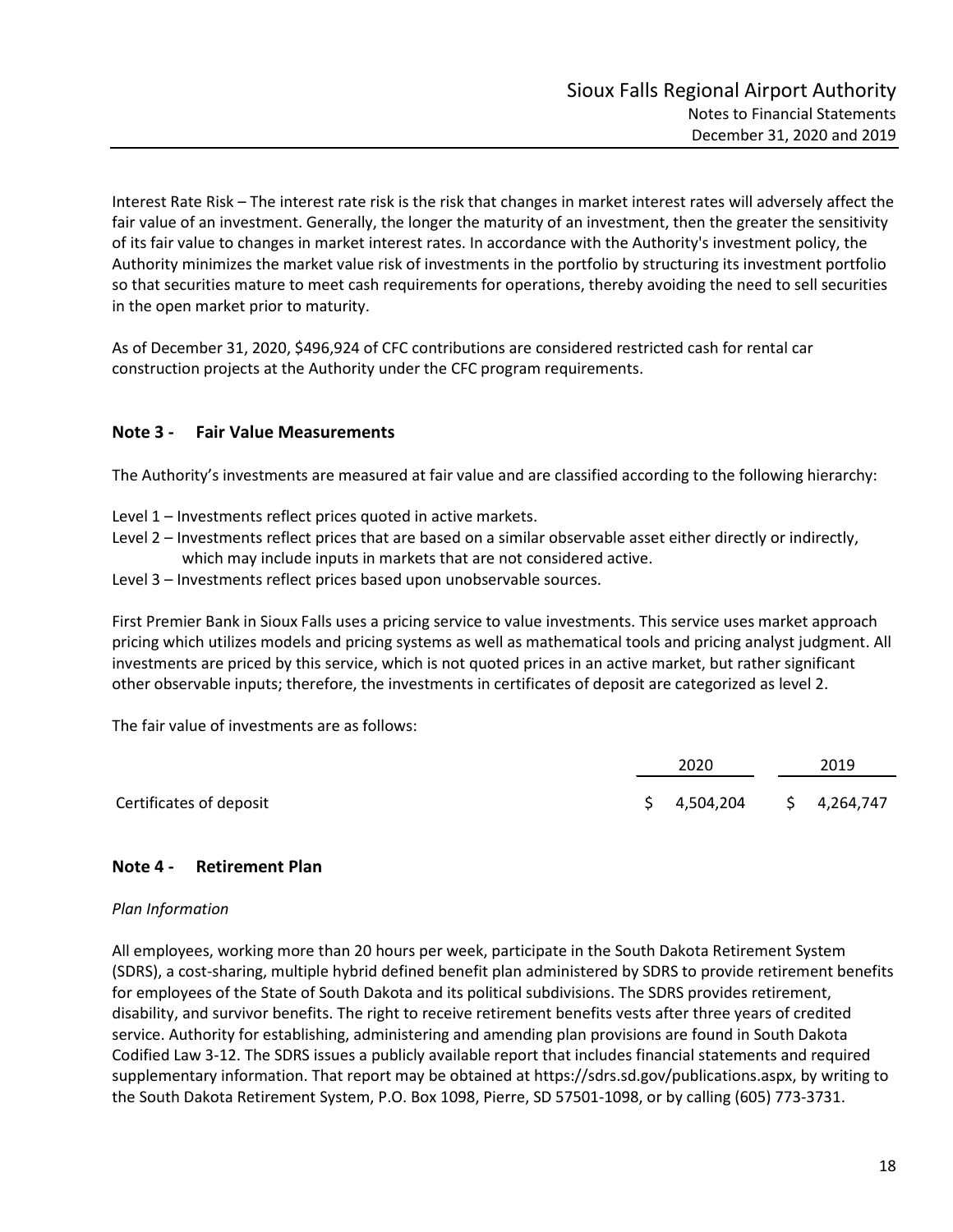### *Benefits Provided*

SDRS has three different classes of employees, Class A general members, Class B public safety and judicial members, and Class C Cement Plant Retirement Fund members.

Members that were hired before July 1, 2017, are Foundation members. Class A Foundation members and Class B Foundation members who retire after age 65 with three years of contributory service are entitled to an unreduced annual retirement benefit. An unreduced annual retirement benefit is also available after age 55 for Class A Foundation members where the sum of age and credited service is equal to or greater than 85 or after age 55 for Class B Foundation judicial members where the sum of age and credited service is equal to or greater than 80. Class B Foundation public safety members can retire with an unreduced annual retirement benefit after age 55 with three years of contributory service. An unreduced annual retirement benefit is also available after age 45 for Class B Foundation public safety members where the sum of age and credited service is equal to or greater than 75. All Foundation retirement benefits that do not meet the above criteria may be payable at a reduced level.

Members that were hired on/after July 1, 2017, are Generational members. Class A Generational members and Class B Generational judicial members who retire after age 67 with three years of contributory service are entitled to an unreduced annual retirement benefit. Class B Generational public safety members can retire with an unreduced annual retirement benefit after age 57 with three years of contributory service. At retirement, married Generational members may elect a single-life benefit, a 60 percent joint and survivor benefit, or a 100 percent joint and survivor benefit. All Generational retirement benefits that do not meet the above criteria may be payable at a reduced level. Generational members will also have a variable retirement account (VRA) established, in which they will receive up to 1.5 percent of compensation funded by part of the employer contribution. VRAs will receive investment earnings based on investment returns.

Legislation enacted in 2017 established the current COLA process. At each valuation date:

- Baseline actuarial accrued liabilities will be calculated assuming the COLA is equal to the long-term inflation assumption of 2.25%
- If the fair value of assets is greater or equal to the baseline actuarial accrued liabilities, the COLA will be: o The increase in the 3rd quarter CPI-W, no less than 0.5% and no greater than 3.5%.
- If the fair value of assets is less than the baseline actuarial accrued liabilities, the COLA will be:
	- o The increase in the 3rd quarter CPI-W, no less than 0.5% and no greater than a restricted maximum such that, that if the restricted maximum is assumed for future COLAs, the fair value of assets will be greater or equal to the accrued liabilities.

All benefits except those depending on the Member's Accumulated Contributions are annually increased by the Cost-of-Living Adjustment.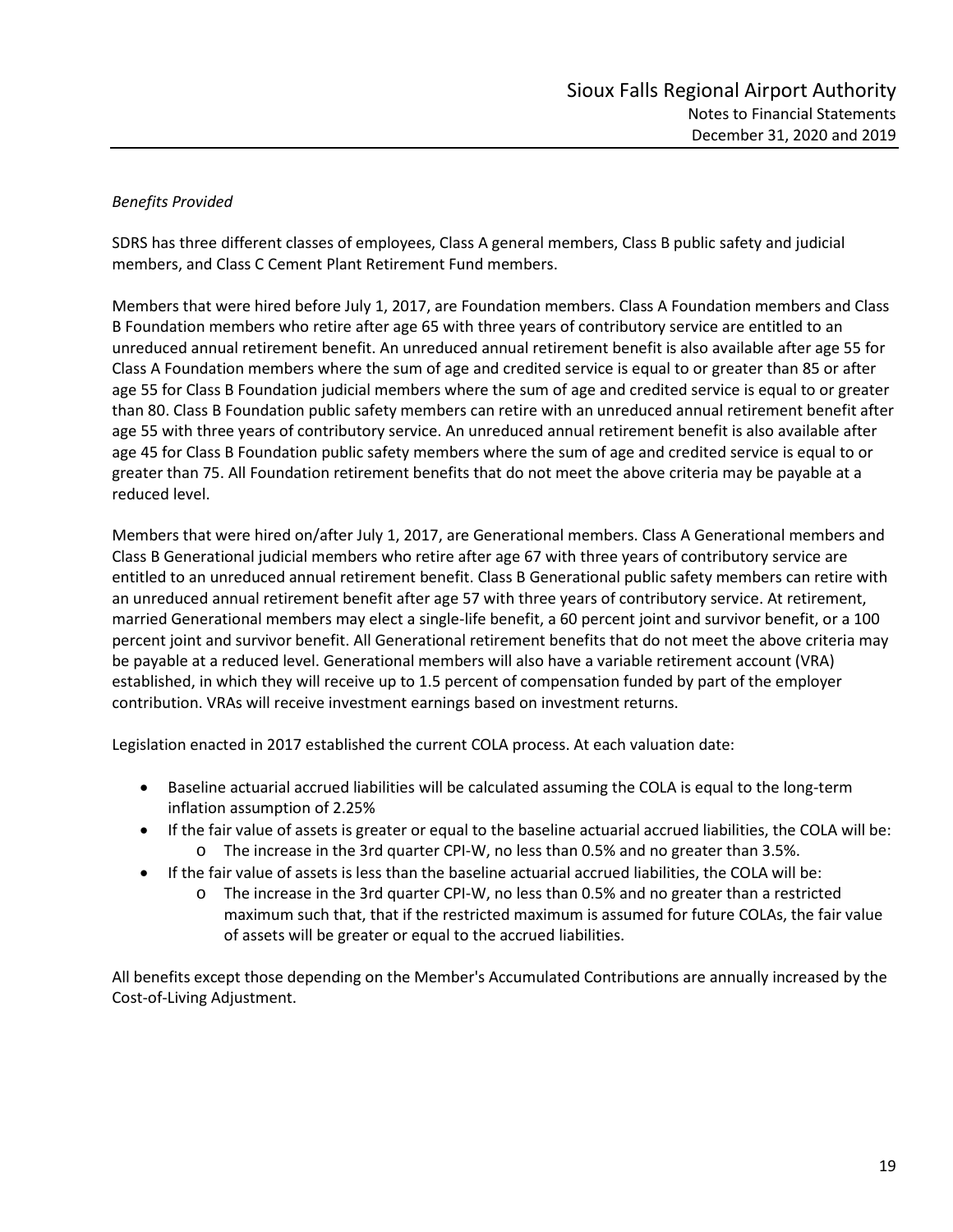### *Contributions*

Per SDCL 3-12, contribution requirements of the active employees and the participating employers are established and may be amended by the SDRS Board. Covered employees are required by state statute to contribute the following percentages of their salary to the plan; Class A Members, 6.0% of salary, Class B Judicial Members, 9.0% of salary; and Class B Public Safety Members, 8.0% of salary. State statute also requires the employer to contribute an amount equal to the employee's contribution. State statute also requires the employer to contribute an amount equal to the employee's contribution. The Authority's share of contributions to the SDRS for the years ended December 31, 2020, 2019, and 2018, equal to required contributions each year, were \$105,537, \$97,805, and \$89,374, respectively.

### *Pension Assets (Liabilities), Pension Expense, and Deferred Outflows of Resources and Deferred Inflows or Resources to Pensions*

At June 30, 2020 and 2019, SDRS is 100.04% and 100.09% funded and accordingly has a net pension asset. The proportionate shares of the components of the net pension asset of SDRS for the Authority as of December 31, 2020 and 2019 are as follows:

|                                                                                                                            | 2020                   | 2019                   |
|----------------------------------------------------------------------------------------------------------------------------|------------------------|------------------------|
| Proportionate share of net position restricted for pension benefits<br>Less proportionate share of total pension liability | 9.615.498<br>9,612,102 | 9,211,836<br>9,204,010 |
| Proportionate share of net pension asset                                                                                   | 3.396                  | 7,826                  |

At December 31, 2020 and 2019, the Authority reported an asset of \$3,396 and \$7,826, respectively, for its proportionate share of the net pension asset. The net pension asset was measured as of June 30, 2020 and 2019, and the total pension asset used to calculate the pension asset was based on a projection of the Authority's share of contributions to the pension plan relative to the contributions of all participating entities. At June 30, 2020, the Authority's proportion was 0.07819170%, which is an increase of 0.0043363% from its proportion measured as of June 30, 2019. At June 30, 2019, the Authority's proportion was 0.0738554%, which is an increase of 0.0098750% from its proportion measured as of June 30, 2018.

For the years ended December 31, 2020 and 2019, the Authority recognized pension expense of \$135,057 and \$203,028, respectively.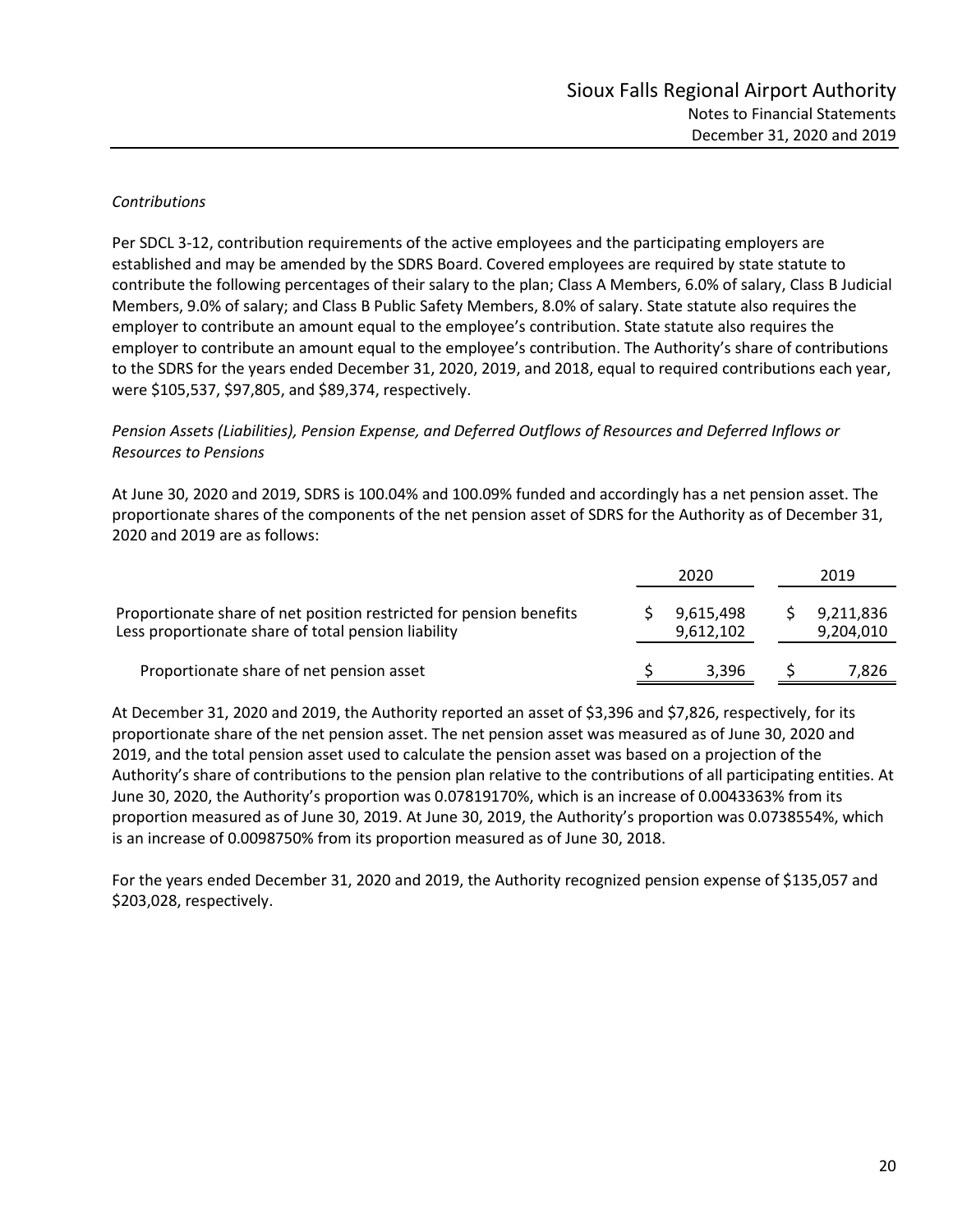At December 31, 2020 and 2019, the Authority reported deferred outflows of resources and deferred inflows of resources related to pensions from the following sources:

|                                                                                                                                                                            |                                    | 2020 |                  |  |  |  |
|----------------------------------------------------------------------------------------------------------------------------------------------------------------------------|------------------------------------|------|------------------|--|--|--|
|                                                                                                                                                                            | <b>Deferred</b>                    |      | <b>Deferred</b>  |  |  |  |
|                                                                                                                                                                            | Outflows of                        |      | Inflows of       |  |  |  |
|                                                                                                                                                                            | Resources                          |      | Resources        |  |  |  |
| Difference between expected and actual experience<br>Changes in assumption<br>Net difference between projected and actual earnings on<br>pension plan investments          | \$<br>12,991<br>109,383<br>315,628 | \$   | 2,660<br>441,148 |  |  |  |
| Changes in proportion and difference between Authority<br>contributions and proportionate share of contributions<br>Authority contributions subsequent to measurement date | 53,304                             |      | 32,262           |  |  |  |
|                                                                                                                                                                            | 491,306                            | S    | 476,070          |  |  |  |
|                                                                                                                                                                            |                                    | 2019 |                  |  |  |  |
|                                                                                                                                                                            | Deferred                           |      | <b>Deferred</b>  |  |  |  |
|                                                                                                                                                                            | Outflows of                        |      | Inflows of       |  |  |  |
|                                                                                                                                                                            | Resources                          |      | Resources        |  |  |  |
| Difference between expected and actual experience<br>Changes in assumption<br>Net difference between projected and actual earnings on                                      | \$<br>30,701<br>270,312            | \$   | 3,543<br>110,815 |  |  |  |
| pension plan investments                                                                                                                                                   |                                    |      | 45,088           |  |  |  |
| Changes in proportion and difference between Authority<br>contributions and proportionate share of contributions<br>Authority contributions subsequent to measurement date | 48,032                             |      | 43,737           |  |  |  |
|                                                                                                                                                                            | 349,045                            |      | 203,183          |  |  |  |

Deferred outflows of resources related to pension resulting from the Authority's contributions subsequent to the June 30, 2020 measurement date of \$53,304 will be recognized as a reduction of the net pension liability in the year ending December 31, 2021. Other amounts reported as deferred outflows of resources and deferred inflows of resources related to pension will be recognized in pension expense (reduction of pension expense) as follows:

| Years Ending December 31,    |   |                                         |
|------------------------------|---|-----------------------------------------|
| 2021<br>2022<br>2023<br>2024 | S | (56, 499)<br>(40, 133)<br>410<br>58,154 |
|                              |   | (38,068)                                |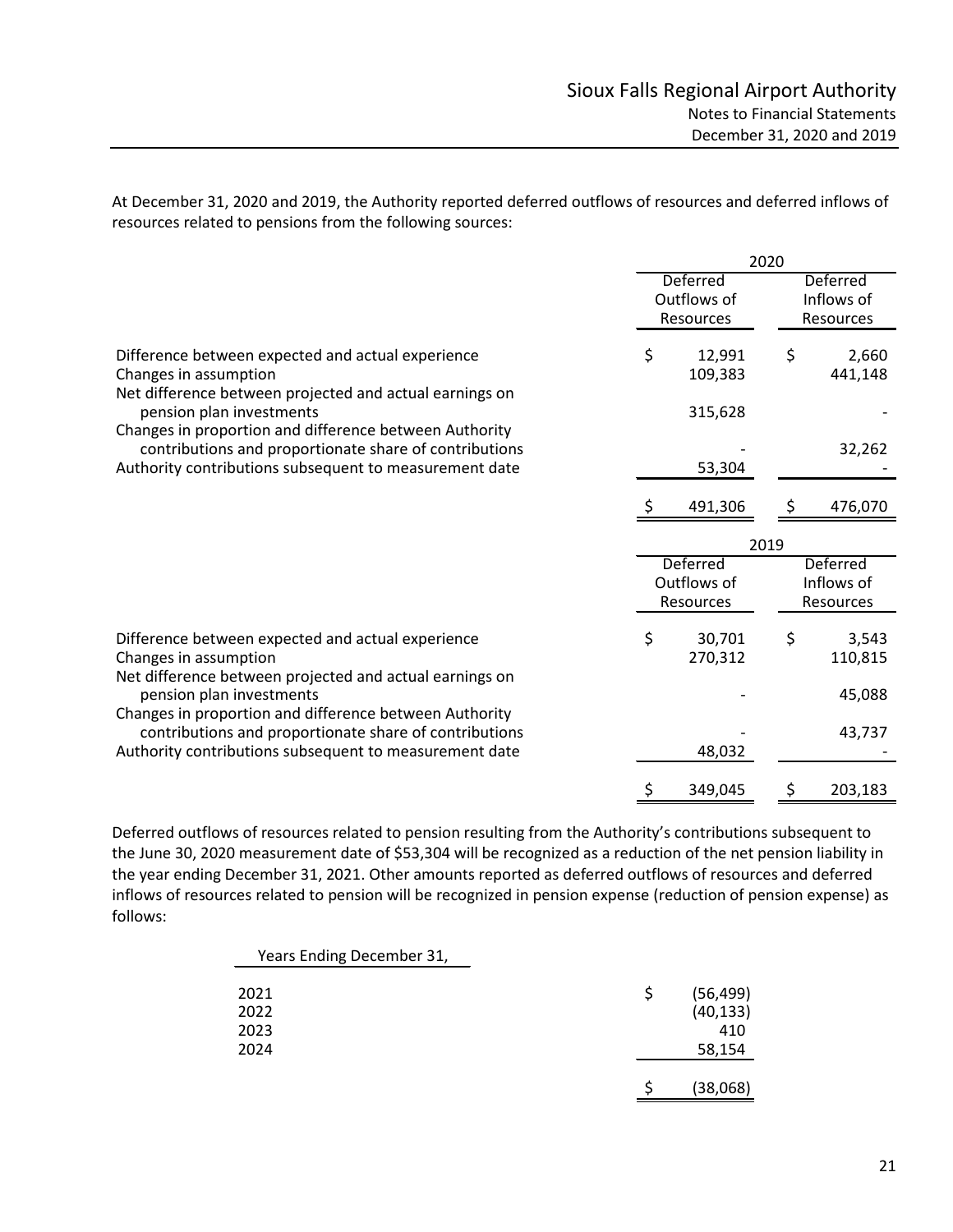### *Actuarial Assumptions*

The total pension asset in the SDRS June 30, 2020 actuarial valuation was determined using the following actuarial assumptions, applied to all periods included in the measurement:

| Inflation                 | 2.25%                                                                                 |
|---------------------------|---------------------------------------------------------------------------------------|
| Salary increases          | Graded by years of service, from 6.50% at entry to 3.00% after<br>25 years of service |
| Investment rate of return | 6.50% net of pension plan investment expense                                          |
| <b>Future COLAs</b>       | 1.41%                                                                                 |

Mortality rates were based on 97% of the RP-2014 Mortality Table, adjusted to 2006 projected generationally with Scale MP-2016, white collar rates for females and total dataset rates for males. Mortality rates for disabled members were based on the RP-2014 Disabled Retiree Mortality Table, adjusted to 2006 and projected generationally with Scale MP-2016.

The actuarial assumptions used in the June 30, 2020 valuation were based on the results of an actuarial experience study for the period of July 1, 2011 to June 30, 2016.

Investment portfolio management is the statutory responsibility of the South Dakota Investment Council (SDIC), which may utilize the services of external money managers for management of a portion of the portfolio. SDIC is governed by the Prudent Man Rule (i.e., the council should use the same degree of care as a prudent man). Current SDIC investment policies dictate limits on the percentage of assets invested in various types of vehicles (equities, fixed income securities, real estate, cash, private equity, etc.). The long-term expected rate of return on pension plan investments was determined using a method in which best-estimate ranges of expected future real rates of return (expected returns, net of pension plan investment expense and inflation) are developed for each major asset class. These ranges are combined to produce the long-term expected rate of return by weighting the expected future real rates of return by the target asset allocation percentage and by adding expected inflation. Best estimates of real rates of return for each major asset class included in the pension plan's target asset allocation as of June 30, 2020 (see the discussion of the pension plan's investment policy) are summarized in the following table using geometric means:

| <b>Asset Class</b> | Target<br>Allocation | Long-Term<br><b>Expected Real</b><br>Rate of Return |
|--------------------|----------------------|-----------------------------------------------------|
| Global equity      | 58.0%                | 5.1%                                                |
| Fixed income       | 30.0%                | 1.5%                                                |
| Real estate        | 10.0%                | 6.2%                                                |
| Cash               | 2.0%                 | 1.0%                                                |
| Total              | 100.0%               |                                                     |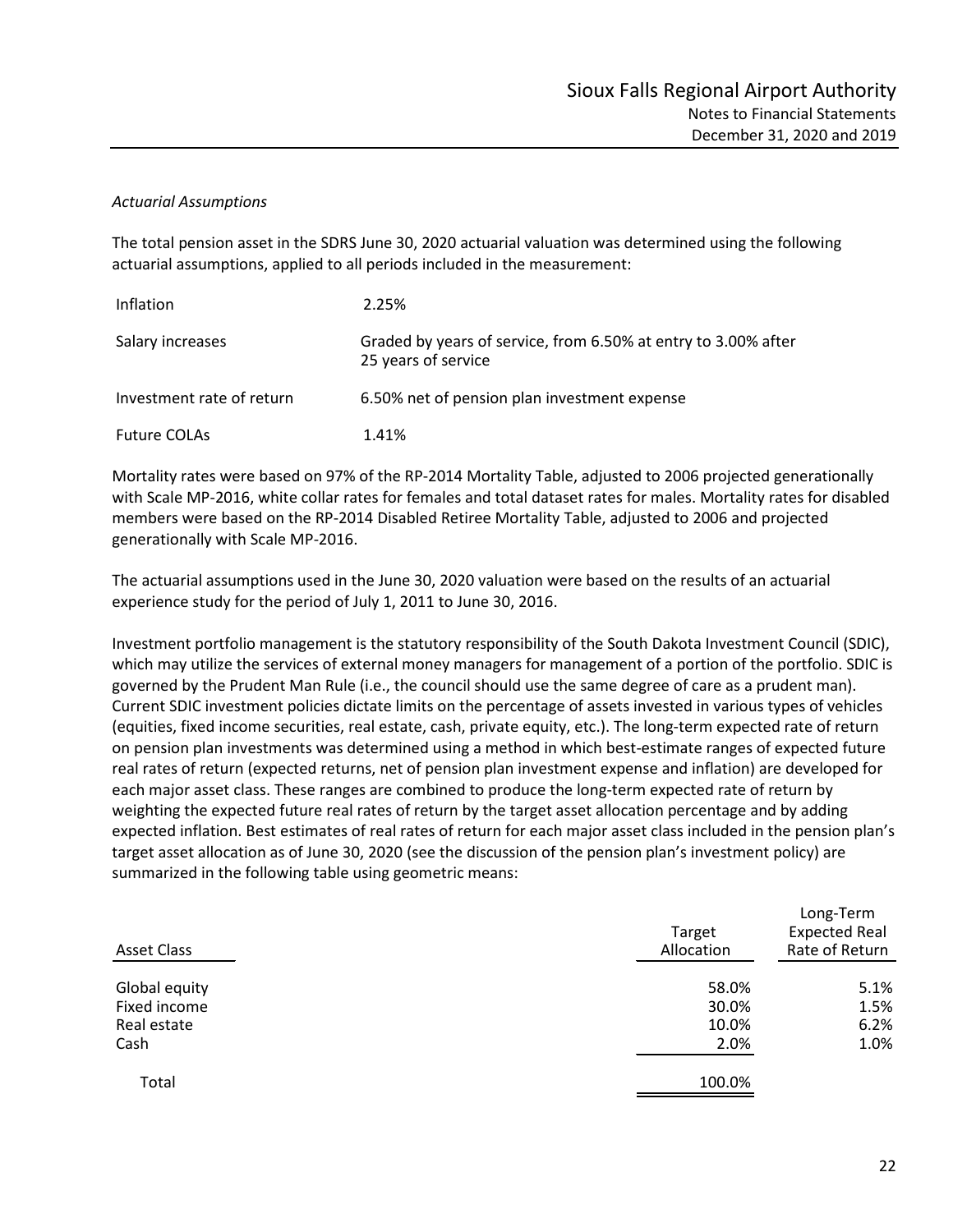### *Discount Rate*

The discount rate used to measure the total pension asset was 6.50%. The projection of cash flows used to determine the discount rate assumed that plan member contributions will be made at the current contribution rate and that matching employer contributions will be made at rates equal to the member rate. Based on these assumptions, the pension plan's fiduciary net position was projected to be available to make all future benefit payments of current plan members. Therefore, the long-term expected rate of return on pension plan investments was applied to all periods of projected benefit payments to determine the total pension asset.

### *Sensitivity of the Employer's Proportionate Share of the Net Pension Liability to Changes in the Discount Rate*

The following presents the Authority's proportionate share of net pension asset at June 30, 2020 calculated using the discount rate of 6.50%, as well as what the Authority's proportionate share of the net pension asset would be if it were calculated using a discount rate that is 1 percentage point lower (5.50%) or one percentage point higher (7.50%) than the current rate:

|                                                                         | 1% Decrease               | Current<br>Discount Rate | 1% Increase |
|-------------------------------------------------------------------------|---------------------------|--------------------------|-------------|
| Authority's proportionate share of the<br>net pension asset (liability) | $\frac{1}{2}$ (1,317,365) | 3.396                    | 1,083,752   |

*Pension Plan Fiduciary Net Position*

Detailed information about the plan's fiduciary net position is available in the separately issued SDRS financial report.

### **Note 5 - Compensated Absences**

Changes in compensated absences for the year ended December 31, 2020 and 2019, were as follows:

|                      |                                                              | <b>Balance</b><br>December 31,<br>2019 |         | <b>Additions</b> |                   | Reductions    |                                        | <b>Balance</b><br>December 31,<br>2020 |         | Current<br>Portion |  |
|----------------------|--------------------------------------------------------------|----------------------------------------|---------|------------------|-------------------|---------------|----------------------------------------|----------------------------------------|---------|--------------------|--|
| Compensated absences | 117,920<br>S<br>Balance<br>December 31,<br>Additions<br>2018 |                                        | 103,753 | \$               | (98, 916)         | S             | 122,757                                | S                                      | 103,753 |                    |  |
|                      |                                                              |                                        |         |                  | <b>Reductions</b> |               | <b>Balance</b><br>December 31,<br>2019 |                                        |         | Current<br>Portion |  |
| Compensated absences | 92,099                                                       |                                        |         | 100,005          |                   | (74,184)<br>Ś |                                        | 117,920                                |         | 100,005            |  |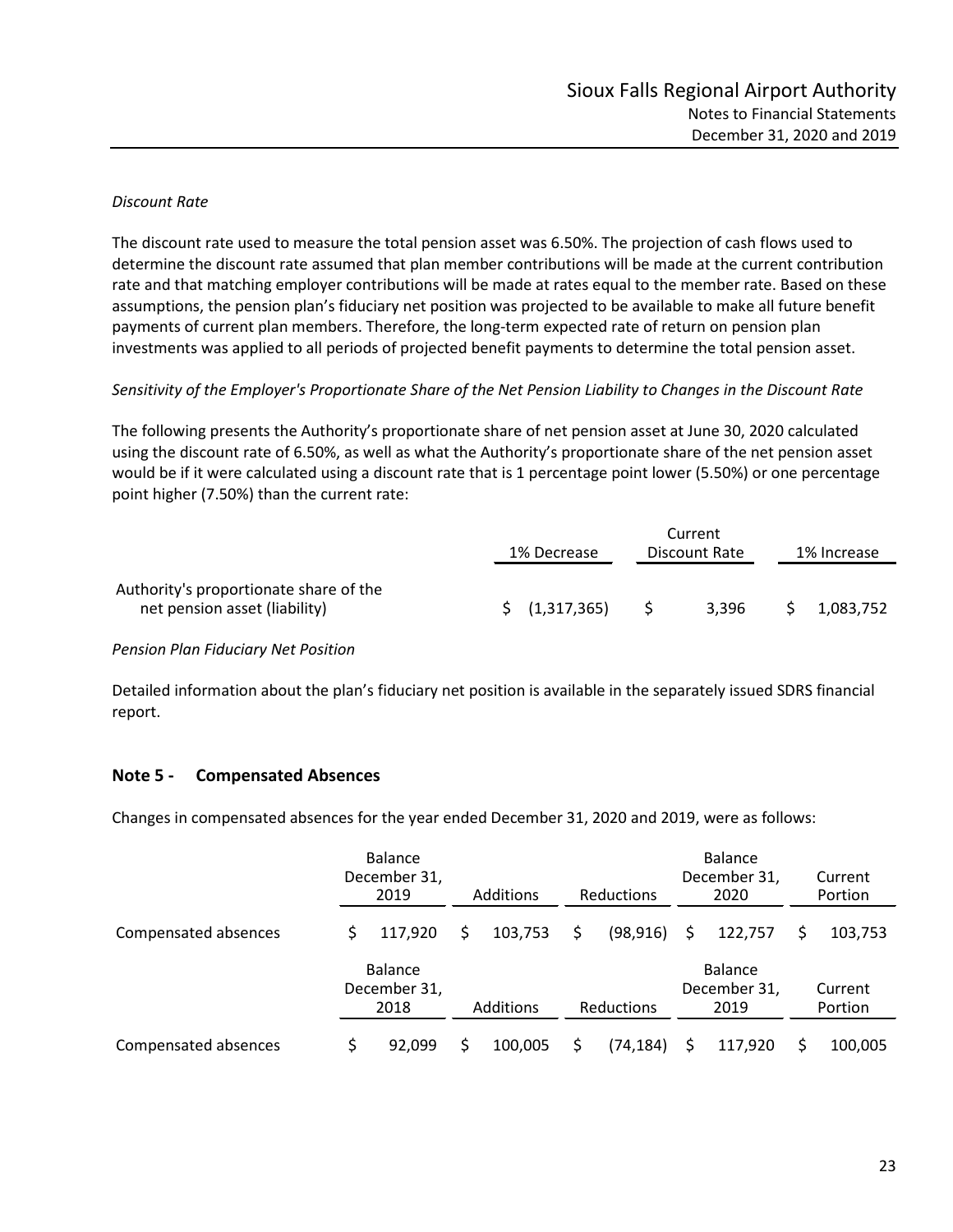# **Note 6 - Capital Assets**

|                                                       |                 | 2020            |                    |                  |  |  |  |  |  |  |  |  |
|-------------------------------------------------------|-----------------|-----------------|--------------------|------------------|--|--|--|--|--|--|--|--|
|                                                       | <b>Balance</b>  |                 | Retirements or     | <b>Balance</b>   |  |  |  |  |  |  |  |  |
|                                                       | 1/1/20          | Additions       | <b>Disposals</b>   | 12/31/20         |  |  |  |  |  |  |  |  |
|                                                       |                 |                 |                    |                  |  |  |  |  |  |  |  |  |
| Non-depreciable assets                                |                 |                 |                    |                  |  |  |  |  |  |  |  |  |
| Land                                                  | \$<br>1,152,384 | \$              | \$                 | \$<br>1,152,384  |  |  |  |  |  |  |  |  |
| Construction in progress                              | 9,277,463       | 12,980,005      | $(21, 321, 290)$ * | 936,178          |  |  |  |  |  |  |  |  |
| Total non-depreciable assets                          | 10,429,847      | 12,980,005      | (21, 321, 290)     | 2,088,562        |  |  |  |  |  |  |  |  |
| Depreciable assets                                    |                 |                 |                    |                  |  |  |  |  |  |  |  |  |
| <b>Buildings</b>                                      | 62,263,861      | 5,434,110       | (3,330,022)        | 64,367,949       |  |  |  |  |  |  |  |  |
| Improvements, other than buildings                    | 120,283,145     | 15,256,814      | (1,780,448)        | 133,759,511      |  |  |  |  |  |  |  |  |
| Machinery and equipment                               | 9,381,586       | 1,065,547       | (494, 601)         | 9,952,532        |  |  |  |  |  |  |  |  |
| Total depreciable assets                              | 191,928,592     | 21,756,471      | (5,605,071)        | 208,079,992      |  |  |  |  |  |  |  |  |
|                                                       |                 |                 |                    |                  |  |  |  |  |  |  |  |  |
| Total capital assets                                  | 202,358,439     | 34,736,476      | (26, 926, 361)     | 210,168,554      |  |  |  |  |  |  |  |  |
| Accumulated depreciation includes                     |                 |                 |                    |                  |  |  |  |  |  |  |  |  |
| <b>Buildings</b>                                      | 17,772,602      | 1,661,655       | (3,330,022)        | 16,104,235       |  |  |  |  |  |  |  |  |
| Improvements, other than buildings                    | 51,395,989      | 3,641,945       | (1,780,448)        | 53,257,486       |  |  |  |  |  |  |  |  |
| Machinery and equipment                               | 5,437,749       | 519,763         | (494, 601)         | 5,462,911        |  |  |  |  |  |  |  |  |
| Total accumulated depreciation                        | 74,606,340      | 5,823,363       | (5,605,071)        | 74,824,632       |  |  |  |  |  |  |  |  |
|                                                       |                 |                 |                    |                  |  |  |  |  |  |  |  |  |
| Total net capital assets                              | 127,752,099     | 28,913,113<br>s | (21, 321, 290)     | 135,343,922<br>s |  |  |  |  |  |  |  |  |
|                                                       |                 |                 | 2019               |                  |  |  |  |  |  |  |  |  |
|                                                       | <b>Balance</b>  |                 | Retirements or     | <b>Balance</b>   |  |  |  |  |  |  |  |  |
|                                                       | 1/1/19          | Additions       | <b>Disposals</b>   | 12/31/19         |  |  |  |  |  |  |  |  |
| Non-depreciable assets                                |                 |                 |                    |                  |  |  |  |  |  |  |  |  |
| Land                                                  | \$<br>1,152,384 | \$              | \$                 | \$<br>1,152,384  |  |  |  |  |  |  |  |  |
| Construction in progress                              | 3,172,674       | 13,373,848      | (7, 269, 059)      | 9,277,463        |  |  |  |  |  |  |  |  |
| Total non-depreciable assets                          | 4,325,058       | 13,373,848      | (7, 269, 059)      | 10,429,847       |  |  |  |  |  |  |  |  |
| Depreciable assets                                    |                 |                 |                    |                  |  |  |  |  |  |  |  |  |
| <b>Buildings</b>                                      | 56,094,827      | 6,169,034       |                    | 62,263,861       |  |  |  |  |  |  |  |  |
| Improvements, other than buildings                    |                 |                 |                    |                  |  |  |  |  |  |  |  |  |
|                                                       |                 |                 |                    |                  |  |  |  |  |  |  |  |  |
|                                                       | 119,570,399     | 712,746         |                    | 120,283,145      |  |  |  |  |  |  |  |  |
| Machinery and equipment                               | 8,855,457       | 713,028         | (186, 899)         | 9,381,586        |  |  |  |  |  |  |  |  |
| Total depreciable assets                              | 184,520,683     | 7,594,808       | (186, 899)         | 191,928,592      |  |  |  |  |  |  |  |  |
| Total capital assets                                  | 188,845,741     | 20,968,656      | (7,455,958)        | 202,358,439      |  |  |  |  |  |  |  |  |
|                                                       |                 |                 |                    |                  |  |  |  |  |  |  |  |  |
| Accumulated depreciation includes<br><b>Buildings</b> |                 |                 |                    |                  |  |  |  |  |  |  |  |  |
|                                                       | 16,277,393      | 1,495,209       |                    | 17,772,602       |  |  |  |  |  |  |  |  |
| Improvements, other than buildings                    | 47,888,590      | 3,507,399       |                    | 51,395,989       |  |  |  |  |  |  |  |  |
| Machinery and equipment                               | 5,151,913       | 470,179         | (184, 343)         | 5,437,749        |  |  |  |  |  |  |  |  |
| Total accumulated depreciation                        | 69,317,896      | 5,472,787       | (184, 343)         | 74,606,340       |  |  |  |  |  |  |  |  |

\* Construction in progress transferred to capital assets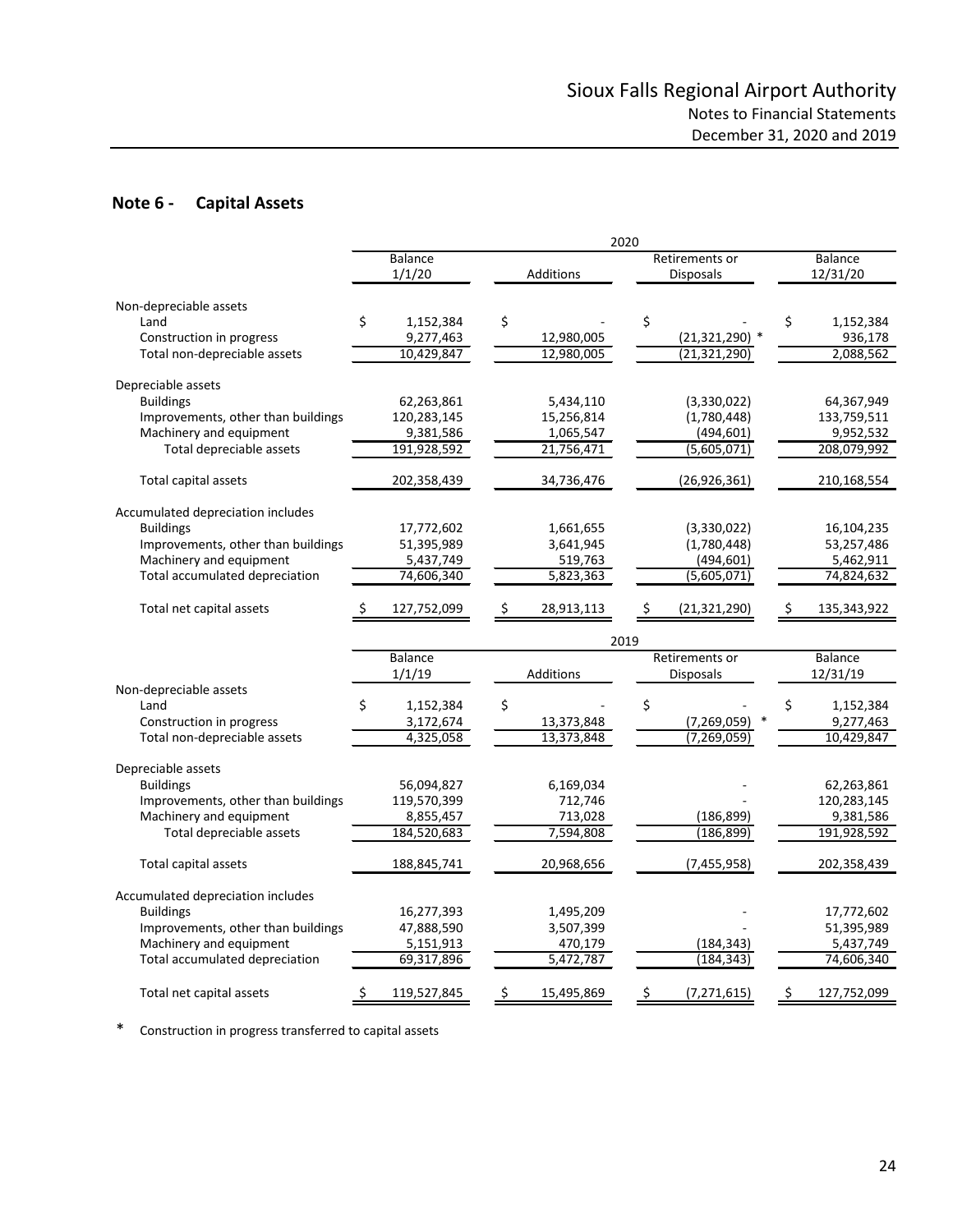### **Note 7 - Leases**

The Authority owns general aviation and air cargo buildings, which are leased under long-term lease agreements. The cost and accumulated depreciation of these buildings, which are included in property and equipment on the accompanying statements of net position were \$7,854,241 and \$2,450,334 respectively, at December 31, 2020, and were \$7,854,241 and \$2,293,249 respectively, at December 31, 2019. The Authority also leases airport and terminal facilities under various lease agreements.

Minimum future rentals on noncancelable operating leases due to the Authority are as follows:

| Years Ending December 31,                          |                                                                              |
|----------------------------------------------------|------------------------------------------------------------------------------|
| 2021<br>2022<br>2023<br>2024<br>2025<br>Thereafter | \$<br>2,192,796<br>2,028,591<br>1,959,213<br>944,127<br>781,689<br>5,156,063 |
|                                                    | 13,062,479                                                                   |

Minimum future rentals do not include contingent rentals which may be received during the lease period as stipulated in the various lease contracts. Rental income also includes parking lot revenue of \$2,501,471, and \$5,120,458 in 2020 and 2019, respectively, net of management fees paid of \$273,860 and \$530,208, respectively. The parking lot revenue provides for a tiered percentage of revenue received from the concessionaire with a minimum annual guarantee of \$3,800,000 per year through 2022. During 2020, the minimum annual guarantee was waived due to the COVID-19 pandemic. Rental income also includes building, hangar and miscellaneous other rentals.

### **Note 8 - Commitments and Contingencies**

Construction in progress and commitments consisted of construction projects as of December 31, 2020 as follows:

|                                                                                                                                                                  | Total<br><b>Project Costs</b>                        |  | Cost Covered<br>by Grants | Costs Incurred<br>to Date                         |   | Cost to<br>Complete                                |
|------------------------------------------------------------------------------------------------------------------------------------------------------------------|------------------------------------------------------|--|---------------------------|---------------------------------------------------|---|----------------------------------------------------|
| Baggage Claim Server Replacement<br>Security Camera Server Replacement<br>Terminal Apron W Cargo/E Cargo<br>Runway 3-21 Reconstruction Phase 3<br>Parking Garage | 235,736<br>71,540<br>74,821<br>11,153,473<br>229,615 |  | \$<br>10,595,799          | 205,608<br>35,770<br>14,964<br>470,221<br>209,615 | S | 30,128<br>35,770<br>59,857<br>10,683,252<br>20,000 |
|                                                                                                                                                                  | \$11,765,184                                         |  | \$10,595,799              | 936,178                                           |   | \$10,829,006                                       |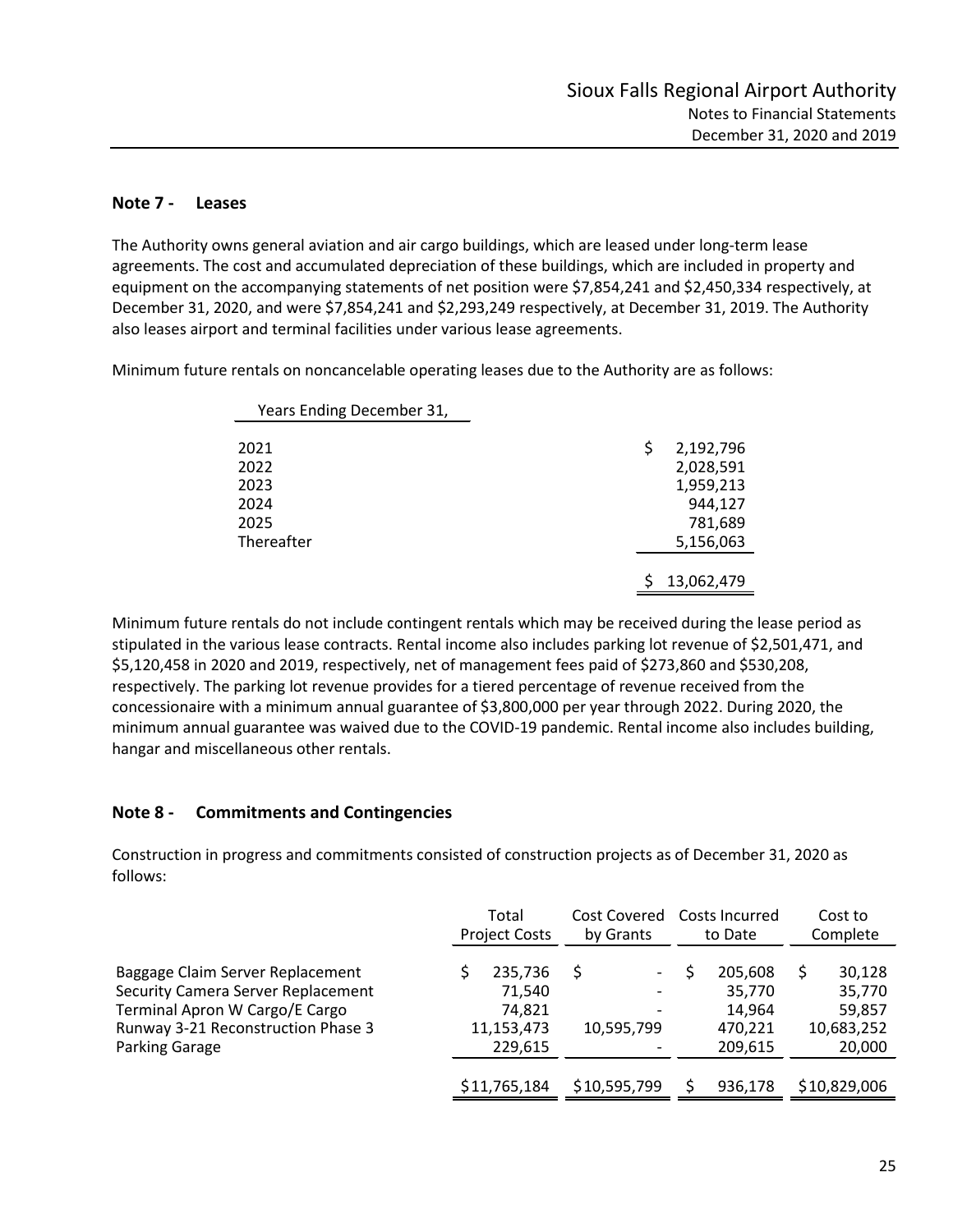In 2021, the Authority signed additional contract commitments totaling \$4,958,150, of which \$488,756 will be reimbursed by the State of South Dakota Department of Transportation, \$2,463,383 relates to the parking garage, \$934,545 relates to Runway 3-21 Reconstruction Phase 3 and other costs which are potentially eligible for reimbursement under the CARES Act Airport Improvement Program grant.

The Authority has approved forward commitments of support to various community agencies totaling \$2,325,000 through 2026, of which \$1,425,000 remained outstanding as of December 31, 2020.

### *COVID-19*

Due to the COVID-19 pandemic, the Authority has experienced a significant decline in operating revenues as a result of the decrease in domestic and international travel. Air travel has started to recover but uncertainty still exists a full recovery to pre-COVID number. Federal CARES Act grants will allow the Authority to recoup most of the lost revenues.

### **Note 9 - Risk Management**

The Authority is exposed to various risks of loss related to torts; theft of, damage to, and destruction of assets; errors and omissions; injuries to employees; and natural disasters. Insurance is purchased by the Authority to provide coverage of losses that may occur. Settlement amounts paid did not exceed insurance coverage for the years ended December 31, 2020, 2019, and 2018.

### **Note 10 - Subsequent Events**

Subsequent to year end, the Authority was notified of an Airport Coronavirus Response Grant Program Grant Offer under the Coronavirus Response and Relief Supplemental Appropriations Act (CRRSSA) in the amount of \$3,802,183 which can be used over a four year period for operations, personnel, cleaning, sanitation, janitorial services, combating the spread of pathogens at the airport and debt service payments.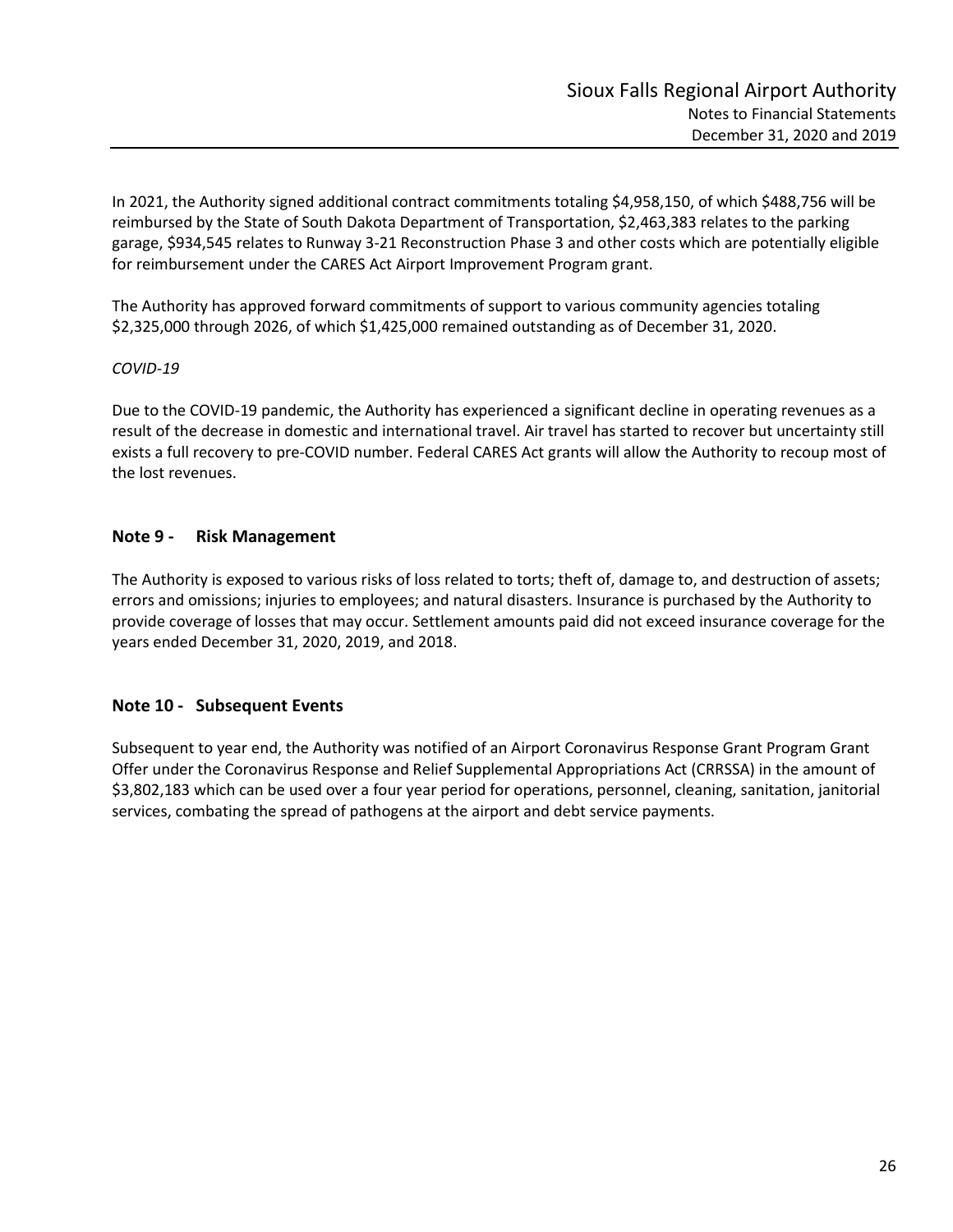

Required Supplementary Information December 31, 2020

Sioux Falls Regional Airport Authority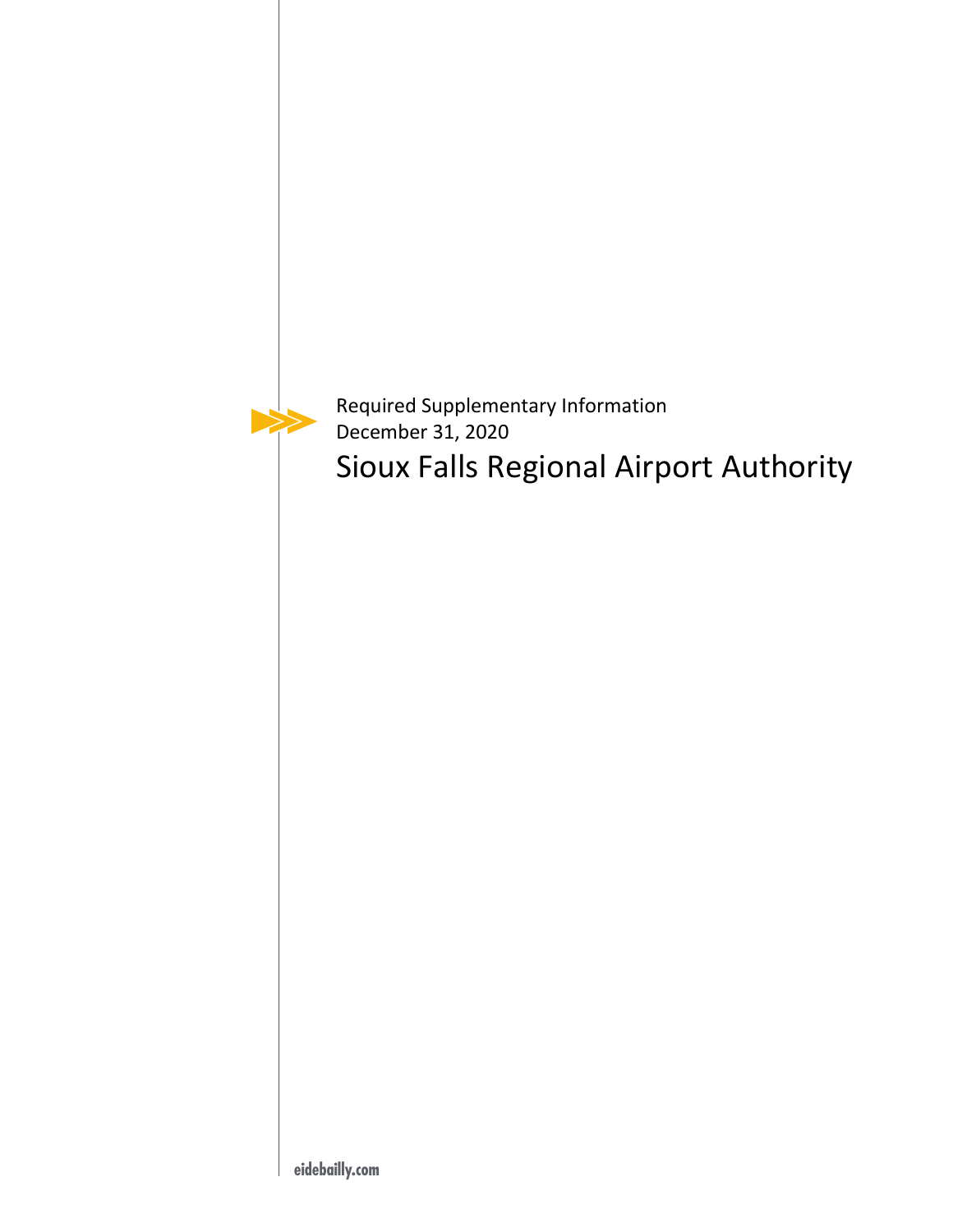<span id="page-29-0"></span>

|                                                                                             |    |             |    |             |    |             |    | South Dakota Retirement System<br>Last 10 Years ** |   |             |             |    |             |    |                          |      |      |                          |      |  |
|---------------------------------------------------------------------------------------------|----|-------------|----|-------------|----|-------------|----|----------------------------------------------------|---|-------------|-------------|----|-------------|----|--------------------------|------|------|--------------------------|------|--|
|                                                                                             |    | 2020        |    | 2019        |    | 2018        |    | 2017                                               |   | 2016        | 2015        |    | 2014        |    | 2013                     |      | 2012 |                          | 2011 |  |
| Contractually required<br>contribution<br>Contributions in relation<br>to the contractually | Ś. | 105,537     | S. | 97,805      | S. | 89,374      | -S | 82,022                                             | S | 74,827      | 62,852      | S. | 60,965      | Ŝ. | $\sim 100$               | -\$  |      | $-5$                     |      |  |
| required contribution                                                                       |    | 105,537     |    | 97,805      |    | 89,374      |    | 82,022                                             |   | 74,827      | 62,852      |    | 60,965      |    |                          |      |      |                          |      |  |
| Contribution deficiency (excess)                                                            |    | $\sim$      |    | $\sim$      |    | $\sim$      |    | $\sim$                                             |   | $\sim$      | $\sim$      |    | $\sim$      |    | $\overline{\phantom{a}}$ |      |      | $\overline{\phantom{a}}$ |      |  |
| Authority's covered payroll                                                                 |    | \$1,758,955 |    | \$1,630,085 |    | \$1,467,717 |    | \$1,356,342                                        |   | \$1,247,113 | \$1,047,533 |    | \$1,016,091 | S. |                          | - \$ |      | - \$                     |      |  |
| Contributions as a percentage<br>of covered payroll                                         |    | 6.00%       |    | 6.00%       |    | 6.09%       |    | 6.05%                                              |   | 6.00%       | 6.00%       |    |             |    |                          |      |      |                          |      |  |

<span id="page-29-1"></span>\*\* This schedule is presented to illustrate the requirement to show information for 10 years. However, until a full 10 year trend is compiled, the Authority will present information for those years for which information is available. Data reported is measured as of the calendar year end.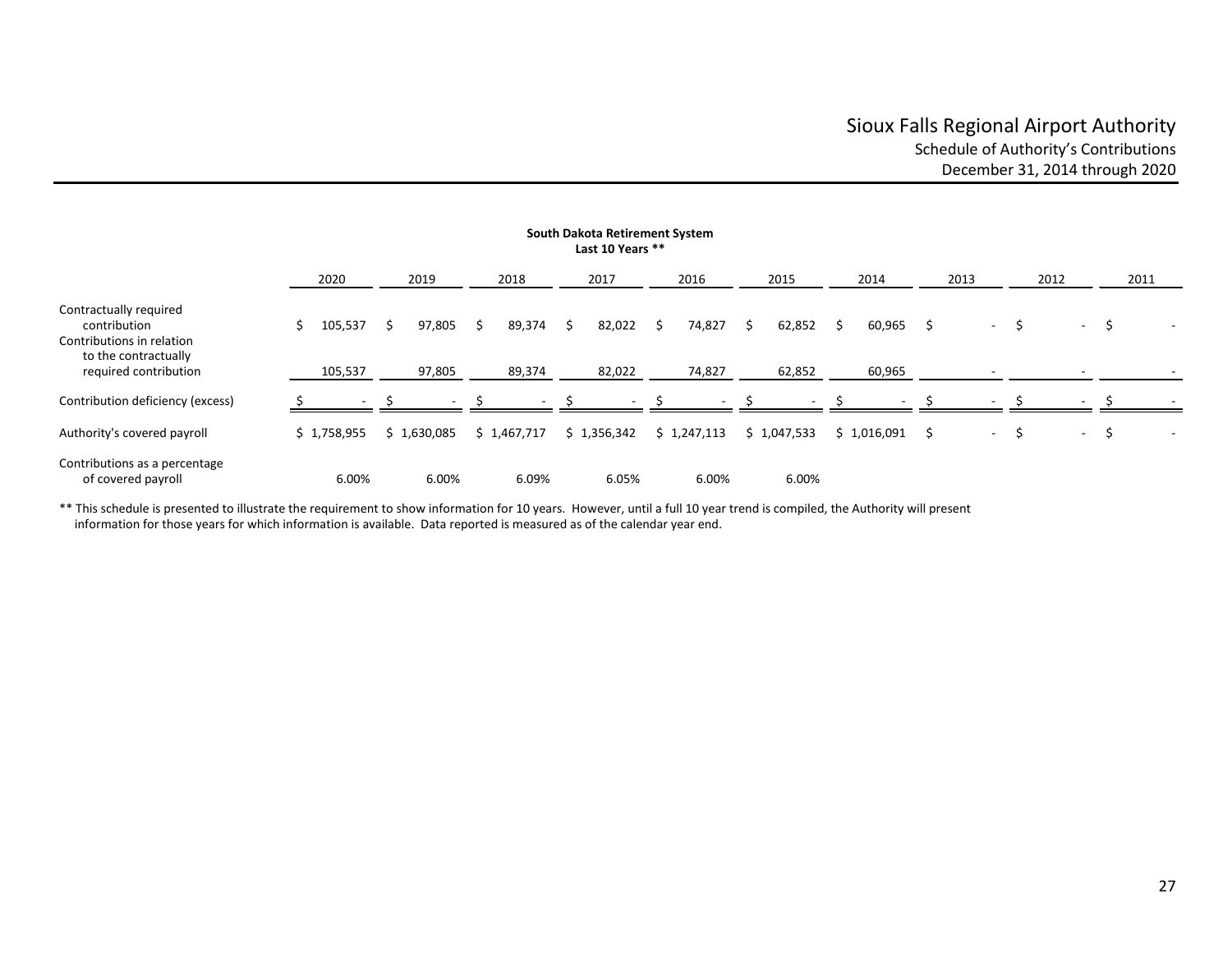# Sioux Falls Regional Airport Authority

Schedule of Authority's Proportionate Share of the Net Pension Liability (Asset) December 31, 2014 through 2020

|                                                                                                                      |                |                |               | South Dakota Retirement System<br>Last 10 Years ** |               |                 |                |               |      |              |      |
|----------------------------------------------------------------------------------------------------------------------|----------------|----------------|---------------|----------------------------------------------------|---------------|-----------------|----------------|---------------|------|--------------|------|
|                                                                                                                      | 2020           | 2019           | 2018          | 2017                                               | 2016          | 2015            | 2014           | 2013          | 2012 |              | 2011 |
| Authority's proportion of the<br>net pension liability (asset)                                                       | 0.0781917%     | 0.0738554%     | 0.0691863%    | 0.0639804%                                         | 0.0594110%    | 0.0570954%      | 0.0543941%     | %             |      | %            | %    |
| Authority's proportionate share<br>of net pension liability (asset)                                                  | \$.<br>(3,396) | (7, 826)<br>S. | Ŝ.<br>(1,613) | (5,806)<br>- \$                                    | 200,685<br>S. | (242, 158)<br>S | (391,887)<br>S | \$.<br>$\sim$ | \$   | \$<br>$\sim$ |      |
| Authority's covered payroll                                                                                          | \$1,671,082    | \$1,579,399    | \$1,409,383   | \$1,295,888                                        | \$1,129,700   | \$1,042,400     | 951,200<br>S.  | \$<br>$\sim$  | Ŝ.   | \$<br>$\sim$ |      |
| Authority's proportionate share<br>of the net pension liability<br>(asset) as a percentage of<br>its covered payroll | 0.20%          | 0.50%          | 0.11%         | $-0.45%$                                           | $-17.76%$     | 23.23%          | 41.20%         | %             |      | %            | %    |
| Plan fiduciary net position<br>as a percentage of the total<br>pension liability (asset)                             | 100%           | 100%           | 100%          | 100%                                               | 97%           | 104%            | 107%           | %             |      | %            | %    |

<span id="page-30-0"></span>\*\* This schedule is presented to illustrate the requirement to show information for 10 years. However, until a full 10 year trend is compiled, the Authority will present information for those years for which information is available. Data reported is measured as of the measurement date determined as of June 30.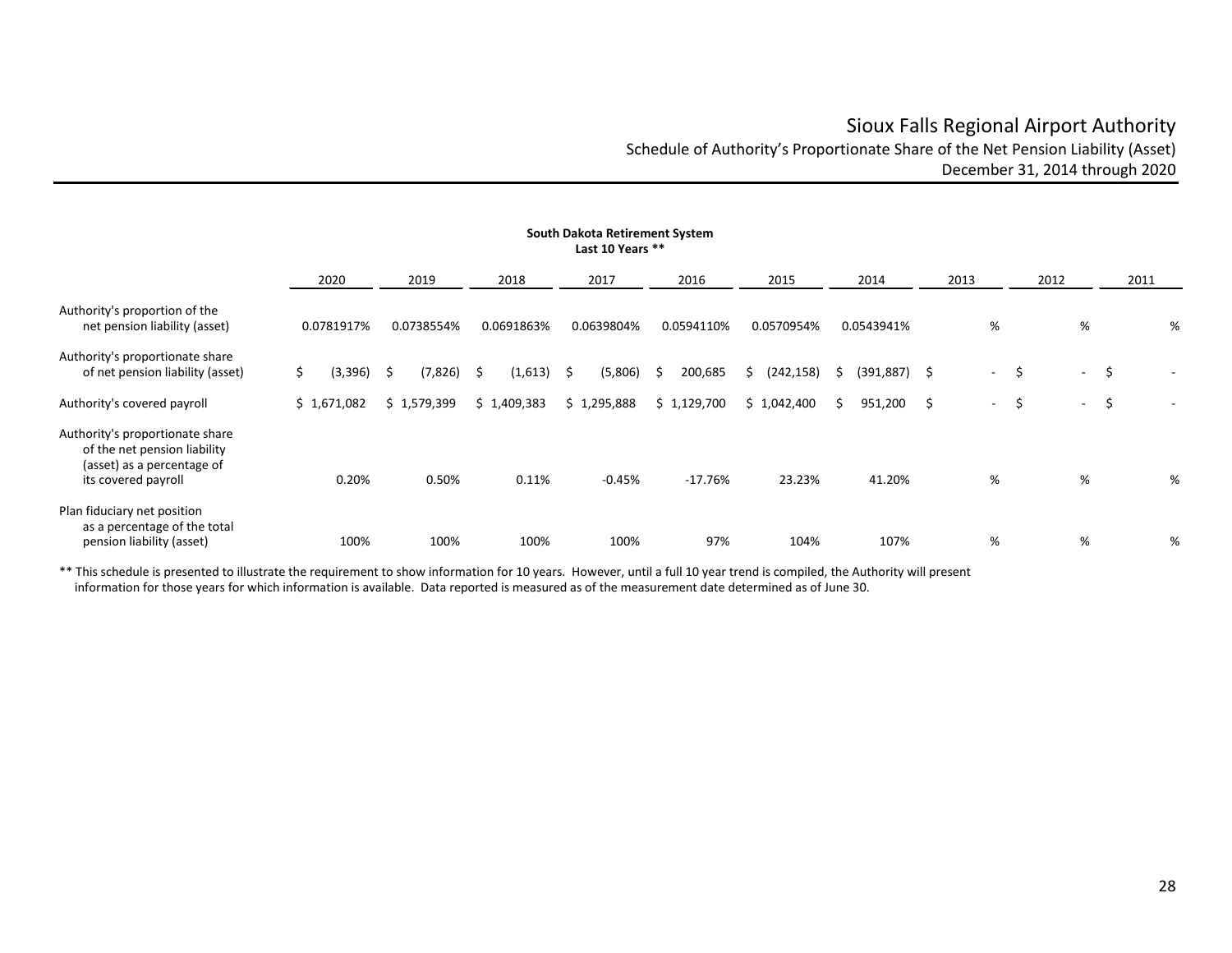### Notes to Required Supplementary Information

#### **Benefit Provision Changes**

Legislation enacted in 2020 established a Qualified Benefit Preservation Arrangement (QBPA) under Section 415(m) of the Internal Revenue Code (IRC). The QBPA is effective July 1, 2020 and pays a portion of SDRS benefits that are restricted by IRC Section 415(b). The total benefits paid from SDRS and the QBPA will be limited to the applicable 415(b) annual limit, unreduced for early commencement if Members retire prior to age 62 and actuarially increased for late retirement up to age 70 if Members retire after age 65. The Actuarial Valuation considers benefits payable from both SDRS and the QBPA.

Legislation enacted in 2020 also brought the assets and the liabilities of the South Dakota Department of Labor and Regulation Plan into SDRS effective July 1, 2020. With the exception of the accounting results presented in Section 6 of this report, all exhibits include the assets, liabilities, and member counts of the former Department of Labor and Regulation Plan Members.

#### **Actuarial Assumption Changes**

The SDRS COLA equals the percentage increase in the most recent third calendar quarter CPI-W over the prior year, no less than 0.5% and no greater than 3.5%. However, if the FVFR assuming the long-term COLA is equal to the baseline COLA assumption (currently 2.25%) is less than 100%, the maximum COLA payable will be limited to the increase that if assumed on a long-term basis, results in a FVFR equal to or exceeding 100%. That condition existed as of June 30, 2019 and exists again this year as of June 30, 2020. Future COLAs are assumed to equal the current restricted maximum COLA which was 1.88% as of June 30, 2019 and is 1.41% as of June 30, 2020.

The changes in actuarial assumptions due to the 1.41% restricted maximum COLA decreased the Actuarial Accrued Liability by \$595 million, or 4.6% of the Actuarial Accrued Liability based on the 1.88% restricted maximum COLA.

Actuarial assumptions are reviewed in depth periodically, with the next experience analysis anticipated before the June 30, 2022 Actuarial Valuation and any recommended changes anticipated to be first implemented in the June 30, 2022 Actuarial Valuation.

#### **Actuarial Method Changes**

No changes in actuarial methods were made since the prior valuation.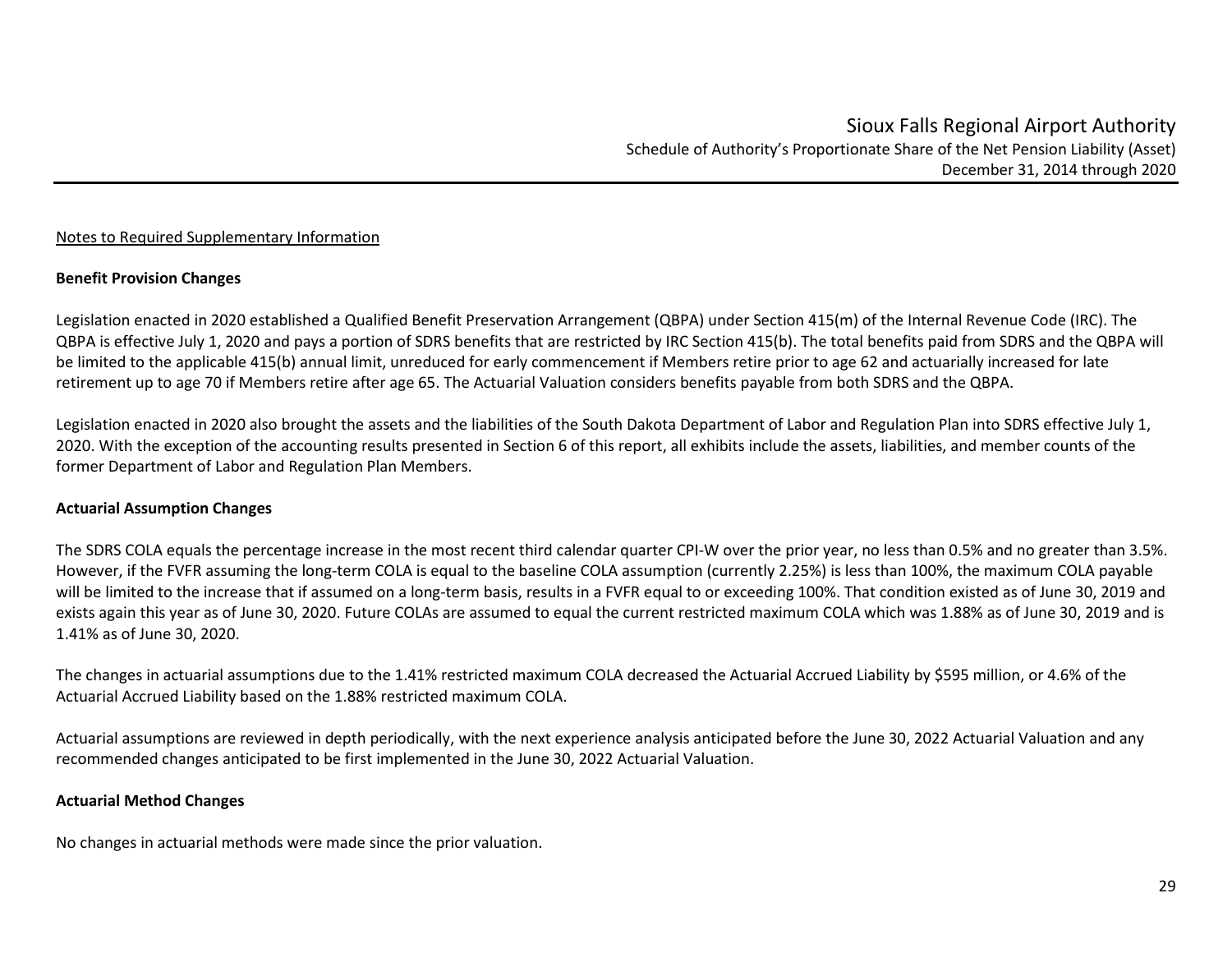

**CPAs & BUSINESS ADVISORS** 

### <span id="page-32-0"></span>**Independent Auditor's Report on Internal Control over Financial Reporting and on Compliance and Other Matters Based on an Audit of Financial Statements Performed in Accordance with** *Government Auditing Standards*

The Board of Commissioners Sioux Falls Regional Airport Authority Sioux Falls, South Dakota

We have audited, in accordance with auditing standards generally accepted in the United States of America and the standards applicable to financial audits contained in *Government Auditing Standards*, issued by the Comptroller General of the United States, the financial statements of Sioux Falls Regional Airport Authority (the Authority) which comprise the statement of net position as of December 31, 2020, and the related statements of revenues, expenses, and changes in net position, and cash flows for the year then ended, and the related notes to the financial statements, and have issued our report thereon dated May 21, 2021.

### **Internal Control over Financial Reporting**

In planning and performing our audit of the financial statements, we considered the Authority's internal control over financial reporting (internal control) as a basis for designing audit procedures that are appropriate in the circumstances for the purpose of expressing our opinion on the financial statements, but not for the purpose of expressing an opinion on the effectiveness of the Authority's internal control. Accordingly, we do not express an opinion on the effectiveness of the Authority's internal control.

A *deficiency in internal control* exists when the design or operation of a control does not allow management or employees, in the normal course of performing their assigned functions, to prevent, or detect and correct, misstatements on a timely basis. A *material weakness* is a deficiency, or a combination of deficiencies, in internal control, such that there is a reasonable possibility that a material misstatement of the entity's financial statements will not be prevented, or detected and corrected on a timely basis. A *significant deficiency* is a deficiency, or a combination of deficiencies, in internal control that is less severe than a material weakness, yet important enough to merit attention by those charged with governance.

Our consideration of internal control over financial reporting was for the limited purpose described in the preceding paragraph and was not designed to identify all deficiencies in internal control over financial reporting that might be material weaknesses or significant deficiencies and therefore, material weaknesses or significant deficiencies may exist that were not identified. We did identify a certain deficiency in interest control, described in the accompanying schedule of findings and questioned costs, as Finding 2020-001 that we consider to be a material weakness.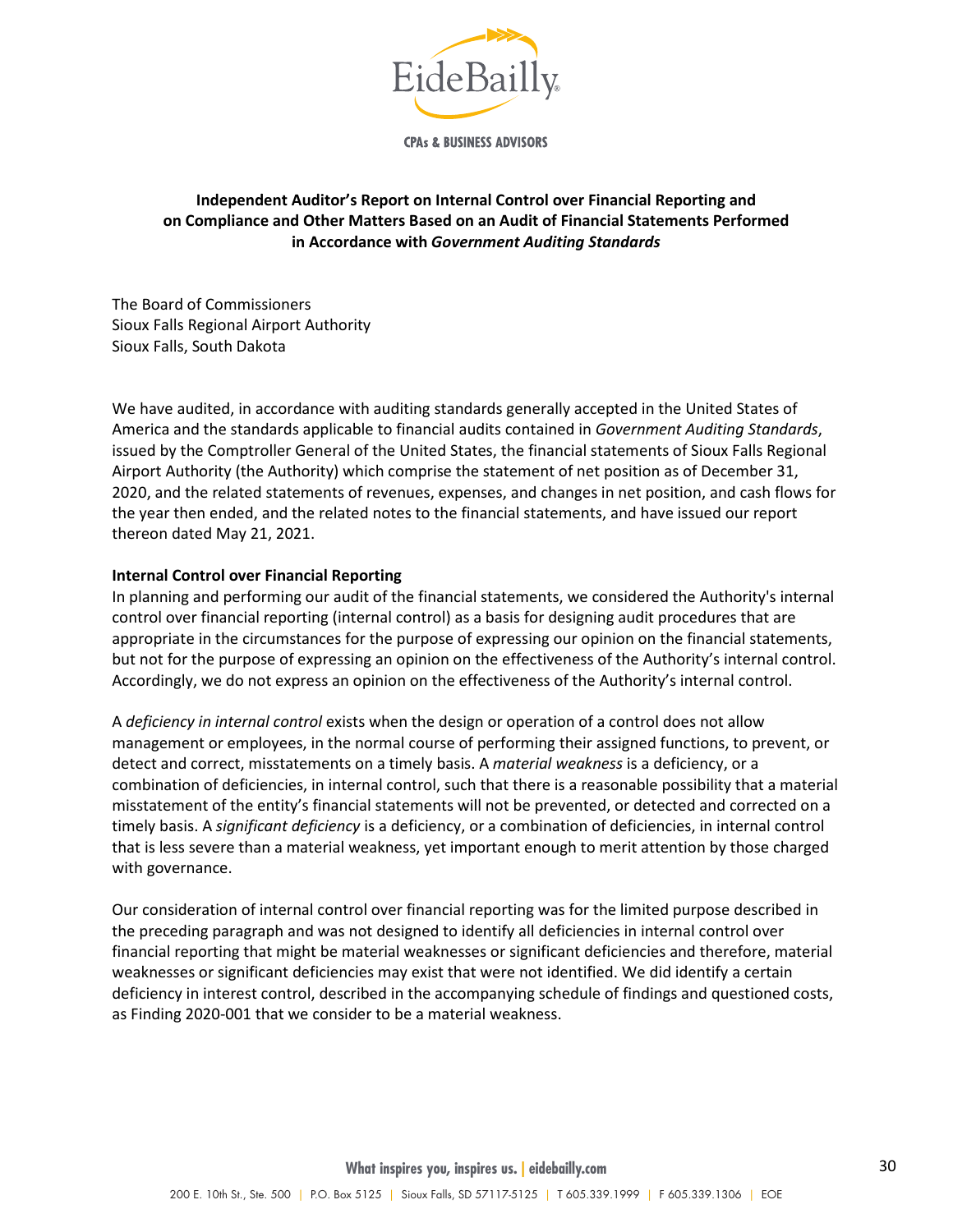### **Compliance and Other Matters**

As part of obtaining reasonable assurance about whether the Authority's financial statements are free from material misstatement, we performed tests of its compliance with certain provisions of laws, regulations, contracts, and grant agreements, noncompliance with which could have a direct and material effect on the financial statements. However, providing an opinion on compliance with those provisions was not an objective of our audit, and accordingly, we do not express such an opinion. The results of our tests disclosed no instances of noncompliance or other matters that are required to be reported under *Government Auditing Standards*.

#### **Authority's Response to Finding**

The Authority's response to the finding identified in our audit is described in the accompanying schedule of findings and questioned costs. The Authority's response was not subjected to the auditing procedures applied in the audit of the financial statements and, accordingly, we express no opinion on it.

#### **Purpose of this Report**

The purpose of this report is solely to describe the scope of our testing of internal control and compliance and the results of that testing, and not to provide an opinion on the effectiveness of the entity's internal control or on compliance. This report is an integral part of an audit performed in accordance with *Government Auditing Standards* in considering the entity's internal control and compliance. Accordingly, this communication is not suitable for any other purpose. However, as required by South Dakota Codified Law 4-11-11, this report is a matter of public record and its distribution is not limited.

Ede Sailly LLP

Sioux Falls, South Dakota May 21, 2021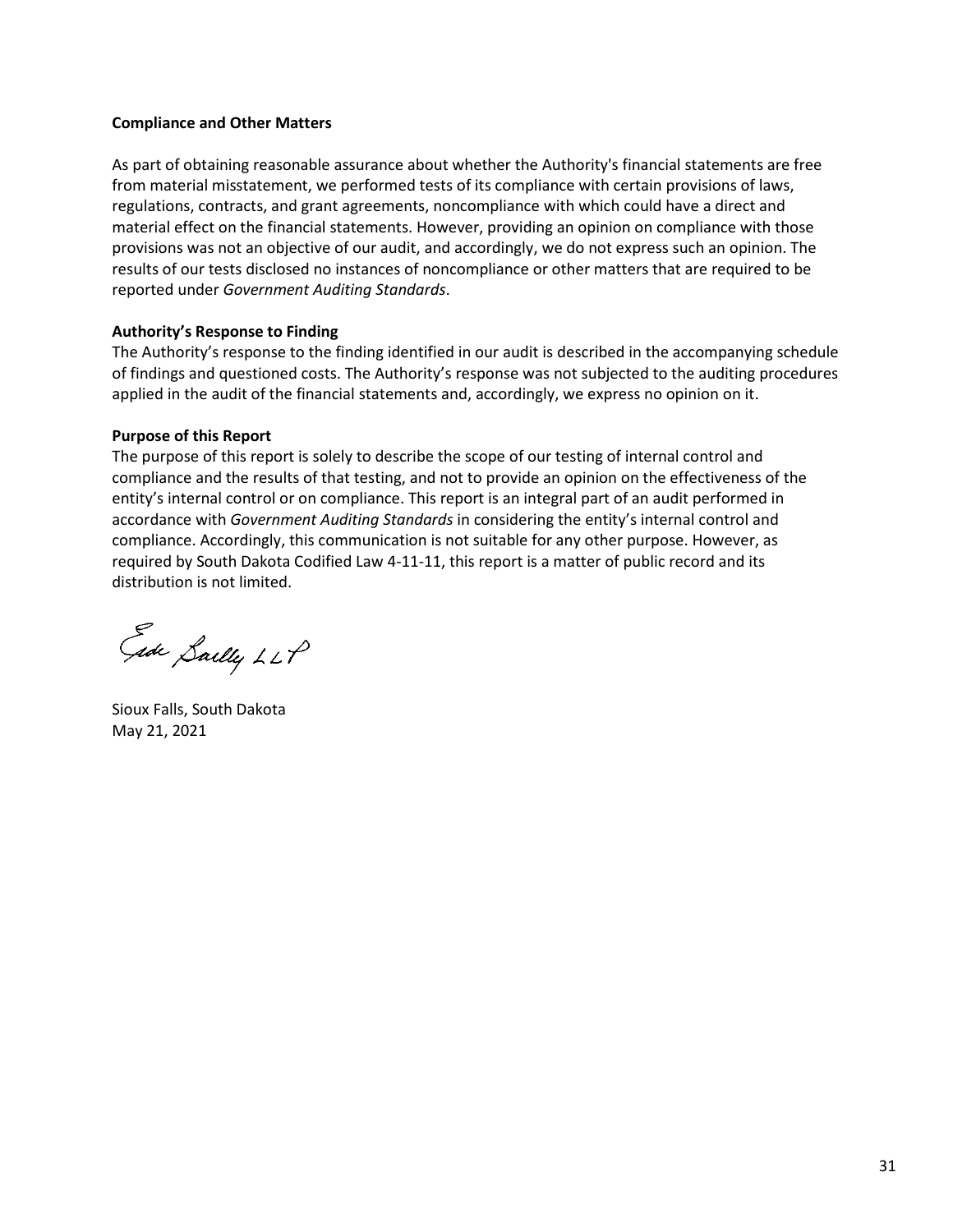

**CPAs & BUSINESS ADVISORS** 

### <span id="page-34-0"></span>**Independent Auditor's Report on Compliance for Its Major Federal Program and Report on Internal Control Over Compliance Required by Uniform Guidance**

The Board of Commissioners Sioux Falls Regional Airport Authority Sioux Falls, South Dakota

#### **Report on Compliance for its Major Federal Program**

We have audited Sioux Falls Regional Airport Authority's (the Authority) compliance with the types of compliance requirements described in the *OMB Compliance Supplement* that could have a direct and material effect on the Authority's major federal program for the year ended December 31, 2020. The Authority's major federal program is identified in the summary of auditor's results section of the accompanying schedule of findings and questioned costs.

#### **Management's Responsibility**

Management is responsible for compliance with federal statutes, regulations, and the terms and conditions of its federal awards applicable to its federal programs.

### **Auditor's Responsibility**

Our responsibility is to express an opinion on the compliance for the Authority's major federal program based on our audit of the types of compliance requirements referred to above. We conducted our audit of compliance in accordance with auditing standards generally accepted in the United States of America; the standards applicable to financial audits contained in *Government Auditing Standards*, issued by the Comptroller General of the United States; and the audit requirements of Title 2 U.S. *Code of Federal Regulations* Part 200*, Uniform Administrative Requirements, Cost Principles, and Audit Requirements for Federal Awards* (Uniform Guidance). Those standards and the Uniform Guidance require that we plan and perform the audit to obtain reasonable assurance about whether noncompliance with the compliance requirements referred to above that could have a direct and material effect on a major federal program occurred. An audit includes examining, on a test basis, evidence about the Authority's compliance with those requirements and performing such other procedures as we considered necessary in the circumstances.

We believe that our audit provides a reasonable basis for our opinion on compliance for its major federal program. However, our audit does not provide a legal determination of the Authority's compliance.

#### **Opinion on its Major Federal Program**

In our opinion, Sioux Falls Regional Airport Authority complied, in all material respects, with the compliance requirements referred to above that could have a direct and material effect on its major federal program for the year ended December 31, 2020.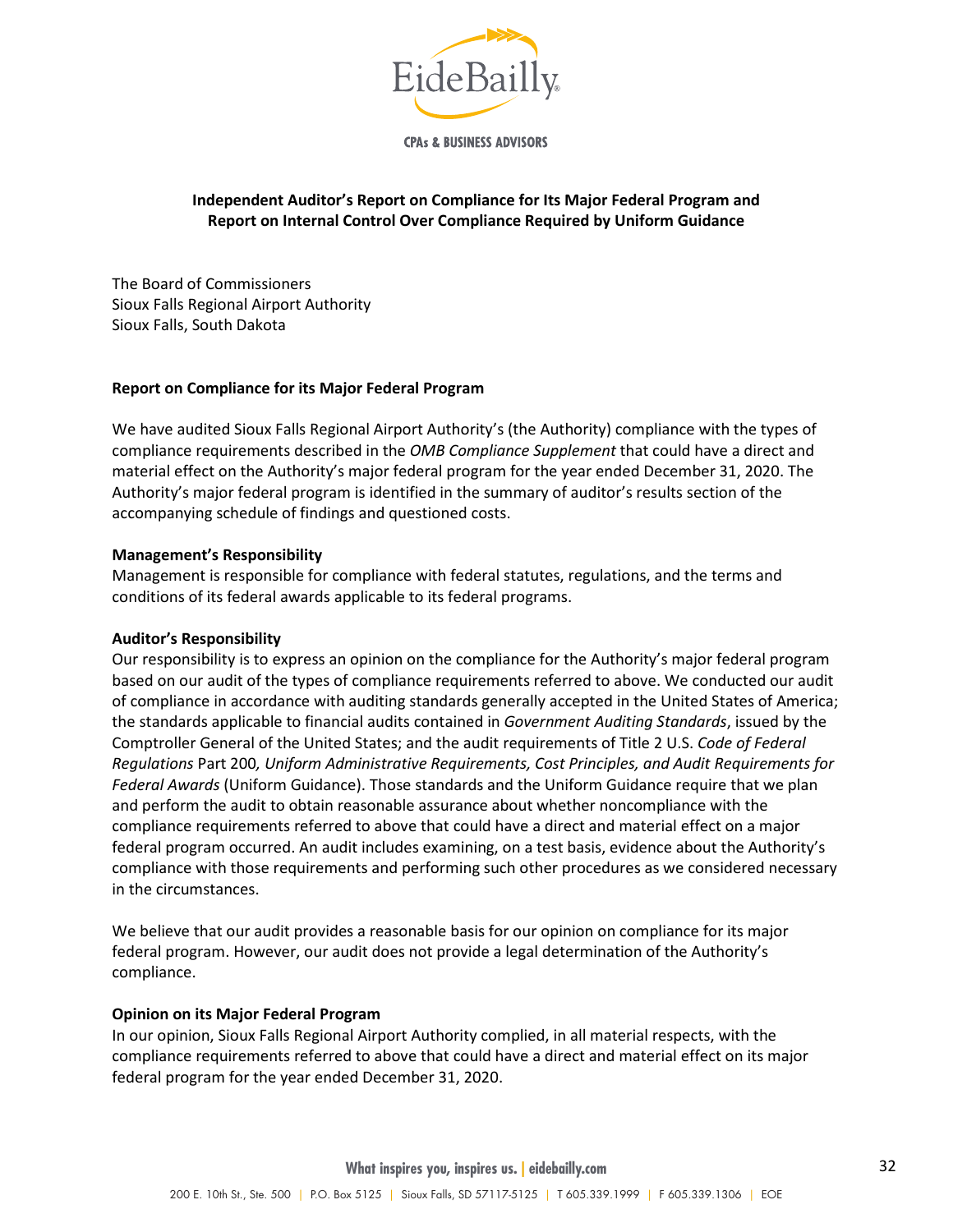#### **Report on Internal Control over Compliance**

Management of the Authority is responsible for establishing and maintaining effective internal control over compliance with the compliance requirements referred to above. In planning and performing our audit of compliance, we considered the Authority's internal control over compliance with the types of requirements that could have a direct and material effect on its major federal program to determine the auditing procedures that are appropriate in the circumstances for the purpose of expressing an opinion on compliance for its major federal program and to test and report on internal control over compliance in accordance with the Uniform Guidance, but not for the purpose of expressing an opinion on the effectiveness of internal control over compliance. Accordingly, we do not express an opinion on the effectiveness of the Authority's internal control over compliance.

Our consideration of internal control over compliance was for the limited purpose described in the preceding paragraph of this section and was not designed to identify all deficiencies in internal control that might be material weaknesses or significant deficiencies and therefore, material weaknesses or significant deficiencies may exist that have not been identified. However, as discussed below, we did identify certain deficiencies in internal control over compliance that we consider to be material weaknesses and a significant deficiency.

A *deficiency in internal control over compliance* exists when the design or operation of a control over compliance does not allow management or employees, in the normal course of performing their assigned functions, to prevent, or detect and correct, noncompliance with a type of compliance requirement of a federal program on a timely basis. A *material weakness in internal control over compliance* is a deficiency, or a combination of deficiencies, in internal control over compliance, such that there is a reasonable possibility that material noncompliance with a compliance requirement will not be prevented, or detected and corrected, on a timely basis. We consider the deficiencies in internal control over compliance described in the accompanying schedule of findings and questioned costs as items 2020-003 and 2020-004 to be material weaknesses.

A *significant deficiency in internal control over compliance* is a deficiency, or a combination of deficiencies, in internal control over compliance with a type of compliance requirement of a federal program that is less severe than a material weakness in internal control over compliance, yet important enough to merit attention by those charged with governance. We consider the deficiencies in internal control over compliance described in the accompanying schedule of findings and questioned costs as item 2020-002 to be a significant deficiency.

The Authority's responses to the internal control over compliance findings identified in our audit are described in the accompanying schedule of findings and questioned costs. The Authority's responses were not subjected to the auditing procedures applied in the audit of compliance and, accordingly, we express no opinion on the responses.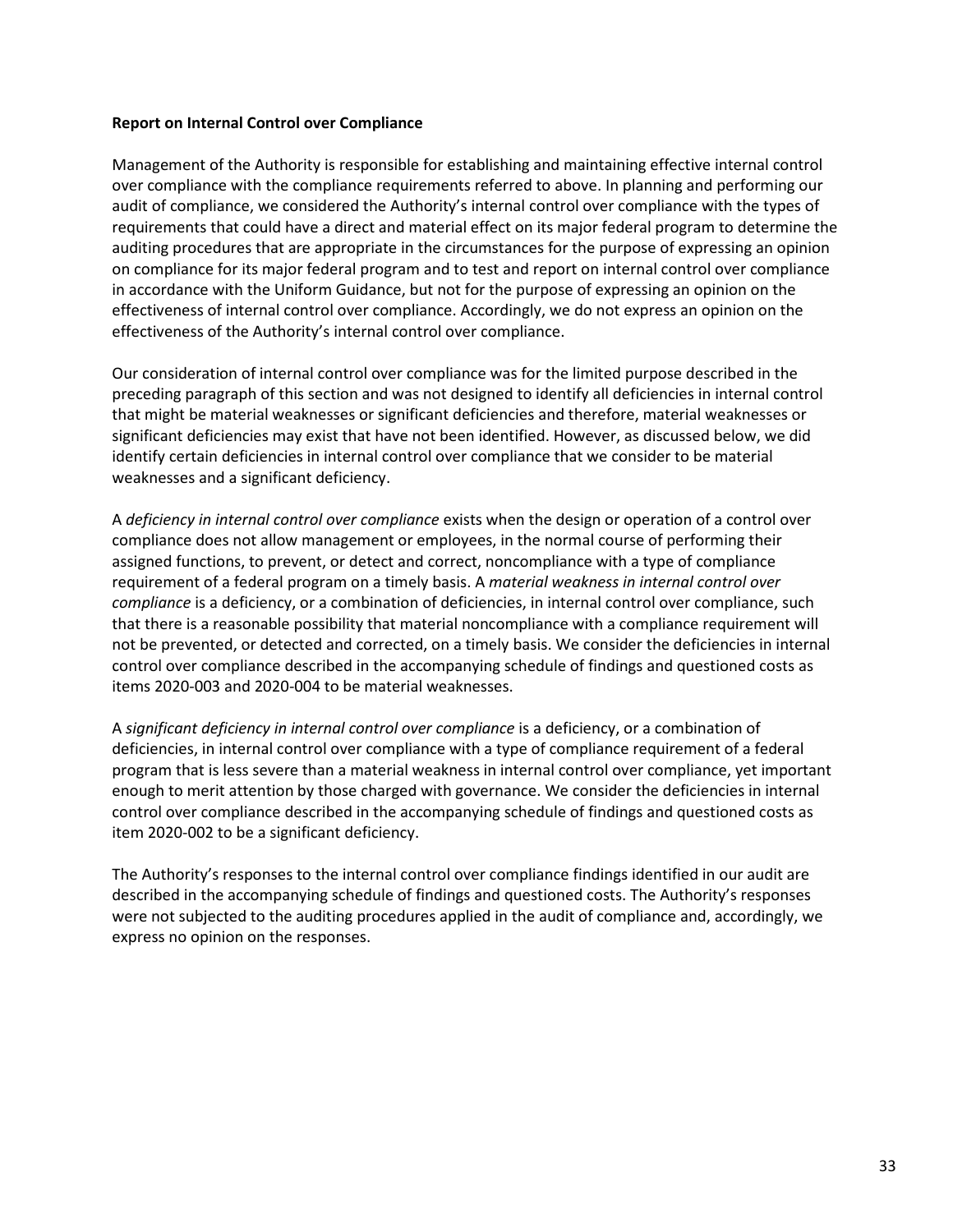The purpose of this report on internal control over compliance is solely to describe the scope of our testing of internal control over compliance and the results of that testing based on the requirements of the Uniform Guidance. Accordingly, this report is not suitable for any other purpose. However, as required by South Dakota Codified Law 4-11-11, this report is a matter of public record and its distribution is not limited.

Gide Sailly LLP

Sioux Falls, South Dakota May 21, 2021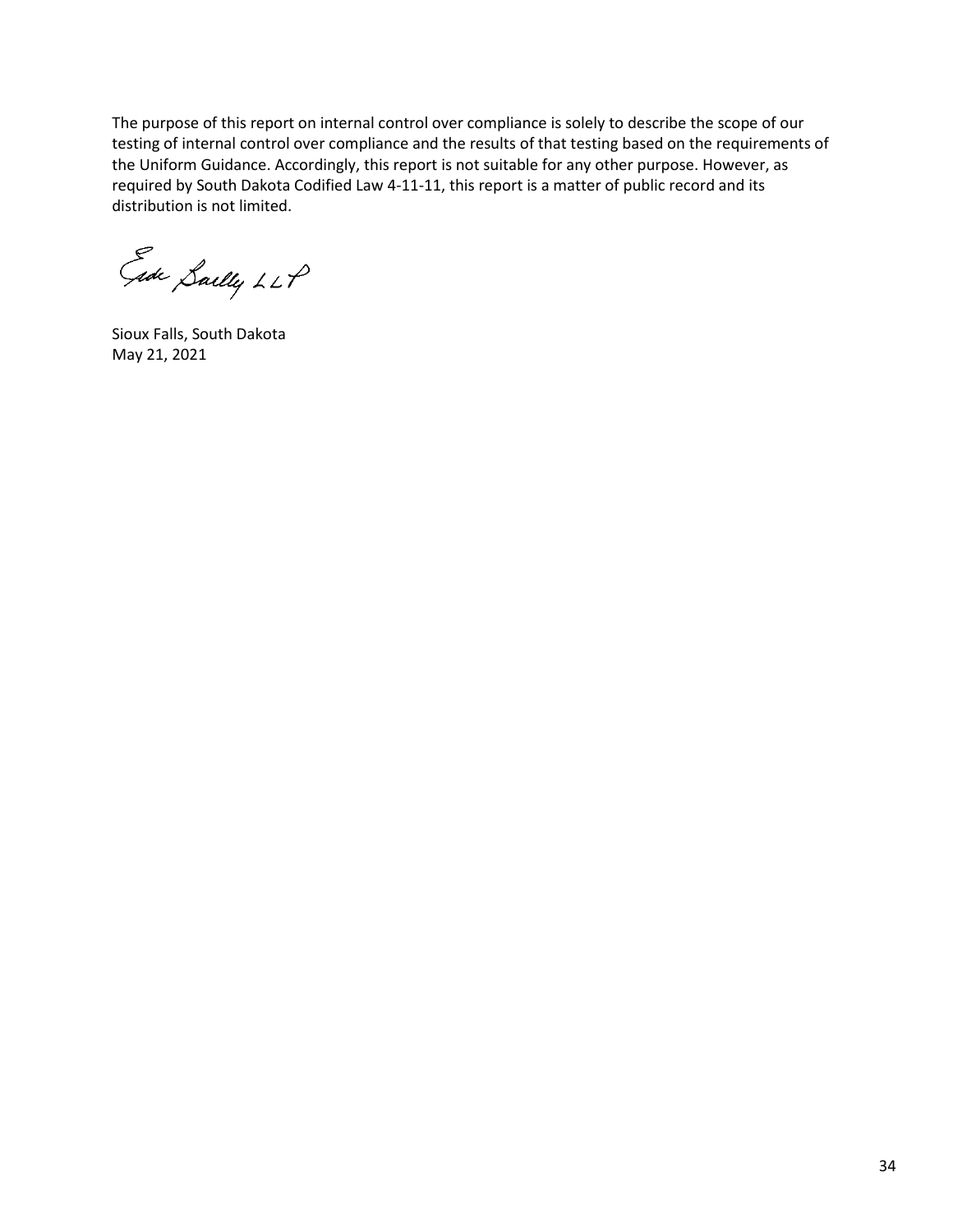<span id="page-37-0"></span>

Supplemental Information December 31, 2020 Sioux Falls Regional Airport Authority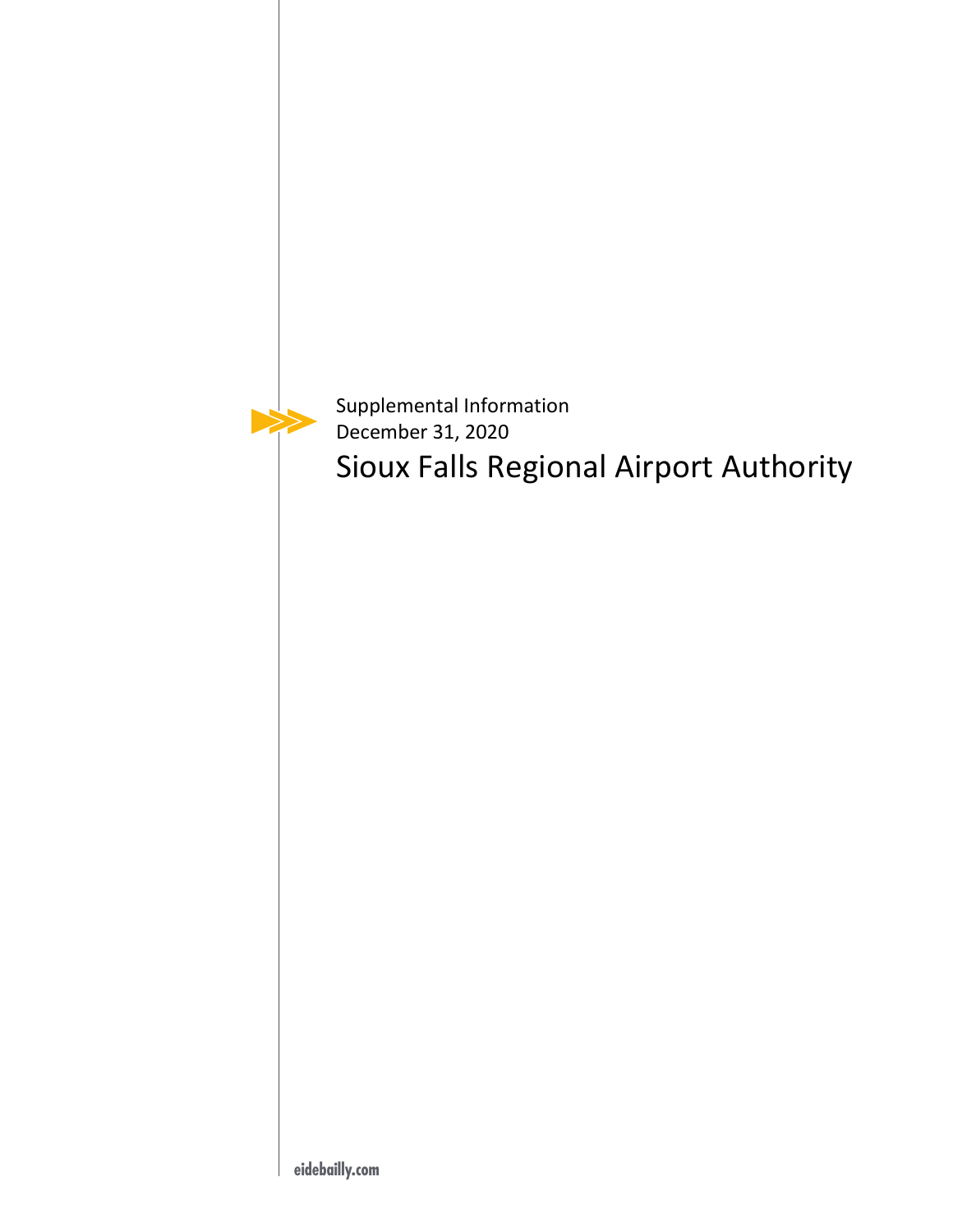# Sioux Falls Regional Airport Authority Schedule of Expenditures of Federal Awards Year Ended December 31, 2020

<span id="page-38-0"></span>

| Grantor/Program Title                | Federal<br>Project<br><b>CFDA Number</b><br>Number |                 | Program<br>or Award<br>Amount |            | Expenditures |            |  |
|--------------------------------------|----------------------------------------------------|-----------------|-------------------------------|------------|--------------|------------|--|
| Department of Transportation         |                                                    |                 |                               |            |              |            |  |
| Airport Improvement Program          | 20.106                                             | AIP3-46-0050-52 | Ś.                            | 3,240,204  | \$           | 11,351     |  |
| Airport Improvement Program          | 20.106                                             | AIP3-46-0050-53 |                               | 8,020,815  |              | 5,001,083  |  |
| COVID-19 Airport Improvement Program | 20.106                                             | AIP3-46-0050-54 |                               | 22,454,505 |              | 5,414,599  |  |
| Airport Improvement Program          | 20.106                                             | AIP3-46-0050-55 |                               | 10,040,465 |              | 418,318    |  |
| Total federal financial assistance   |                                                    |                 |                               | 43.755.989 |              | 10.845.351 |  |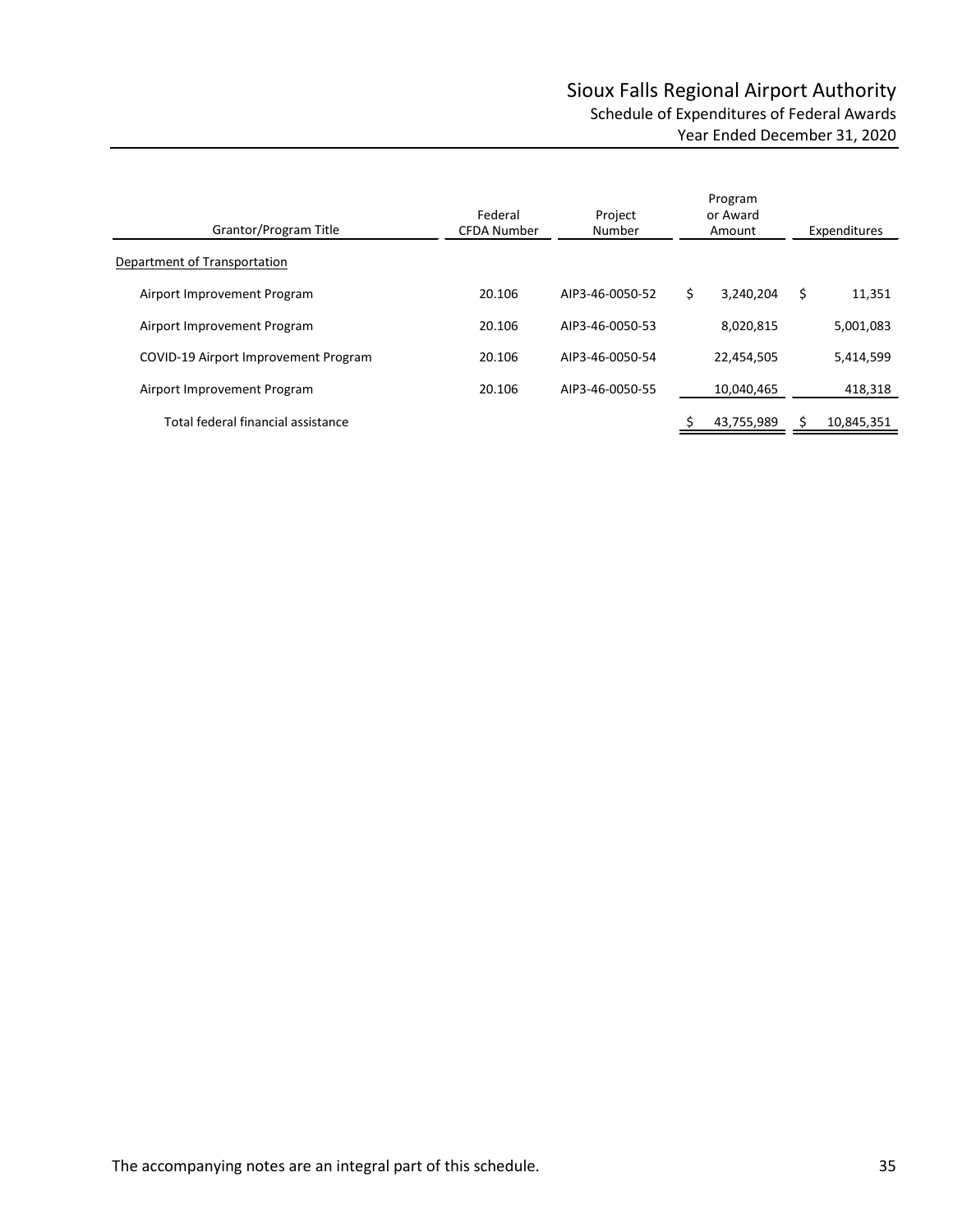### <span id="page-39-0"></span>**Note A – Basis of Presentation**

The accompanying schedule of expenditures of federal awards (schedule) includes the federal grant activity of the Sioux Falls Regional Airport Authority (Authority) under programs of the federal government for the year ended December 31, 2020. The information in this schedule is presented in accordance with the requirements the Title 2 U.S. *Code of Federal Regulations* Part 200, *Uniform Administrative Requirements, Cost Principles, and Audit Requirements for Federal Awards* (Uniform Guidance). Because the schedule presents only a selected portion of the operation of the Authority, it is not intended to and does not present the financial position, changes in net position, or cash flows of the Authority.

### **Note B – Significant Accounting Policies**

Expenditures reported on the schedule are reported on the accrual basis of accounting. When applicable, such expenditures are recognized following the cost principles contained in the Uniform Guidance, wherein certain types of expenditures are not allowable or are limited as to reimbursement. The Authority received federal awards directly from a federal agency. No federal financial assistance has been provided to a subrecipient.

### **Note C – Indirect Cost Rate**

The Authority does not draw for indirect administrative expense and has not elected to use the 10% de minimis cost rate.

### **Note D – Airport Improvement Program**

Expenditures in the amount of \$163,976 were expended in the prior fiscal year. These expenditures were approved for payment by the federal agency in 2020 through grant awards or amendments and are included on the schedule of expenditures of federal awards for year ending December 31, 2020.

Description of each airport improvement program identified in the schedule is as follows:

*Project Number AIP-46-0050-52:* Extend West GA taxilane, expand West GA apron, East GA taxilane reconstruction, westside security fence replacement, relocated SD Air National Guard blast fence/apron from runway visibility zone, design terminal apron remain overnight and deicing expansion, acquire snow plow with deicer.

*Project Number AIP-46-0050-53:* Construct terminal deicing and remaining overnight apron. Design and construct south terminal apron partial pavement replacement; east cargo apron expansion.

*Project Number AIP-46-0050-54:* CARE Act Grants to reimburse airport operational and maintenance expenses directly related to Joe Foss Field incurred no earlier than January 20, 2020.

*Project Number AIP-46-0050-55:* Reconstruct runway 3-21 Approach ends, construct runway 3-21 shoulders, install new HIRLs and reconstruct runway 21 MALSR threshold bar.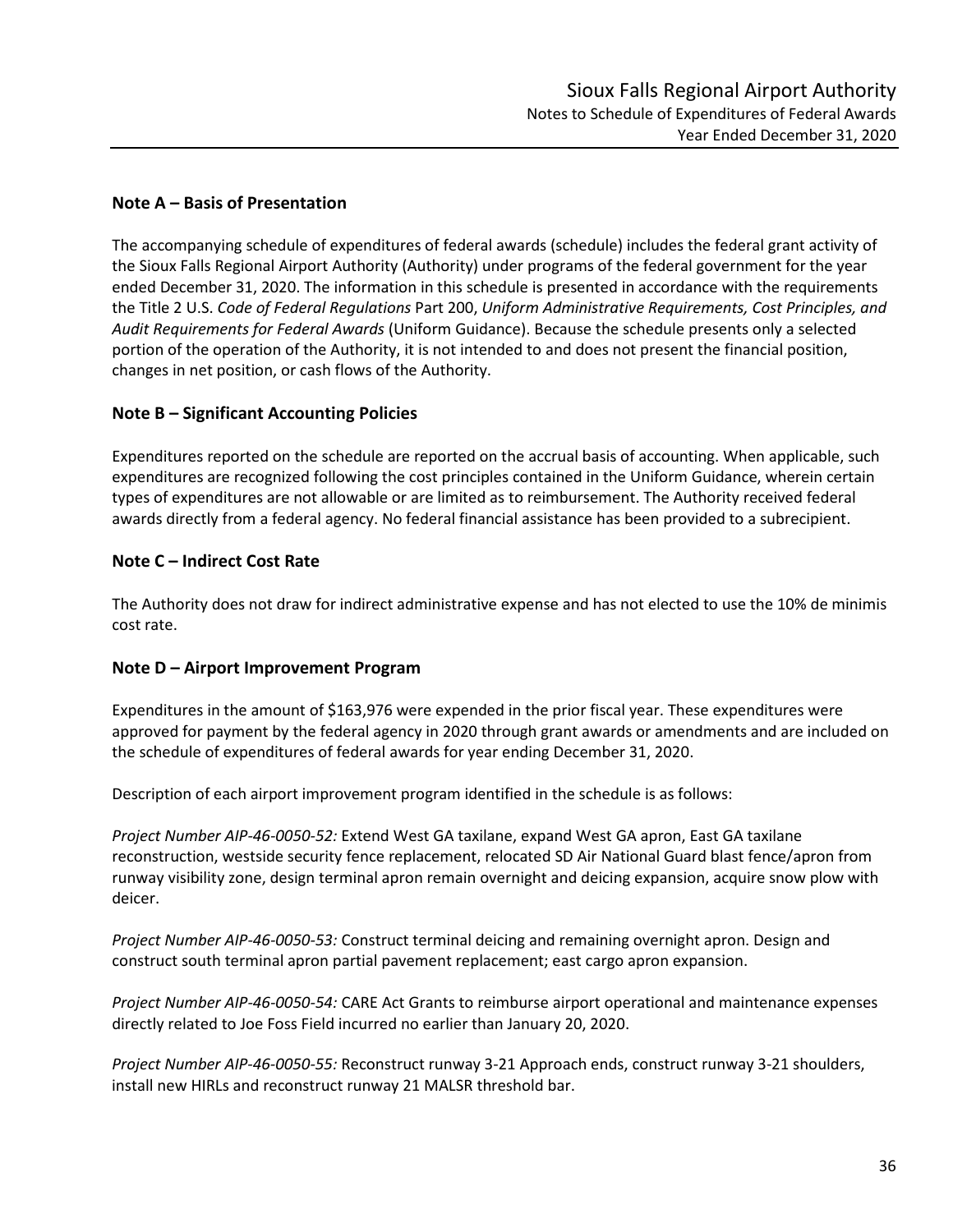<span id="page-40-0"></span>

| Section I - Summary of Auditor's Results                                                                                                             |                       |  |  |  |
|------------------------------------------------------------------------------------------------------------------------------------------------------|-----------------------|--|--|--|
| <b>FINANCIAL STATEMENTS</b>                                                                                                                          |                       |  |  |  |
| Type of auditor's report issued                                                                                                                      | Unmodified            |  |  |  |
| Internal control over financial reporting:<br>Material weakness identified<br>Significant deficiency identified not                                  | Yes                   |  |  |  |
| considered to be material weakness                                                                                                                   | None reported         |  |  |  |
| Noncompliance material to financial statements noted                                                                                                 | <b>No</b>             |  |  |  |
| <b>FEDERAL AWARDS</b>                                                                                                                                |                       |  |  |  |
| Internal control over major programs:<br>Material weakness identified<br>Significant deficiency identified not<br>considered to be material weakness | Yes<br>Yes            |  |  |  |
| Type of auditor's report issued on compliance for major programs                                                                                     | Unmodified            |  |  |  |
| Any audit findings disclosed that are required<br>to be reported in accordance with<br>2 CFR 200.516                                                 | Yes                   |  |  |  |
| Identification of major programs:                                                                                                                    |                       |  |  |  |
| Name of Federal Program or Cluster<br>Airport Improvement Program                                                                                    | CFDA number<br>20.106 |  |  |  |
| Dollar threshold used to distinguish between Type A and Type B<br>Programs                                                                           | \$750,000             |  |  |  |
| Auditee qualified as low-risk auditee?                                                                                                               | No                    |  |  |  |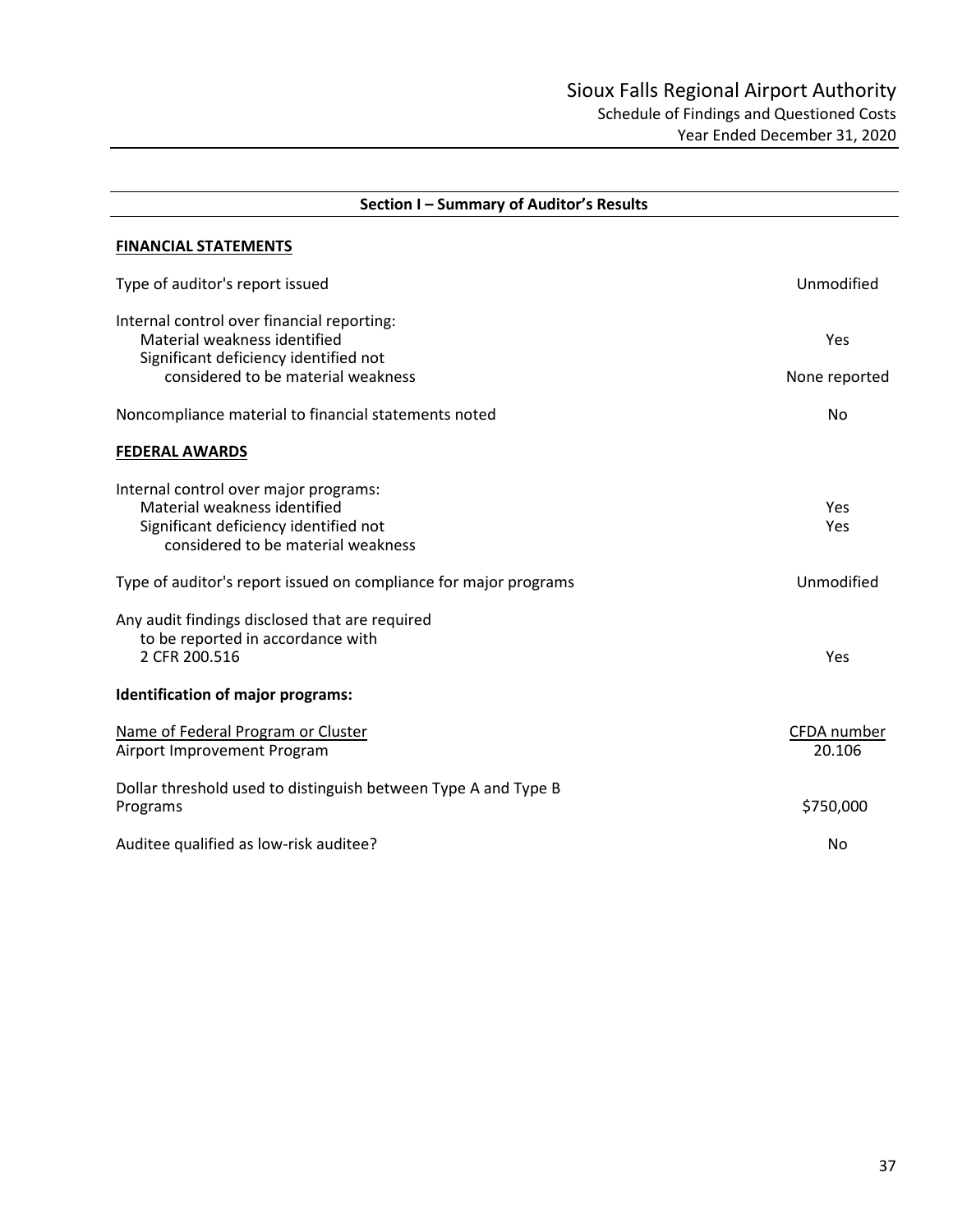#### **Section II – Financial Statement Findings**

### **Finding 2020-001 Preparation of Financial Statements and Material Audit Adjustments Material Weakness**

*Criteria*: Proper controls over financial reporting include an adequate system for recording and processing entries material to the financial statements, as well as the ability to prepare financial statements and the accompanying notes to the financial statements.

*Condition*: The Authority does not have an internal control system designed to provide for the preparation of the financial statements. As auditors, we proposed material audit adjustments that would not have been identified as a result of the Authority's existing controls, and therefore could have resulted in a material misstatement of the financial statements. We were also requested to draft the financial statements and accompanying notes to the financial statements.

*Cause*: The Authority has limited staff to prepare full disclosure financial statements.

*Effect*: Material audit adjustments were needed at year-end. There is a reasonable possibility that the Authority would not be able to draft the financial statements and accompanying notes to the financial statements that are materially correct without the assistance of the auditors.

*Recommendation*: While we recognize that this condition is not unusual for an organization with limited staffing, it is important that the Authority is aware of this condition for financial reporting purposes. Management and the Board should continually be aware of the financial accounting and reporting of the Authority and changes in the accounting and reporting requirements.

*Views of Responsible Officials*: Management agrees with the finding and will review the year-end adjustments.

**Finding 2020-002 Department of Transportation CFDA #20.106; AIP3-46-0050-54 Airport Improvement Program**

> **Activities Allowed/Allowable Costs Significant Deficiency in Internal Control over Compliance**

*Criteria*: 2 CFR 200.303(a) establishes that the auditee must establish and maintain effective internal controls over the federal awards that provide assurance that the entity is managing the federal awards in compliance with federal statutes, regulations, and the conditions of the federal award. Procedures relating to determining the allowability of costs in accordance with 2 CFR Subpart E should identify costs that are not eligible for reimbursement.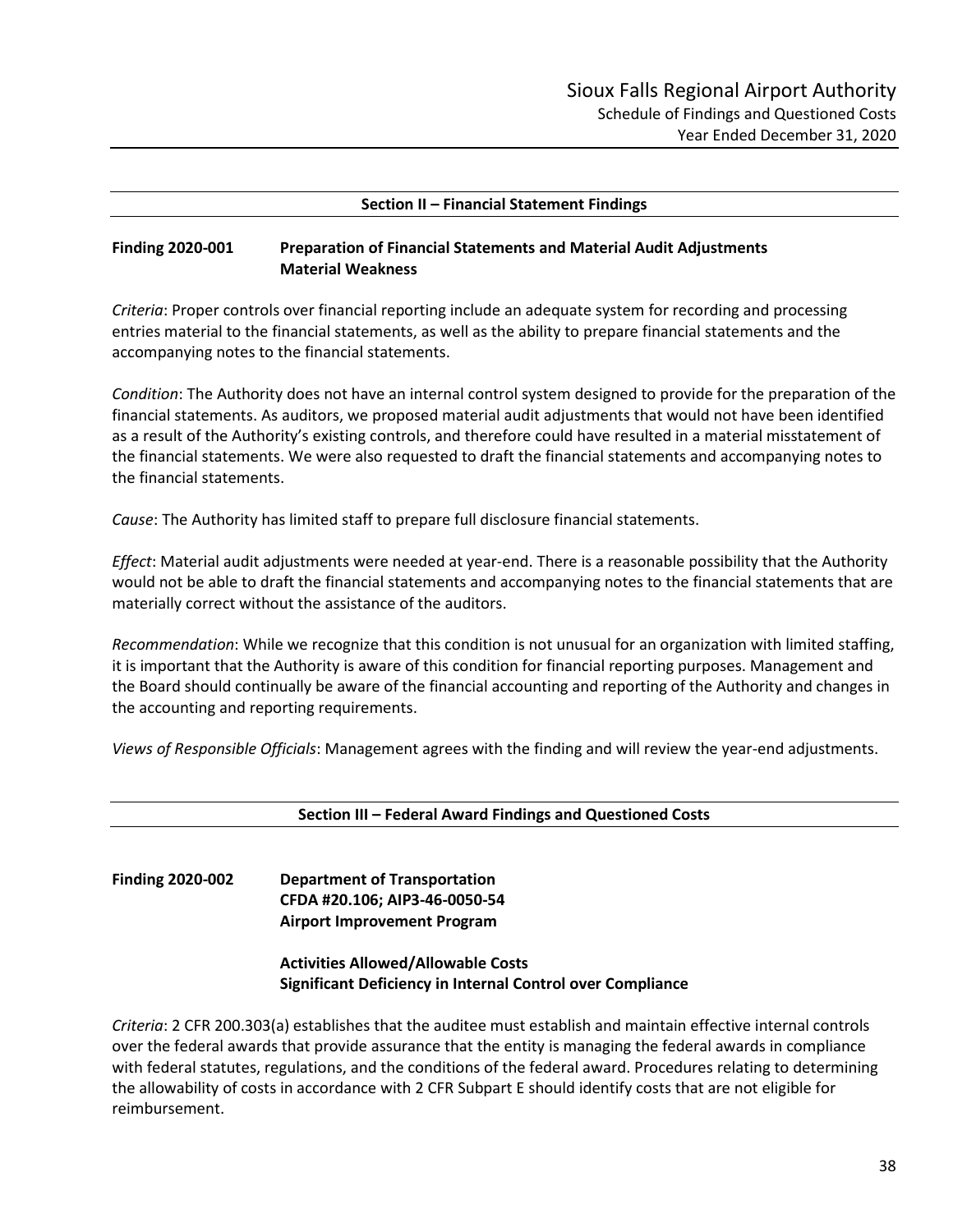*Condition*: Internal controls failed to detect a request for reimbursement request for an unallowable cost relating to promotional expenses.

*Cause*: Management failed to perform a detailed review of all expenditures for allowability within the cost principles 2 CFR 200 Subpart E.

*Effect:* A unallowed cost for \$12,500 was submitted for reimbursement in error.

*Questioned Costs*: None reported. The unallowed cost was removed by the sponsor agency and there was no reimbursement for the cost

*Context/Sampling*: Nonstatistical sampling was not used.

*Repeat Finding from Prior Year*: No

*Recommendation*: Management should perform a detailed review of all costs prior to submission to evaluate for allowability.

*Views of Responsible Officials*: Management agrees with the finding.

# **Finding 2020-003 Department of Transportation CFDA #20.106, AIP3-46-0050-53, AIP3-46-0050-54 Airport Improvement Program**

### **Special Tests & Provisions: Davis Bacon Material Weakness in Internal Control over Compliance**

*Criteria*: The Wage Rate Requirements under the Davis Bacon Act relating to prevailing wage rates are applicable to construction work for airport development projects. (49 USC 47112) 2 CFR 200.303(a) establishes that the auditee must establish and maintain effective internal controls over the federal awards that provide assurance that the entity is managing the federal awards in compliance with federal statutes, regulations, and the conditions of the federal award.

*Condition*: The Authority uses a 3rd party contractor to monitor compliance with Davis Bacon prevailing wage requirements. The 3<sup>rd</sup> party firm did not formally document review of payroll certification provided by contractors.

*Cause*: The 3rd party contractor did not formally document review of payroll certification provided by contractors.

*Effect*: Controls over Davis Bacon compliance not operating effectively could result in the possibility that the Airport would not be able to prevent, detect, and correct potential instances of noncompliance in a timely manner.

*Questioned Costs*: None reported.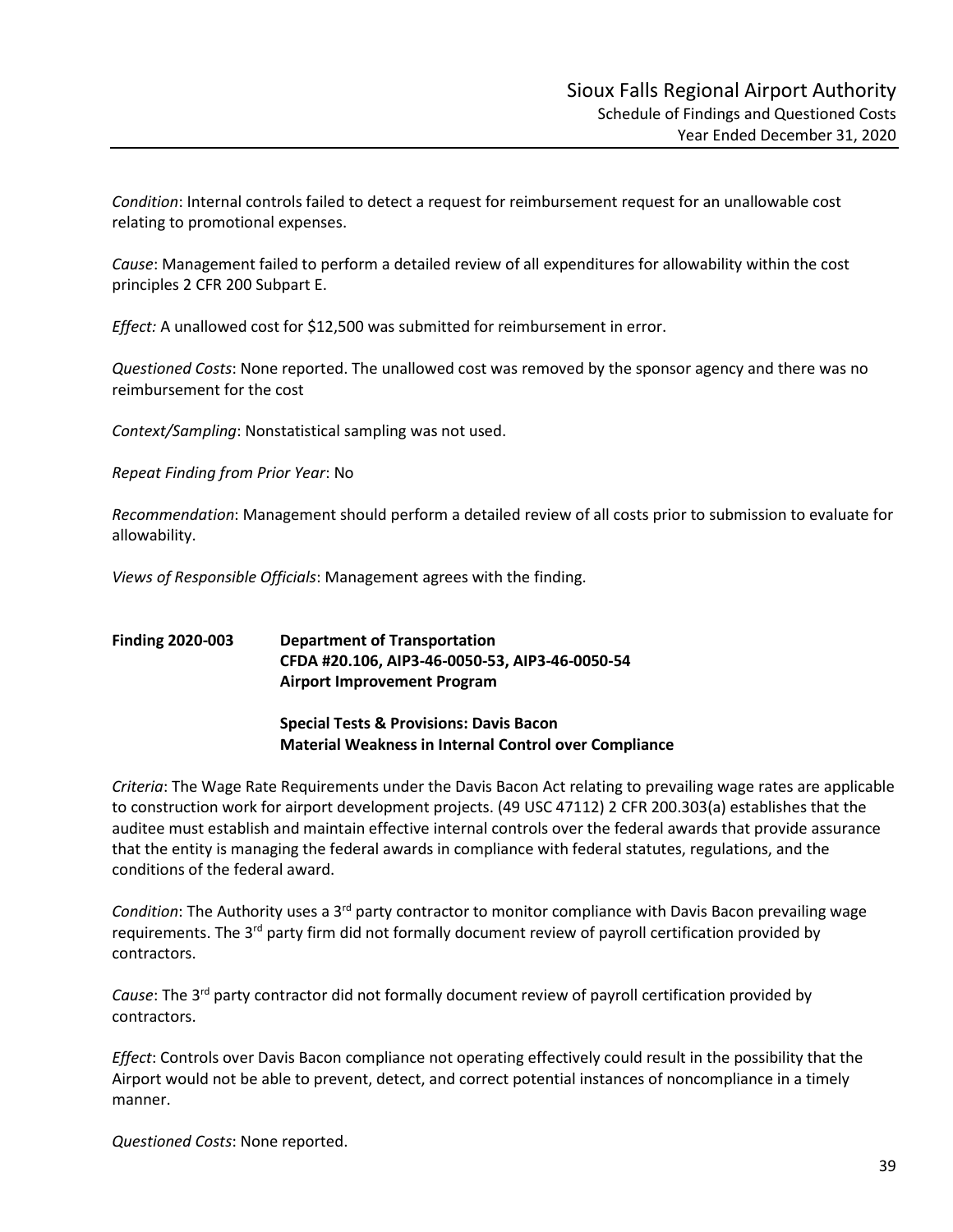*Context/Sampling:* We tested all contractor certifications for eight weeks out of 36 weeks in which contractors were performing work.

#### *Repeat Finding from Prior Year*: Yes

*Recommendation*: Management should ensure a secondary review of weeks monitored by Lamfers & Maas, LLP for Davis Bacon requirements is documented.

*Views of Responsible Officials*: Management agrees with the finding.

**Finding 2020-004 Department of Transportation CFDA #20.106, AIP3-46-0050-54 Airport Improvement Program Suspension and Debarment**

**Material Weakness in Internal Control over Compliance**

*Criteria*: Under 2 CFR 200.213, the Authority is required to have procedures in place to ensure they are not making subawards to parties that are suspended or debarred. In addition, 2 CFR 200.303(a) establishes that the auditee must establish and maintain effective internal control over the federal award that provides assurance that the entity is managing the federal award in compliance with federal statutes, regulations, and the terms and conditions of the federal award.

*Condition*: The Authority contracts with a 3<sup>rd</sup> party to monitor for suspension and debarment requirements over capital expenditures, but that 3<sup>rd</sup> party agreement does not include responsibilities to monitor for suspension or debarment of other covered vendors reimbursed for operational expenditures under the CARES Act grant.

*Cause*: The Authority was aware of the requirements but did not consider the covered vendors submitted for reimbursement under the CARES Act grant.

*Effect*: Controls over suspension and debarment compliance not operating effectively could result in the possibility that the Airport would not be able to prevent, detect, and correct potential instances of noncompliance in a timely manner.

*Questioned Costs*: None reported.

*Context/Sampling*: We tested three of thirteen vendors.

Repeat Finding from Prior Year: No

Recommendation: We recommend establishing procedures that include a review of covered vendors for suspension and debarment prior to requesting reimbursement, as well as adequate monitoring controls to ensure the procedures are implemented.

*Views of Responsible Officials:* Management is in agreement.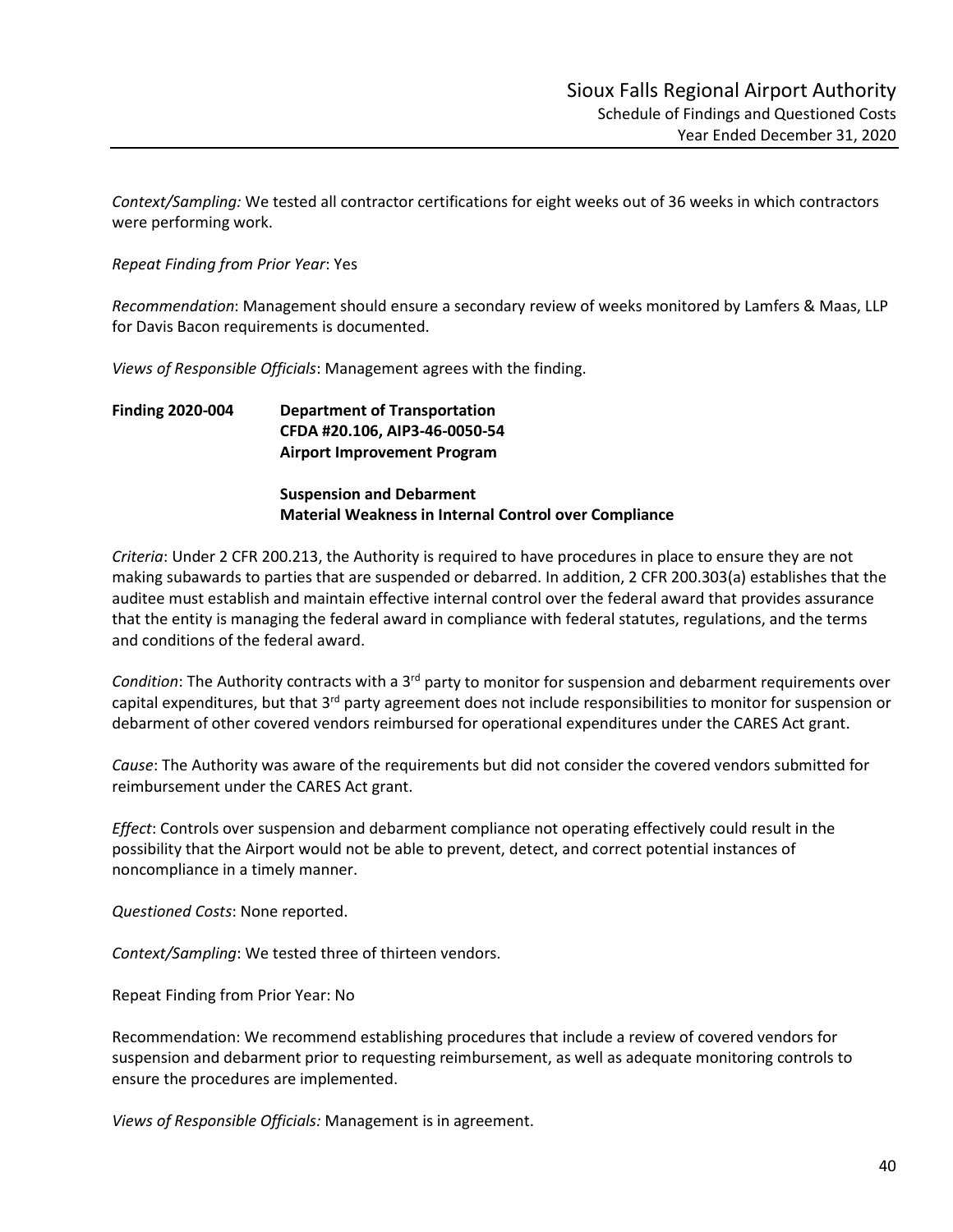

Joe Foss Field, 2801 Jaycee Lane, Sioux Falls, SD 57104 605.336.0762 | FAX: 605.367.7374 | airport@sfairport.com www.sfairport.com | An equal opportunity employer.

Management's Response to Auditor's Findings: Summary Schedule of Prior Audit Findings and Corrective Action Plan:

Year Ended December 31, 2020

Prepared by Management of Sioux Falls Regional Airport Authority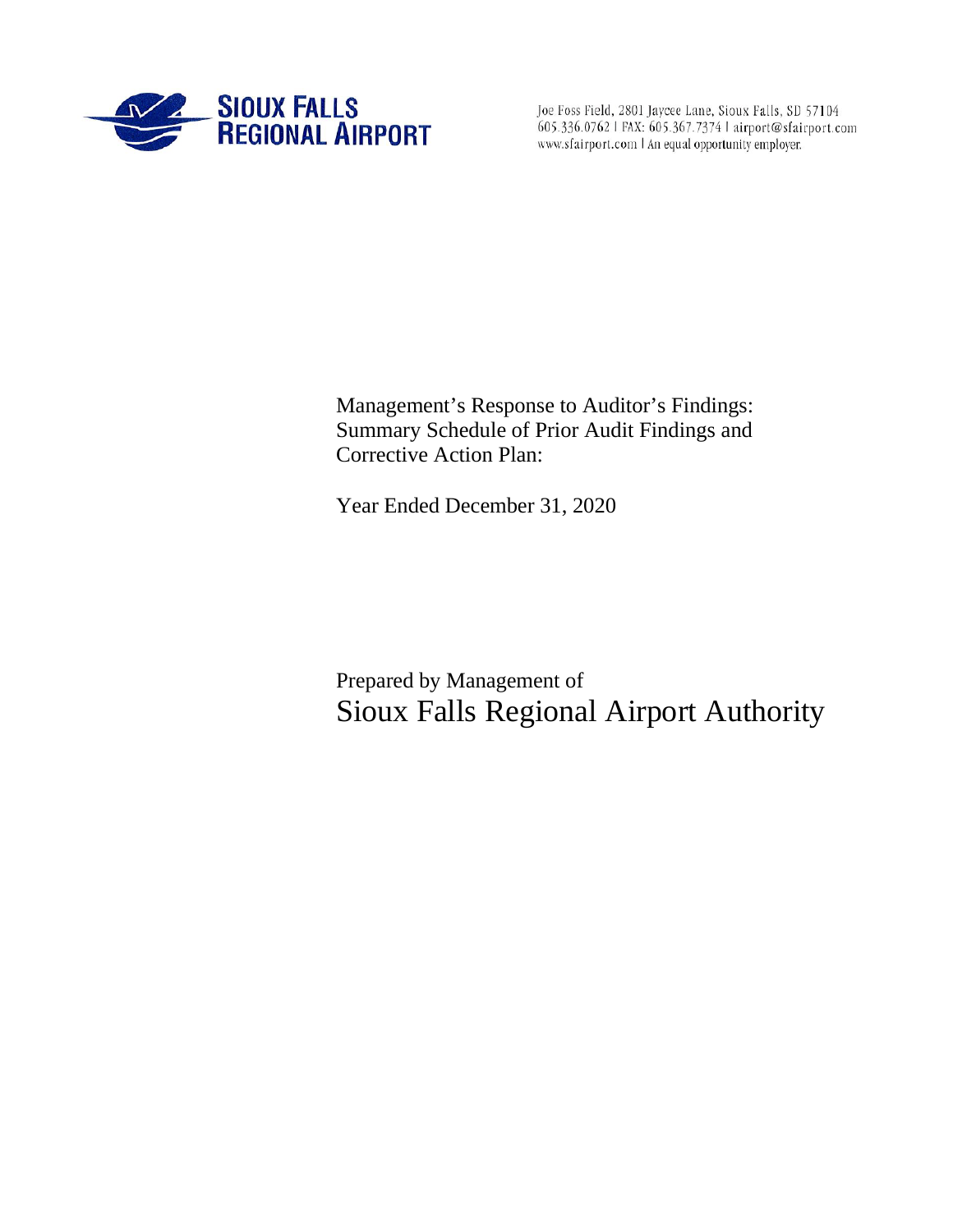Financial Statement Findings

*Finding 2019-1*

*Initial Fiscal Year Finding Occurred: 2009*

*Finding Summary:* Eide Bailly LLP prepared our draft financial statements and accompanying notes to the financial statements. They also proposed material audit adjustments that would not have been identified as a result of our existing controls and, therefore, could have resulted in a material misstatement of our financial statements.

*Status:* Ongoing. Due to cost considerations, we will continue to have Eide Baily LLP prepare our draft financial statement and accompanying notes to the financial statements.

Federal Award Findings and Questioned Costs

*Finding 2019-002*

*Initial Fiscal Year Finding Occurred: 2019*

*Finding Summary:* Internal controls failed to detect a clerical error on FAA 5100-127, *Operating and Financial Summary* report related to net assets. Net assets were keyed incorrectly into report which misreported net assets by \$30,000. This is the first error of this type reported.

*Status:* Resolved.

*Finding 2019-003*

*Initial Fiscal Year Finding Occurred: 2019*

*Finding Summary:* The Airport Authority utilizes a 3<sup>rd</sup> party accounting firm to monitor compliance with Davis Bacon prevailing wage requirements. The 3<sup>rd</sup> party firm omitted the established review process of AIP 3-46-0050-52 and did not obtain all payroll records for weeks where contractors were performing work at the airport for funded project. The payroll records were not provided by the engineering firm also hired to obtain and track payroll records.

*Status:* Finding has not been fully corrected. See finding 2020-003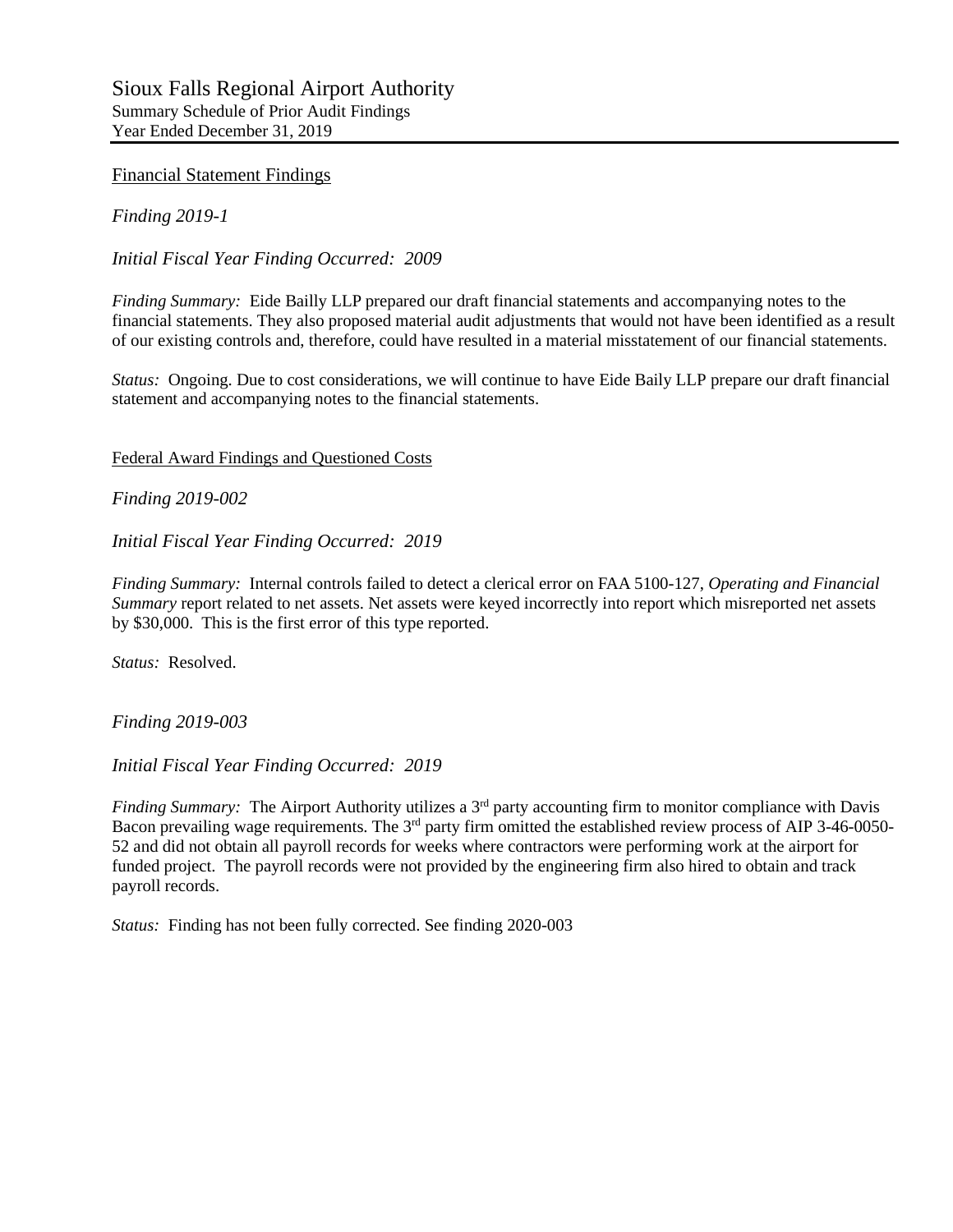Cognizant or Oversight Agency for Audit: U.S. Department of Transportation

Sioux Falls Regional Airport Authority respectfully submits the following corrective action plan for the year ended December 31, 2020.

Name and address of independent public accounting firm: Eide Bailly, LLP

200 E. 10<sup>th</sup> St., Ste. 500 Sioux Falls, SD 57104

Audit Period: January 1, 2020 – December 31, 2020

The findings from the 2020 schedule of findings and questioned costs are discussed below:

Financial Statement Findings

*Finding 2020-001*

| <b>Finding Summary:</b>  | Eide Bailly LLP prepared our draft financial statements and accompanying notes<br>to the financial statements. They also proposed material audit adjustments that<br>would not have been identified as a result of our existing controls and, therefore,<br>could have resulted in a material misstatement of our financial statements.                                                                                                                                                                                                                  |
|--------------------------|----------------------------------------------------------------------------------------------------------------------------------------------------------------------------------------------------------------------------------------------------------------------------------------------------------------------------------------------------------------------------------------------------------------------------------------------------------------------------------------------------------------------------------------------------------|
| Responsible Individuals: | Dan Letellier, Executive Director                                                                                                                                                                                                                                                                                                                                                                                                                                                                                                                        |
| Corrective Action Plan:  | It is not cost effective to have an internal control system designed to provide for<br>the preparation of the financial statements and accompanying notes. We<br>requested that our auditors, Eide Bailly LLP, prepare the financial statements and<br>the accompanying notes to the financial statements as a part of their annual audit.<br>We have designated a member of management to review the drafted financial<br>statements and accompanying notes, and we have reviewed and agree with the<br>material adjustments proposed during the audit. |

*Anticipated Completion Date:* Ongoing

Federal Award Findings and Questioned Costs

*Finding 2020-002 Department of Transportation Airport Improvement Program, CFDA #20.106 AIP3-46-0050-54*

| <b>Finding Summary:</b>  | Internal controls failed to detect a request for reimbursement request for an<br>unallowable cost relating to promotional expenses. The unallowed cost was<br>removed by the sponsor agency and there was no reimbursement for the cost. |
|--------------------------|------------------------------------------------------------------------------------------------------------------------------------------------------------------------------------------------------------------------------------------|
| Responsible Individuals: | Dan Letellier, Executive Director                                                                                                                                                                                                        |
| Corrective Action Plan:  | Management will perform a detailed review of all expenditures for allowability<br>within the cost principles 2 CFR 200 Subpart E.                                                                                                        |